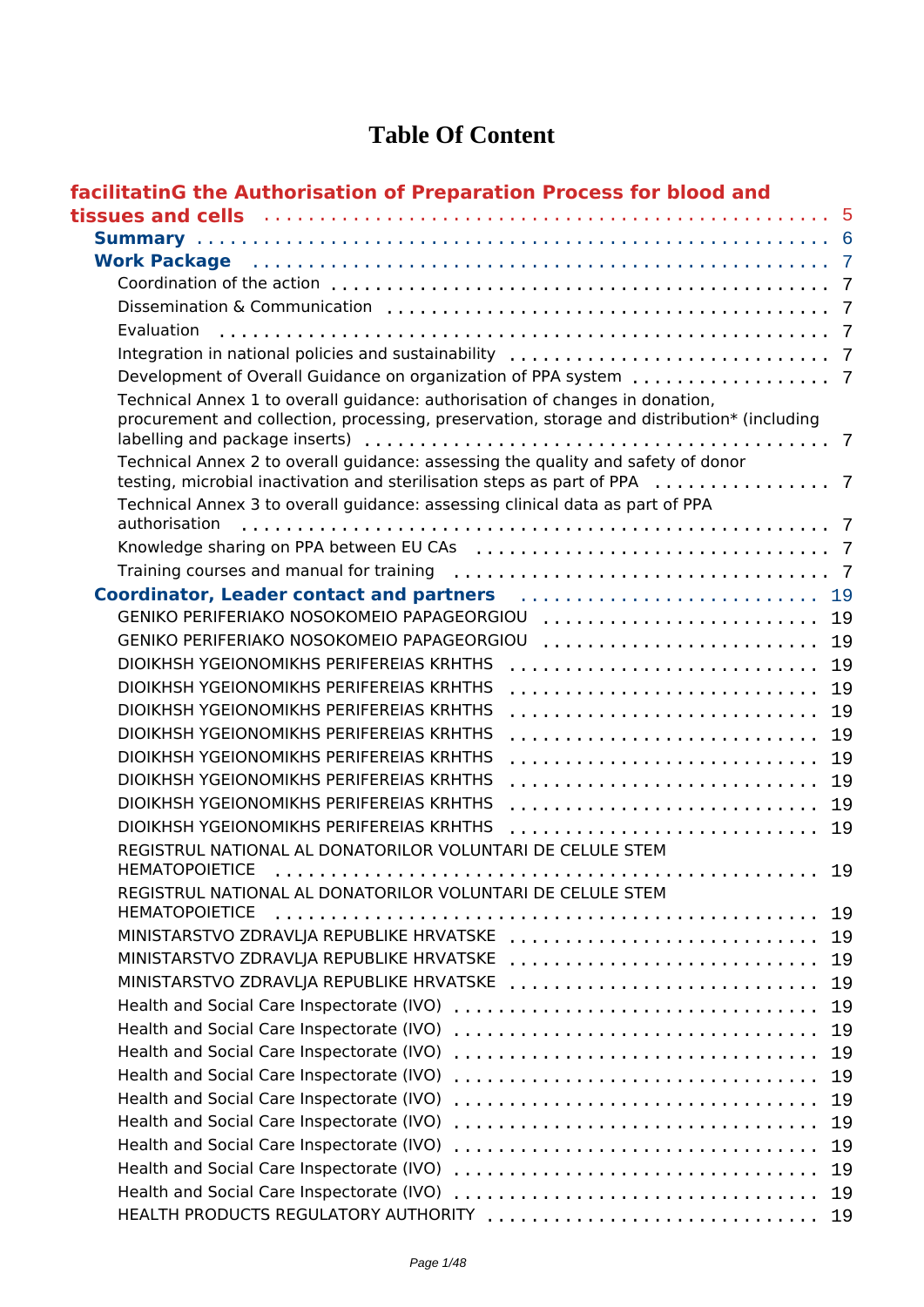| HEALTH PRODUCTS REGULATORY AUTHORITY                                | 19 |
|---------------------------------------------------------------------|----|
| HEALTH PRODUCTS REGULATORY AUTHORITY                                | 19 |
| SERVEI CATALA DE LA SALUT                                           | 19 |
| SERVEI CATALA DE LA SALUT                                           | 19 |
| SERVEI CATALA DE LA SALUT                                           | 19 |
| SERVEI CATALA DE LA SALUT                                           | 19 |
| VIESOJI ISTIAGA NACIONALINIS KRAUJO CENTRAS                         | 19 |
| MEDICINES AND HEALTHCARE PRODUCTS REGULATORY AGENCY                 | 19 |
| MEDICINES AND HEALTHCARE PRODUCTS REGULATORY AGENCY                 | 19 |
| Agence de la biomédecine                                            | 19 |
| Agence de la biomédecine                                            | 19 |
| Agence de la biomédecine                                            | 19 |
| Agence de la biomédecine                                            | 19 |
| Agence de la biomédecine                                            | 19 |
| Agence de la biomédecine                                            |    |
|                                                                     | 19 |
| LAAKEALAN TURVALLISUUS-JA KEHITTAMISKESKUS                          | 19 |
| LAAKEALAN TURVALLISUUS-JA KEHITTAMISKESKUS                          | 19 |
| LAAKEALAN TURVALLISUUS-JA KEHITTAMISKESKUS                          | 19 |
| LAAKEALAN TURVALLISUUS-JA KEHITTAMISKESKUS                          | 19 |
| BUNDESINSTITUT FUR IMPFSTOFFE UND BIOMEDIZINISCHE ARZNEIMITTEL<br>. | 19 |
| BUNDESINSTITUT FUR IMPFSTOFFE UND BIOMEDIZINISCHE ARZNEIMITTEL<br>. | 19 |
| BUNDESINSTITUT FUR IMPFSTOFFE UND BIOMEDIZINISCHE ARZNEIMITTEL<br>. | 19 |
| BUNDESINSTITUT FUR IMPFSTOFFE UND BIOMEDIZINISCHE ARZNEIMITTEL<br>. | 19 |
| BUNDESINSTITUT FUR IMPFSTOFFE UND BIOMEDIZINISCHE ARZNEIMITTEL<br>. | 19 |
| BUNDESINSTITUT FUR IMPFSTOFFE UND BIOMEDIZINISCHE ARZNEIMITTEL<br>. | 19 |
| BUNDESINSTITUT FUR IMPFSTOFFE UND BIOMEDIZINISCHE ARZNEIMITTEL<br>. | 19 |
| BUNDESINSTITUT FUR IMPFSTOFFE UND BIOMEDIZINISCHE ARZNEIMITTEL<br>. | 19 |
| BUNDESINSTITUT FUR IMPFSTOFFE UND BIOMEDIZINISCHE ARZNEIMITTEL<br>. | 19 |
| <b>BANC DE SANG I TEIXITS</b>                                       | 19 |
| <b>BANC DE SANG I TEIXITS</b>                                       | 19 |
| <b>BANC DE SANG I TEIXITS</b>                                       | 19 |
| <b>BANC DE SANG I TEIXITS</b>                                       | 19 |
| <b>BANC DE SANG I TEIXITS</b>                                       | 19 |
| <b>BANC DE SANG I TEIXITS</b>                                       | 19 |
| KRAJOWE CENTRUM BANKOWANIA TKANEK I KOMOREK                         | 19 |
| KRAJOWE CENTRUM BANKOWANIA TKANEK I KOMOREK                         |    |
|                                                                     | 19 |
|                                                                     | 19 |
|                                                                     | 19 |
|                                                                     | 19 |
|                                                                     | 19 |
|                                                                     | 19 |
| EXECUTIVE AGENCY FOR TRANSPLANTATION                                | 19 |
| EXECUTIVE AGENCY FOR TRANSPLANTATION                                | 19 |
| EXECUTIVE AGENCY FOR TRANSPLANTATION                                | 19 |
| EXECUTIVE AGENCY 'MEDICAL SUPERVISION'                              | 19 |
| EXECUTIVE AGENCY 'MEDICAL SUPERVISION'                              | 19 |
| EXECUTIVE AGENCY 'MEDICAL SUPERVISION'                              | 19 |
| EXECUTIVE AGENCY 'MEDICAL SUPERVISION'                              |    |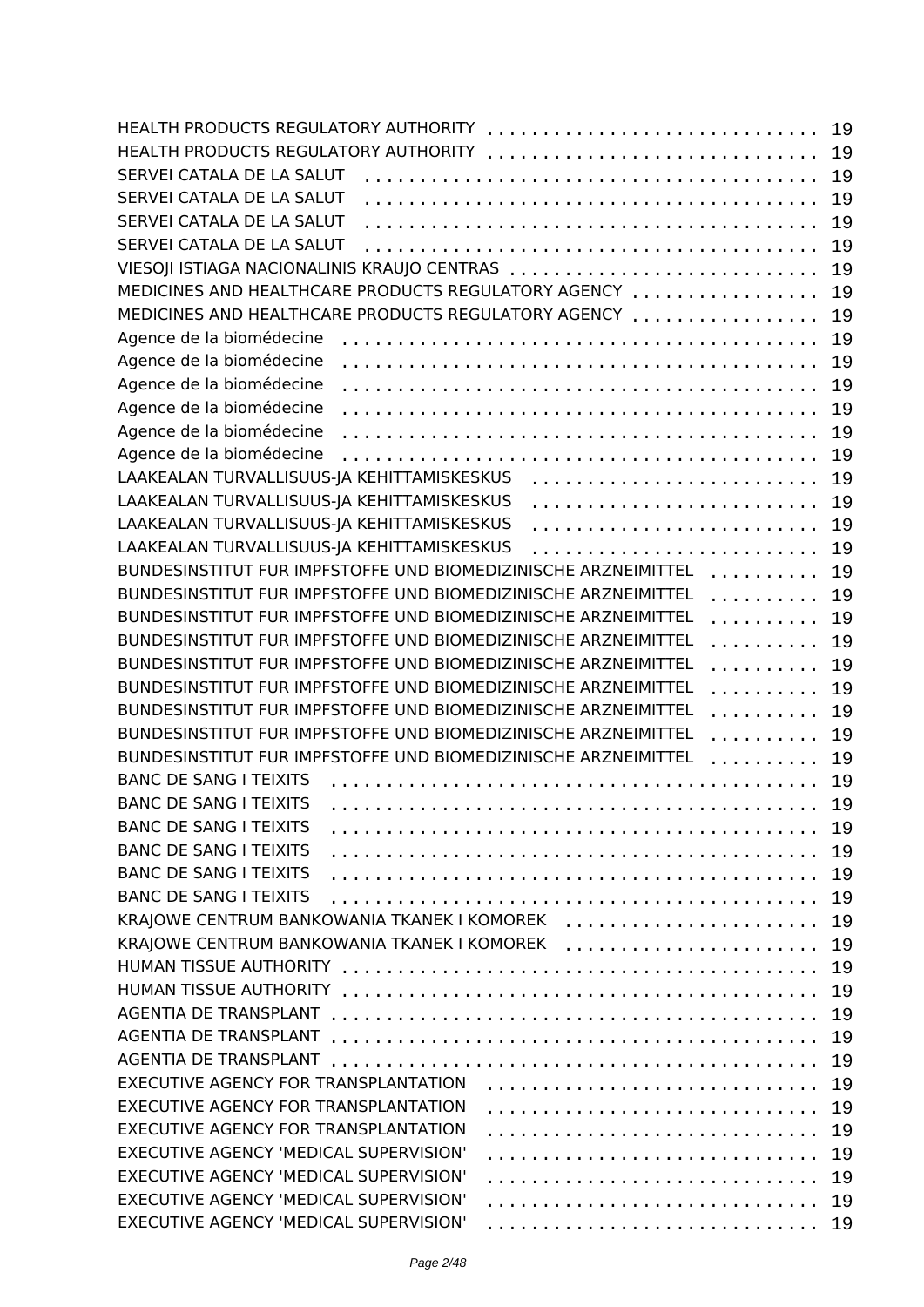| EXECUTIVE AGENCY 'MEDICAL SUPERVISION'                                    | 19 |
|---------------------------------------------------------------------------|----|
| Ministry of Health of the Republic of Cyprus                              | 19 |
| Ministry of Health of the Republic of Cyprus                              | 19 |
| <b>Medical Products Agency</b>                                            | 19 |
| <b>Medical Products Agency</b>                                            | 19 |
| <b>Medical Products Agency</b>                                            | 19 |
| <b>Medical Products Agency</b>                                            | 19 |
| ASOCIACION ESPAÑOLA DE BANCOS DE TEJIDOS                                  | 19 |
| ASOCIACION ESPAÑOLA DE BANCOS DE TEJIDOS                                  | 19 |
| ASOCIACION ESPAÑOLA DE BANCOS DE TEJIDOS                                  | 19 |
|                                                                           |    |
| SERVICIO ANDALUZ DE SALUD                                                 | 19 |
| SERVICIO ANDALUZ DE SALUD                                                 | 19 |
| SERVICIO ANDALUZ DE SALUD                                                 | 19 |
| SERVICIO ANDALUZ DE SALUD                                                 | 19 |
| SERVICIO ANDALUZ DE SALUD                                                 | 19 |
| LIETUVOS SVEIKATOS MOKSLU UNIVERSITETO LIGONINE KAUNO KLINIKOS            | 19 |
| LIETUVOS SVEIKATOS MOKSLU UNIVERSITETO LIGONINE KAUNO KLINIKOS<br>.       | 19 |
| LIETUVOS SVEIKATOS MOKSLU UNIVERSITETO LIGONINE KAUNO KLINIKOS<br>.       | 19 |
| LIETUVOS SVEIKATOS MOKSLU UNIVERSITETO LIGONINE KAUNO KLINIKOS<br>.       | 19 |
| VIESOJI ISTAIGA VILNIAUS UNIVERSITETO LIGONINE SANTAROS KLINIKOS<br>.     | 19 |
| VIESOJI ISTAIGA VILNIAUS UNIVERSITETO LIGONINE SANTAROS KLINIKOS<br>.     | 19 |
| VIESOJI ISTAIGA VILNIAUS UNIVERSITETO LIGONINE SANTAROS KLINIKOS<br>.     | 19 |
| VIESOJI ISTAIGA VILNIAUS UNIVERSITETO LIGONINE SANTAROS KLINIKOS<br>.     | 19 |
| VIESOJI ISTAIGA VILNIAUS UNIVERSITETO LIGONINE SANTAROS KLINIKOS<br>.     | 19 |
| VIESOJI ISTAIGA VILNIAUS UNIVERSITETO LIGONINE SANTAROS KLINIKOS<br>.     | 19 |
|                                                                           | 19 |
|                                                                           | 19 |
|                                                                           | 19 |
| Ministry for Health - Government of Malta                                 | 19 |
| FONDAZIONE IRCCS CA' GRANDA - OSPEDALE MAGGIORE POLICLINICO               | 19 |
| . <b>.</b><br>FONDAZIONE IRCCS CA' GRANDA - OSPEDALE MAGGIORE POLICLINICO |    |
| .<br>FONDAZIONE IRCCS CA' GRANDA - OSPEDALE MAGGIORE POLICLINICO          | 19 |
| .<br>FONDAZIONE IRCCS CA' GRANDA - OSPEDALE MAGGIORE POLICLINICO          | 19 |
| .                                                                         | 19 |
|                                                                           | 19 |
|                                                                           | 19 |
| MINISTRY OF HUMAN CAPACITIES                                              | 19 |
|                                                                           | 19 |
|                                                                           | 19 |
| ORSZAGOS KOZEGESZSEGUGYI INTEZET                                          | 19 |
| ORSZAGOS KOZEGESZSEGUGYI INTEZET                                          | 19 |
| ORSZAGOS KOZEGESZSEGUGYI INTEZET                                          | 19 |
|                                                                           | 40 |
|                                                                           | 40 |
|                                                                           | 40 |
| newsletter                                                                | 40 |
|                                                                           | 40 |
|                                                                           | 40 |
| Final Dissemination and Communication report  40                          |    |
|                                                                           |    |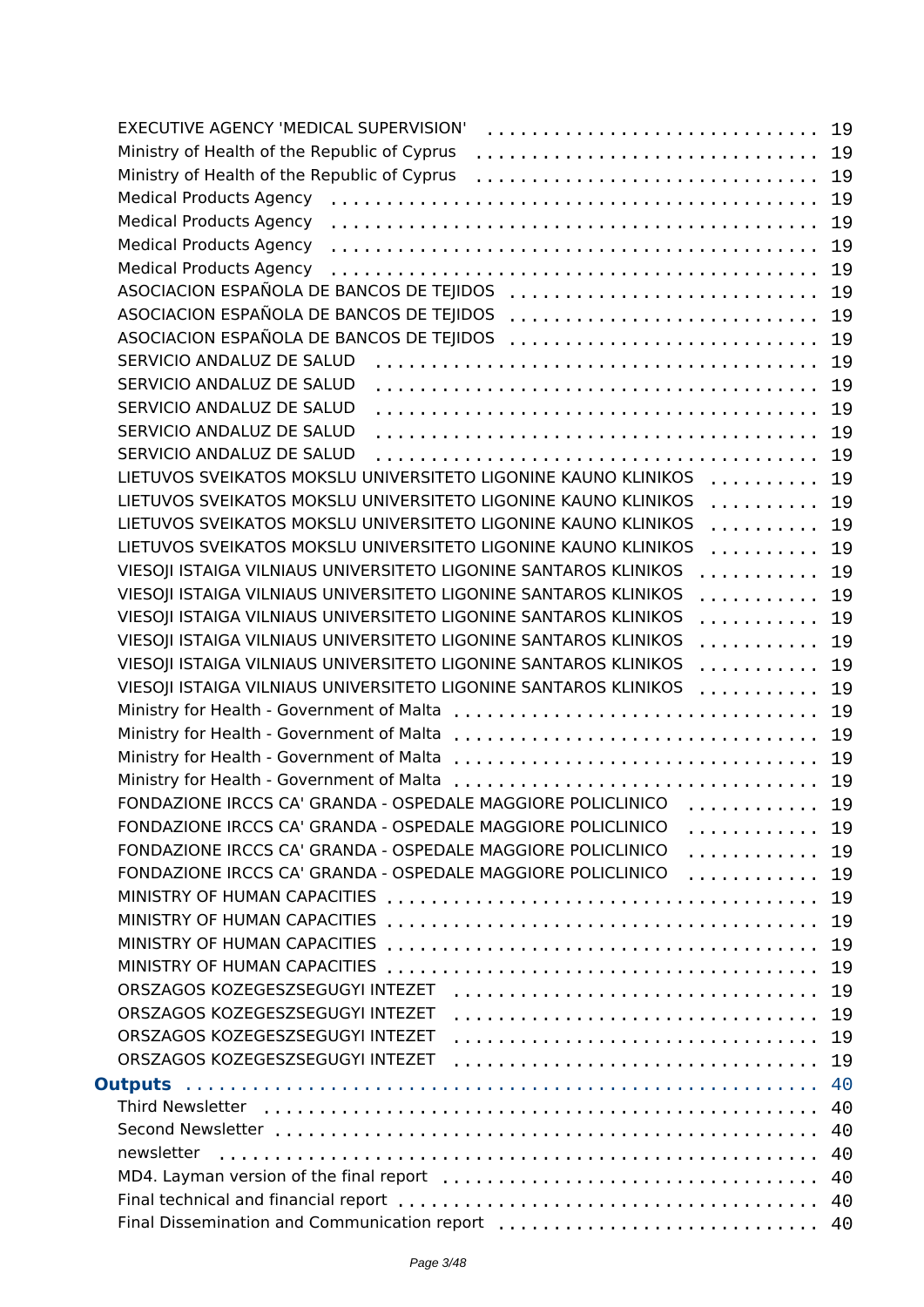| Recommendations for integration in national/regional /local policies                                                                                                           | 40 |
|--------------------------------------------------------------------------------------------------------------------------------------------------------------------------------|----|
|                                                                                                                                                                                | 40 |
| Final evaluation report                                                                                                                                                        | 40 |
| Operating Concept of a platform to implement A, B                                                                                                                              | 40 |
| MD6. Report on the integration in national policies and sustainability                                                                                                         | 40 |
| Manual for training CA inspectors for accessing and authorise PP of BTC product                                                                                                | 40 |
| Good practice guideline to authorisation on preparation processes in blood, tissues                                                                                            |    |
| and cells                                                                                                                                                                      | 40 |
| Deployment of updated version of blood risk assessment tool                                                                                                                    | 40 |
|                                                                                                                                                                                | 40 |
| Technical Annex on authorisation changes in donation, procurement and collection,<br>processing, preservation, storage and distribution                                        | 40 |
| Framework for an electronically supported authorisation process                                                                                                                | 40 |
| Report on the integration at one national level - a pilot in SE                                                                                                                | 40 |
| Data model of information on clinical outcome of application of human blood, cell, and                                                                                         |    |
| tissue therapeutics                                                                                                                                                            | 40 |
| Technical annex on assessing the quality and safety of donor testing, microbial                                                                                                |    |
| inactivation and sterilisation steps as part of PPA.                                                                                                                           | 40 |
| Extension of the outputs of previous projects, VISTART WP5B, EUROGTP II etc., to be                                                                                            |    |
| applicable to blood establishments                                                                                                                                             | 40 |
| Report on the outcome and conclusions of the survey, the deskbased review of PPA in                                                                                            |    |
|                                                                                                                                                                                | 40 |
| Methodological framework to evaluate quality and safety of human blood, cell, and                                                                                              |    |
| tissue therapeutics based on clinical outcome data requested for authorisation processes                                                                                       |    |
| upon introduction of innovation to the current processing and testing protocols $\dots\dots$                                                                                   | 40 |
| Integrated data model                                                                                                                                                          | 40 |
| Progress Technical and Financial Periodic Report                                                                                                                               | 40 |
| Intermediate evaluation report                                                                                                                                                 | 40 |
| Catalogue of risk-based set of criteria, appropriate to evaluate the established                                                                                               |    |
| catalogue of clinical data for completeness and suitability in case of introduction of innovation<br>to the current processing and testing protocols for human blood, cell, an | 40 |
| Catalogue of existing clinical data appropriate to provide information on the quality                                                                                          |    |
| and safety of human blood, cell, and tissue therapeutics once applied to patients, under the                                                                                   |    |
| conditions of current state-of-the-art processing and testing protocols                                                                                                        | 40 |
| Dissemination & Communication Strategic Plan                                                                                                                                   | 40 |
|                                                                                                                                                                                | 40 |
| MD3: Leaflet                                                                                                                                                                   | 40 |
|                                                                                                                                                                                | 40 |
| Final evaluation plan, including setting up of EAB                                                                                                                             | 40 |
|                                                                                                                                                                                |    |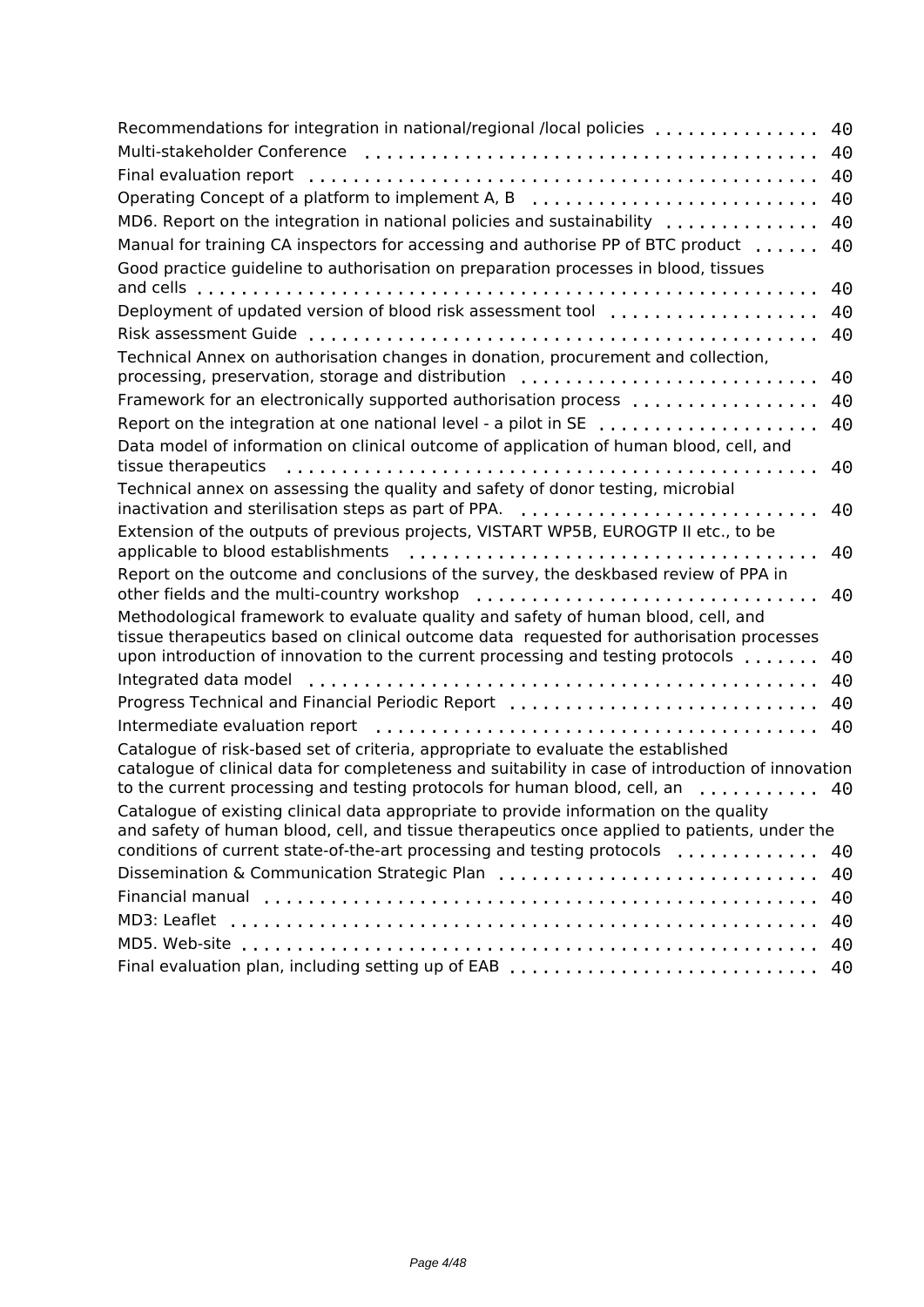# <span id="page-4-0"></span>*facilitatinG the Authorisation of Preparation Process for blood and tissues and cells*

*JA2015 - GPSD [705038]*

 *START DATE: 01/05/2018*

 *END DATE: 31/01/2022*

 *DURATION: 36 month(s)*

 *CURRENT STATUS: Finalised*

 *PROGRAMME TITLE: 3rd Health Programme (2014-2020)* 

 *PROGRAMME PRIORITY: -*

 *CALL: Joint Actions 2016*

 *TOPIC: Authorisation of preparation processes in blood and tissues and cells*

 *EC CONTRIBUTION: 1199824.37 EUR*

 *KEYWORDS: Blood, Blood Components, Cells, Preparation Process, Tissues*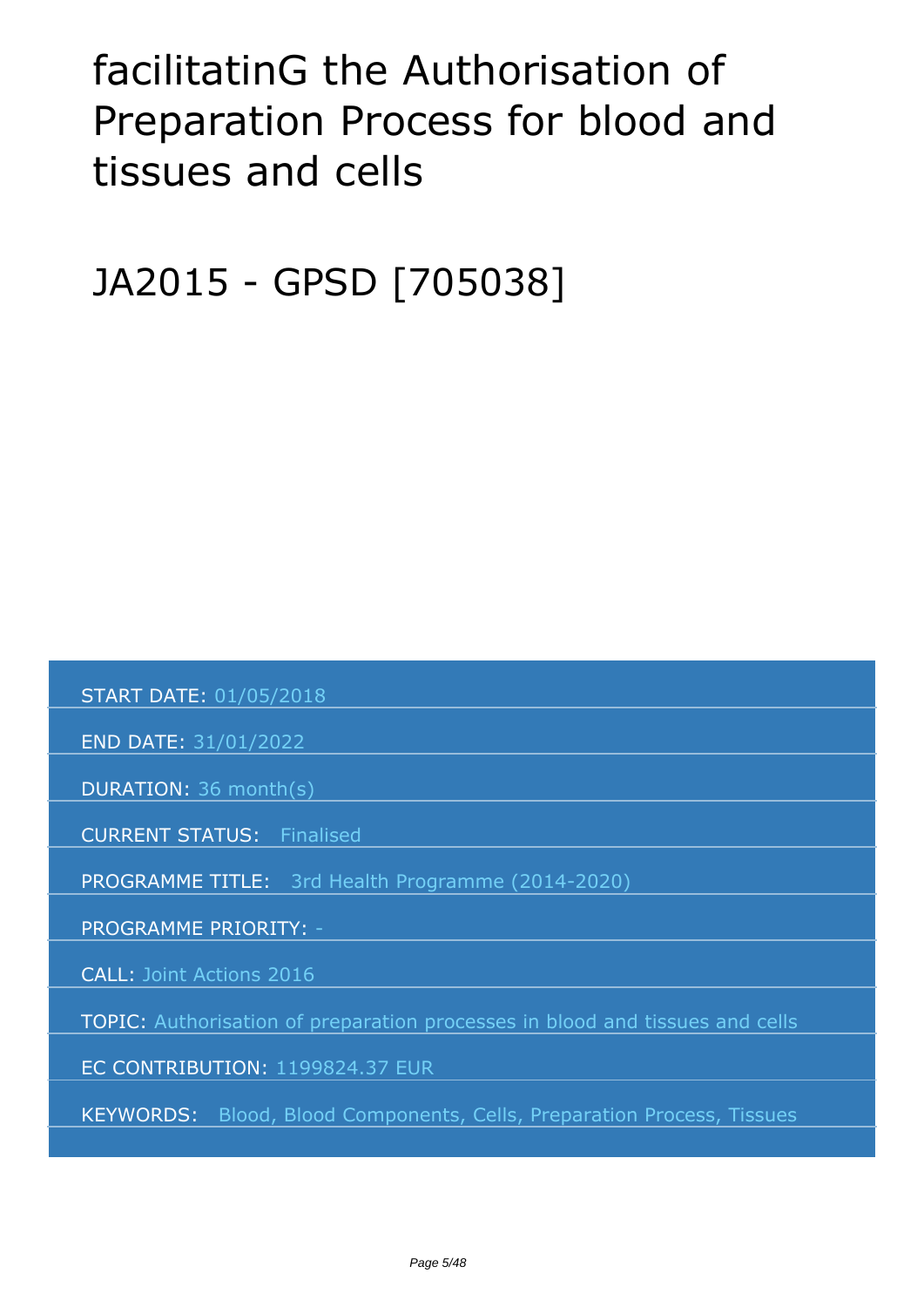### <span id="page-5-0"></span>*Project abstract*

*GAPP Joint Action (facilitatinG the Authorisation of Preparation Process for blood and tissues and cells) is a 36 months JA aiming at facilitating the development of a common and optimal approach to assess and authorise preparation processes in blood and tissues establishments (BEs and TEs). Particular attention will be devoted to innovative processes that might come up taking advantage of the work developed in previous EU funded projects/actions. This Joint Action will clearly contribute to the implementation of Union legislation in the fields of human tissues and cells, blood, providing tools and training to increase harmonisation of those MS activities that regulate the areas of blood transfusion, transplantation of tissues and cells and assisted reproduction, in strong abidance with art 4.5 of Annex I of Regulation 282/2014. These are fields of healthcare that involve a considerable amount of movement of donated substances of human origin between MS and also movement of citizens between MS for treatment, particularly in the field of assisted reproduction. The aim of the action is to prepare a "Good Practice Guidelines to authorisation and preparation process in blood, tissues and cells" and its three technical annexes respectively on i) authorisation changes in donation, procurement and collection, processing, preservation, storage and distribution (divided in three part blood, tissues and cells, and reproductive tissues and cells); ii) assessing the quality and safety of donor testing, microbial inactivation and sterilisation steps as part of PPA; iii) assessing clinical data as part of PPA. In addition to this it will be built a model and a tool to facilitate sharing of information among European Union Competent Authorities and a number of CA inspectors will be trained specifically to assess and authorise preparation processes of tissues, cells, reproductive cells and blood products.*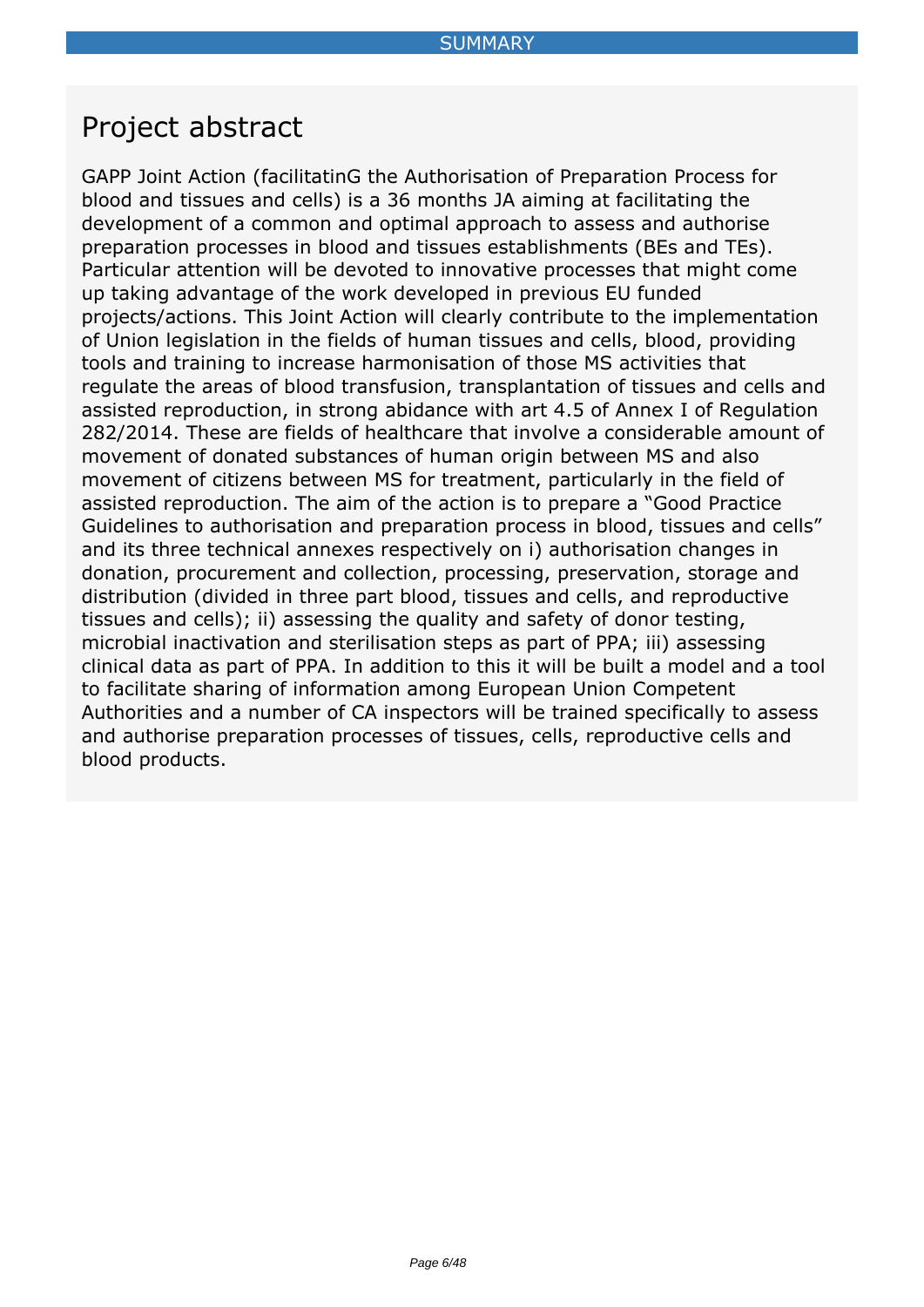# <span id="page-6-0"></span>*Work package*

### *Work Package 1: Coordination of the action*

*Start month: 1 End month: 36 Work Package Leader: ISS-CNT-CNS*

*WP1 will carry out the following activities:*

*Task 1.1- Organization of general plenary coordination meetings, where Steering Committee will convene: Kick-off (M2), intermediate meetings (M18) and final meeting (M36); interim WP meetings for reaching agreements on specific issues, developing work, and exchanging relevant information, including working progress* will be held by conference calls. The final meeting will take place together with the *final dissemination conference.*

*Task 1.2 Project working bodies (Project Committee will be constituted by all partners involved in the Consortium; WPs Steering Committee will be composed of the members of the coordination unit and the leaders of the WPs, being this Steering Committee an operational body for collective decision-making and reporting on the execution of the project).*

*Task 1.3 A Manual for the financial and administrative management of the JA will be prepared and circulated among partner, where the different reporting periods will be defined, along with management and financial rules and procedures (M4). The General Management team will include two scientific managers, CNT and CNS General Directors, that will have overall responsibility for the whole joint action, two project management experts, a senior biologist team leader and a senior haematologist leader plus two technical coworkers. Project managers will supervise all the actions and works performed and steer the coordination team/unit. The whole team, constituted by CNT-CNS staff, will monitor the progress of the Joint Action transversally and vertically, will establish communication with the steering committee on a regular basis, will report to the Directors of the Joint Action.* 

#### *Work Package 2: Dissemination & Communication Start month: 1 End month: 36 Work Package Leader: PGH*

*THIS WP WILL BE CO-LEAD BY THE PAPAGEORGIOU GENERAL HOSPITAL AND THE 7TH HELAHT REGION OF CRETE.*

*WP2 is dedicated to the dissemination of the action and its deliverables. Dissemination refers to the process of making the results and deliverables of the action available to the stakeholders and a wider audience.*

*Here all actions planned to ensure that the results and deliverables will be made* Page 7/48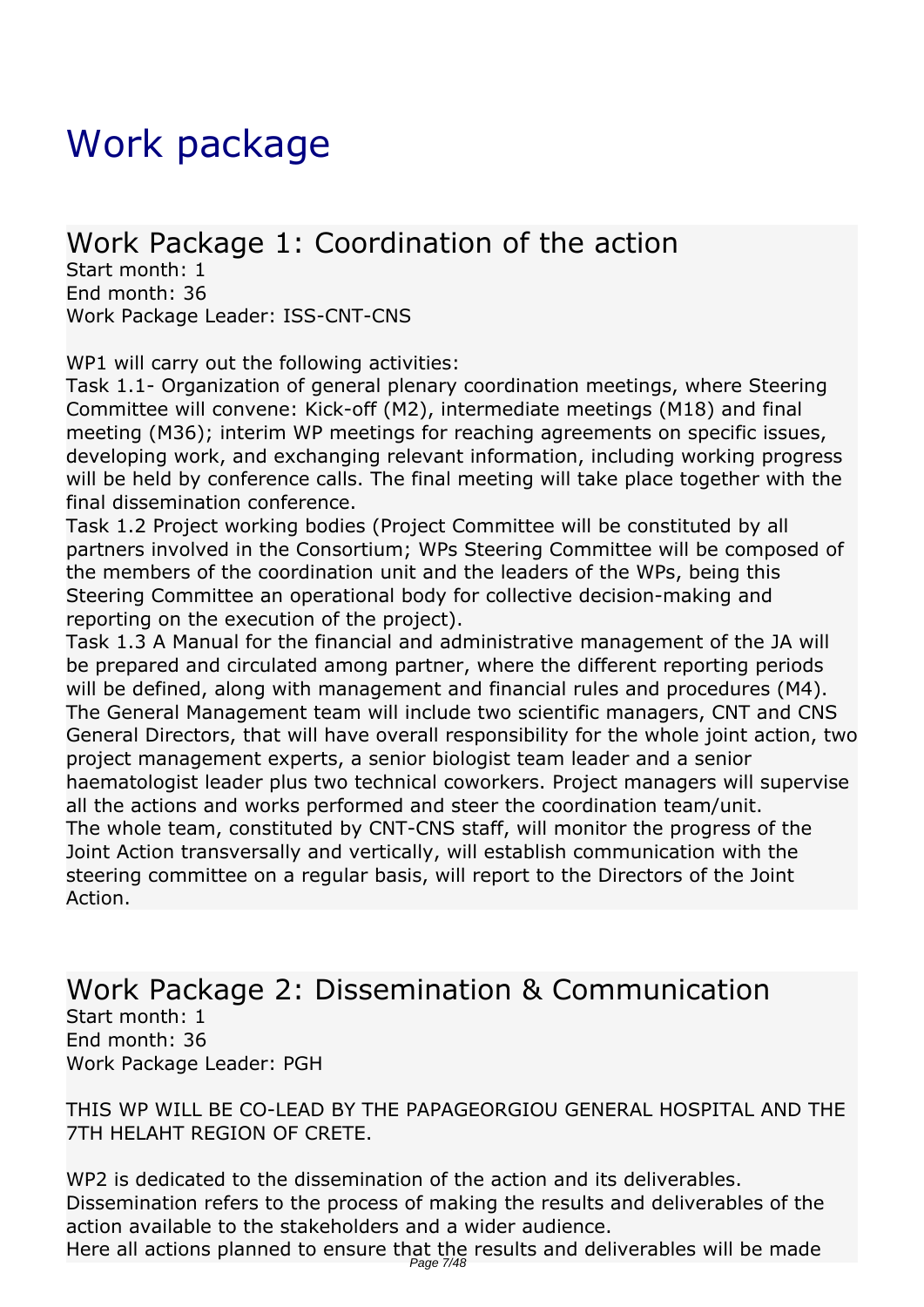*available to the stakeholders and can be used by them will be described. WP2 activities will include the development of the dissemination plan, a stakeholder analysis, identification of target groups, adequacy of channels used to reach them, and actions to ensure proper visibility of European Union co-funding.*

*The dissemination strategy should pay attention to the transfer of knowledge and to the processes needed for embedding and future take-up. The sustainability of the dissemination actions will be properly addressed.*

*The Dissemination WP team will include two Project Managers (one from Papageorgiou General Hospital and one from the 7th Health Region Greece) who* will have the overall responsibility of the WP, one project mananger expert who will *support and monitor all dissemination activities, two haematologists experienced in preparation processes on blood, tissues and cells, two highly qualified administrators, two administration staff, three information technology experts and one web graphic designer. The whole team consists of the staff of the Papageorgiou General Hospital and the 7th Health Region/University Hospital of Heraklionand two subcontractors (one dissemination/communication expert and the graphic designer). An experienced conference organizer will be also subcontracted for the final conference organization*

*Task 2.1 – Dissemination and Communication Strategy (M1-M36)*

*The task will define a detailed dissemination strategy to ensure high visibility and impact for the project. In specific, a dissemination plan covering all the duration of the project will be authored describing the aims and objectives of the JA, the actions to be disseminated, the target audiences/groups and stakeholders, the benefits to end users, the dissemination methods/activities, the timescales and responsibilities of the members of the team, the targets, the estimated costs, the evaluation and criteria for success. This task will also include planning for scientific publications in highly-ranked, open access journals, presenting the project concept, vision and results. Interaction and synergies with relevant*

*initiatives/bodies/organizations will also be defined. Emphasis will be given on establishing measures as regards the sustainability of project outcomes. The dissemination strategy will be revised periodically based on the feedback and the achieved results to ensure that the targeted events maximize visibility and that the dissemination activities reach the targeted audience.*

*In this frame, a dissemination meeting will be held before the revision of the Dissemination Plan, in order to ensure that all partners are "in the same page" regarding the necessary dissemination and communication activities.*

*Task 2.2 – Dissemination and Communication Package (M1-M36)*

*A multi-strand approach will be used to ensure the effectiveness of the dissemination actions of the Consortium. This includes:*

*2.2.1 Configuration of the project Identity: Design the project logo, production of a design for printed material, production of banners, posters, flyers, preparation of the newsletters, production of video material, as well as official project templates for PowerPoint presentation. The Layman Brochure will be as well developed at month 3. The Brochure will address to all target groups including general public and it will contain a short description of the project, the aims of the work packages as well as the list of all the associated and collaborating partner organizations involved in the Action. Α downloadable electronic version will be available in the*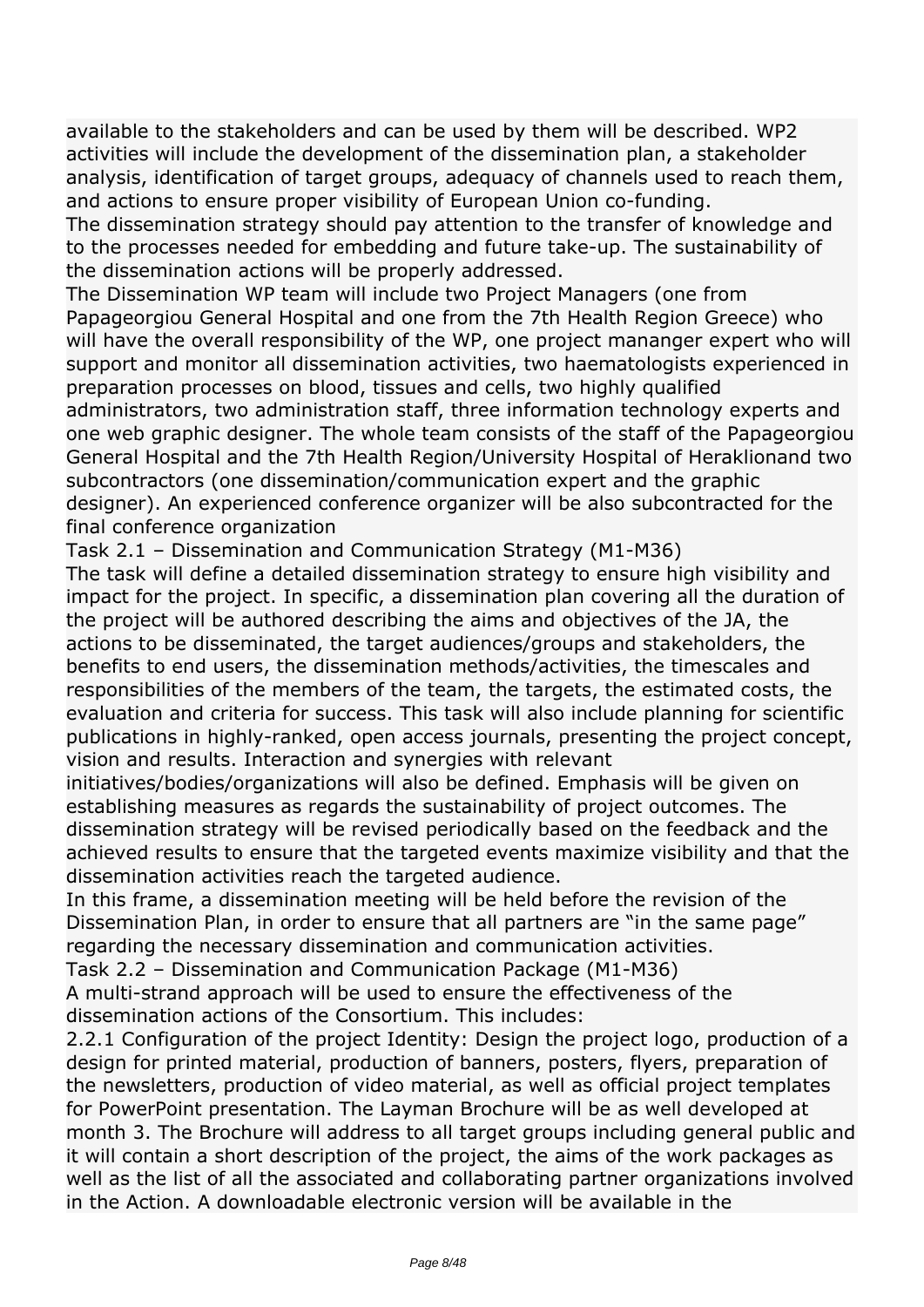### *Work Package 3: Evaluation*

*Start month: 1 End month: 36 Work Package Leader: MOH - HR*

*The progressive achievements of Action activities and quality of deliverables will be continuously monitored and reported to the PPM. All associated partners and project events participants will contribute to the work of the WP3 by providing their own evaluation of all events attended. EAB will give expertise within their competences in evaluation of specific scientific/expert issues addressed in events and outputs of the Action where such an expertise is applicable.*

*The work will be carried out in two aspects: internal and external evaluation. Within all relevant project's events (including outputs) following elements will be evaluated:*

*-organisational elements (venue, traveling organisation, accommodation and related information…),*

*-technical elements (core materials and information flow, course, content and goal of the event, etc) and*

*- professional/scientific elements (deliverables).*

*The WP leader will produce an interim and final report, with executive summary shared with internal and external stakeholders. The final evaluation report will be focused on the outcomes and the reached objectives but also on the impact of the Action having in focus particularly sustainability of outcomes. Evaluation reports will be a standing item on Steering Committee meeting agendas, ensuring that quality of outputs in both means accuracy and contemporaneity is always a top priority.*

*At the beginning of the project, in cooperation with EAB where applicable, will be defined sets of indicators according to SMART criteria (paying in particular attention to have quantifiable indicators wherever possible) to assess performance. Set of indicators will be established for each specific objective of the project and will comprise:*

*- Output indicators linked to results*

*- Impact indicators linked to objectives*

*For single deliverable quality and applicability will be assessed based on, for example, following quality indicators:*

*timelines of outputs*

*comprehensiveness of collected data*

*critical/analytical nature of conclusions*

*clarity of conclusions/proposals*

*realistic nature of conclusions/proposals*

*adequacy of MS representation*

*clarity of information presented and recorded.*

*Surveys will be conducted through questionnaires structured as following: enabling analysis and grading reasonably short (up to 10 questions)*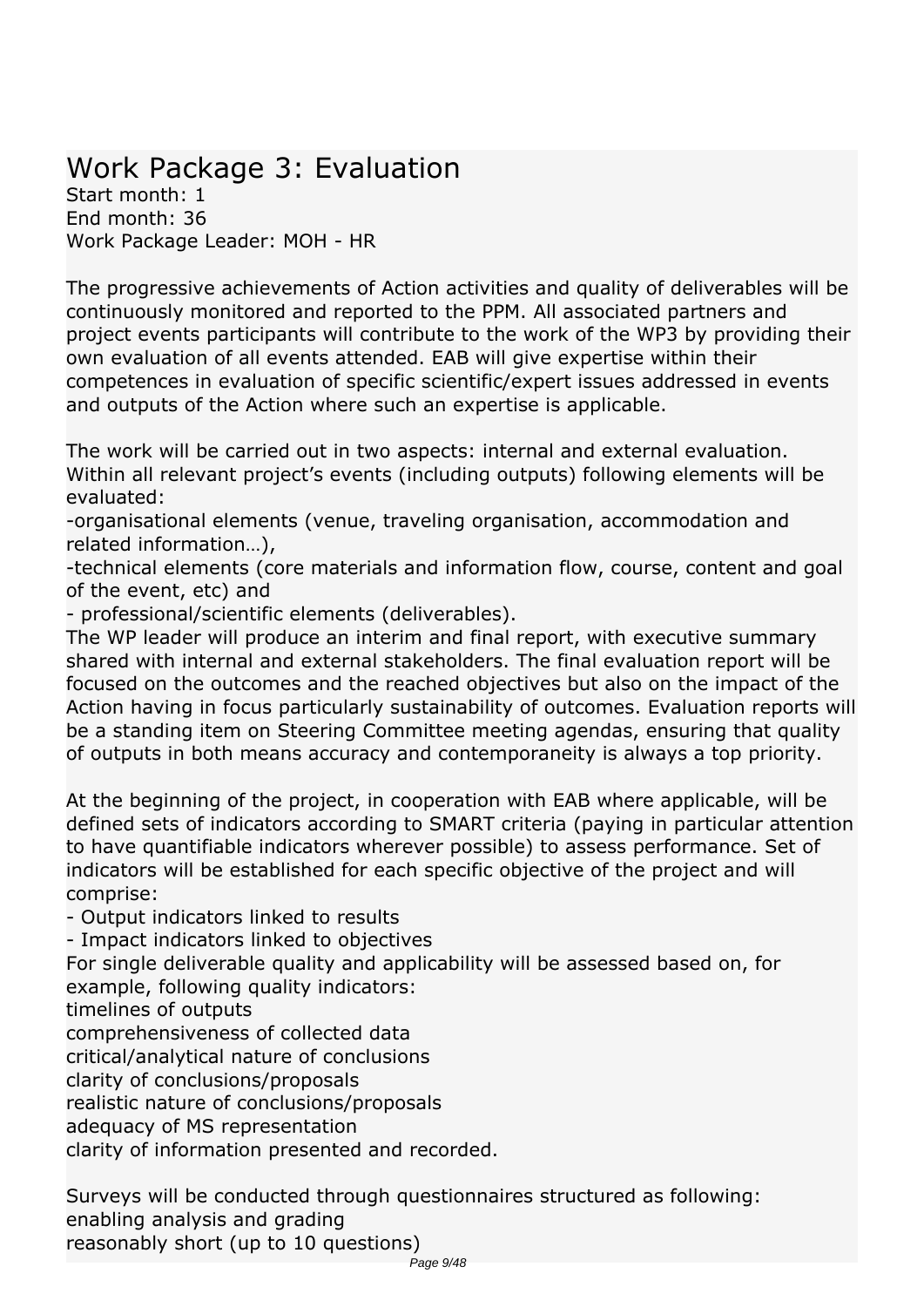*simple language minimal likelihood of misunderstanding close ended format (fixed answer set) dichotomous questions (yes/no) preferred requests for narrative answers avoided* even number rating scale (to avoid "golden middle" answers) *opportunity for expressing opinion (one open ended question)*

*Through the whole duration of the project WP leader and EAB will tightly cooperate aiming to produce timely and harmonized WP3 outputs. To achieve that leader and EAB will have 2 technical meetings which can be organized as video/teleconference if considered appropriate or back-to back to other project event (such as technical or plenary meeting for example).*

*Task 3.1. Definition of a project evaluation plan In the first 6 months of JA lifetime project evaluation plan will be defined.*

*Task 3.2 Internal evaluation*

*Through the task all relevant project's events and outputs, such as technical meetings, plenary meetings, workshops/trainings, deliverables etc. will be assessed and evaluated.*

*The work methodology will include:*

*1. Data recording out of routine documentation of horizontal WPs and pre-release deliverables (training materials, guidelines, operations manual, recommendations, results of pilot projects, etc.),*

*2. Surveys,*

*3. Observation (support, early reaction, data security) with a calendar of milestones.*

*Task 3.3. External evaluation*

*Through the task all professional/scientific elements of each project's event and output, such as technical meetings, plenary meetings, workshops/training, deliverables etc will be assessed and evaluated under guidance and with inputs of EAB, to be composed of 6 internation* 

### *Work Package 4: Integration in national policies and sustainability*

*Start month: 24 End month: 36 Work Package Leader: IVO*

*WP4 will set up a model for CA´s in the MS to incorporate the results of the JA into policies at national/local level. Along with such policies WP4 will provide additional input to the work of WP2 (dissemination) and evaluate the acceptance (at the CA and the professional level) of the results in this JA. Toward the end of the action (M30) the analysis of possible barriers and obstacles to integration and*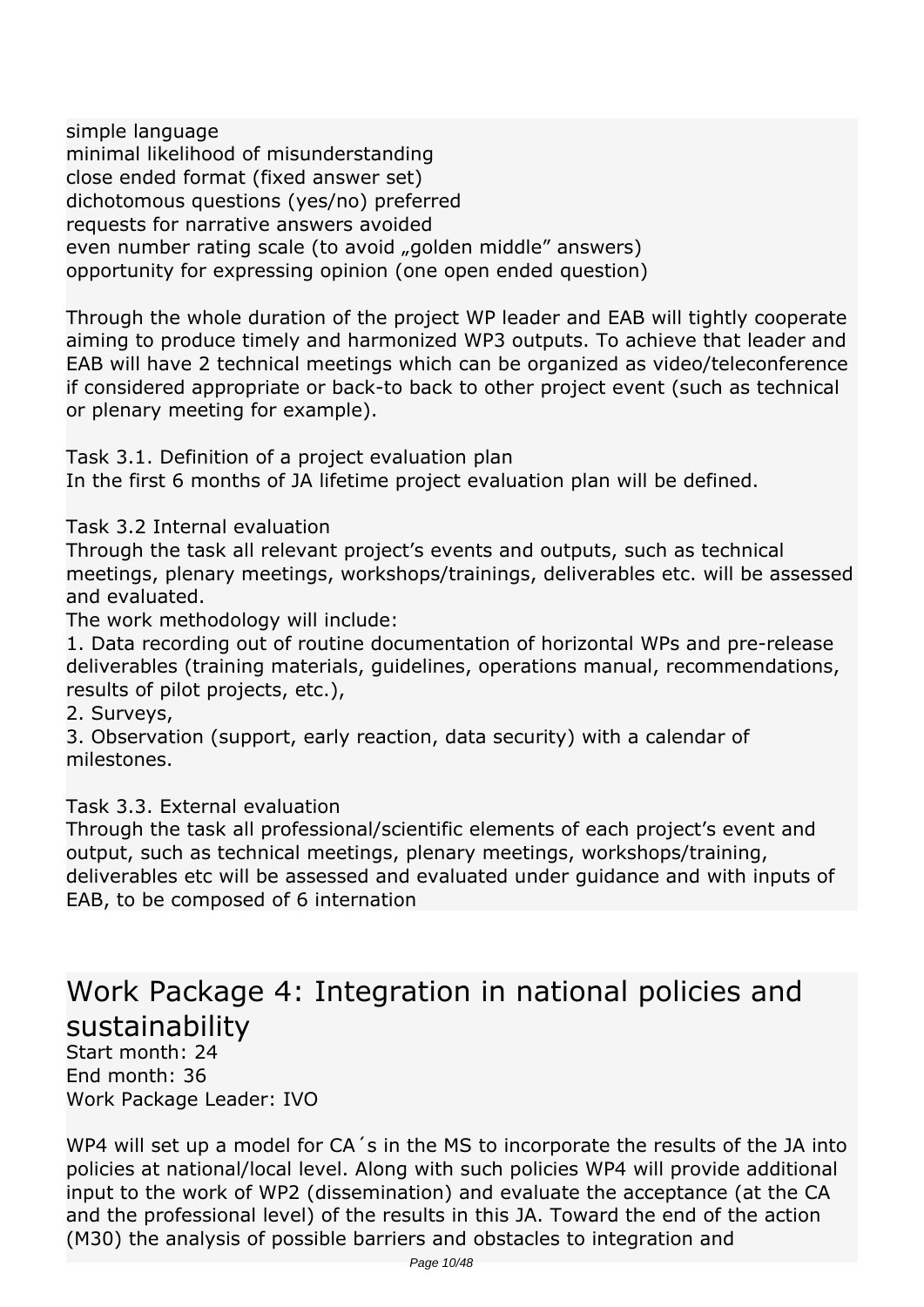*sustainability of JA results in single countries will be performed as part of the general survey on integration in national policies and recommendations for overcoming these will be added as parte of final sustainability report. Consensus about the criteria in the process for authorisation when introducing new methods in Blood, Tissues and Cells including ART, will eventually create recommendations of good practice among the professionals and acceptance of future regulations. The issues and plans for development and subsequent sustainability of the knowledgesharing platform whose concept model will be defined under WP9 will be as well analysed and clarified.*

#### *At the CA level:*

*In particular the deliverables from WP5 will provide the basis for recommendations, depending on the various institutional organisations in the different MS.*

*Also the deliverables from WP5 with guidance on what to authorize, how to apply for authorization, definition of significant changes of processes as well as suitable teams for authorization will be important parts to integrate at the level of CA in the different MS.*

*Likewise the guidance on assessment of validations from the work of WP6 and the impact of clinical data from WP8, will have to be implemented at the CA level and included in the customized tool-box for the different MS.*

*Most likely it will be necessary to define a minimal requirement at the CA level and maybe rate the suggested recommendations from basic/acceptable to a desired level. We have to take into account that some MS already have working processes for authorization and licencing of new methods (at least in some areas in this sector) whereas others do not. Thus, the plan for implementation will be created as a ladder where the CA can introduce the recommendations/ requirements stepwise which will facilitate adjustments also at the CA level.*

*At the professional level:*

*An important part in implementation and sustainability of requirements and recommendations is to obtain consensus at the professional level. The results of the JA should be accepted by the professionals, preferably through international organisations (EBA, ESHRE, EATB, EEBA JAICE etc). These organisations are included as collaborating partners in WP6. WP8, with focus on clinical data as part of the authorization will have the output from other projects as a basis (VISTART, EuroGTP and ECCTR) where professional organisations have participated. WP4 suggest that the deliverables from WP6 and WP8 should be presented at the European meetings held by these associations, also described in the dissemination plan by WP2.*

*In this WP, the National Tissue Council (within the Swedish Association of Local Authorities and Regions) will be collaborating partners. The Tissue Council have working groups for Blood, ART, HPC and one for each regenerative tissue and one of their tasks is to provide guidance to tissue establishments. Thus, their role as collaborative partners will be to provide expertise and evaluate the recommendations and added value of the results from the JA and provide recommendations to the tissue establishments at the national level.*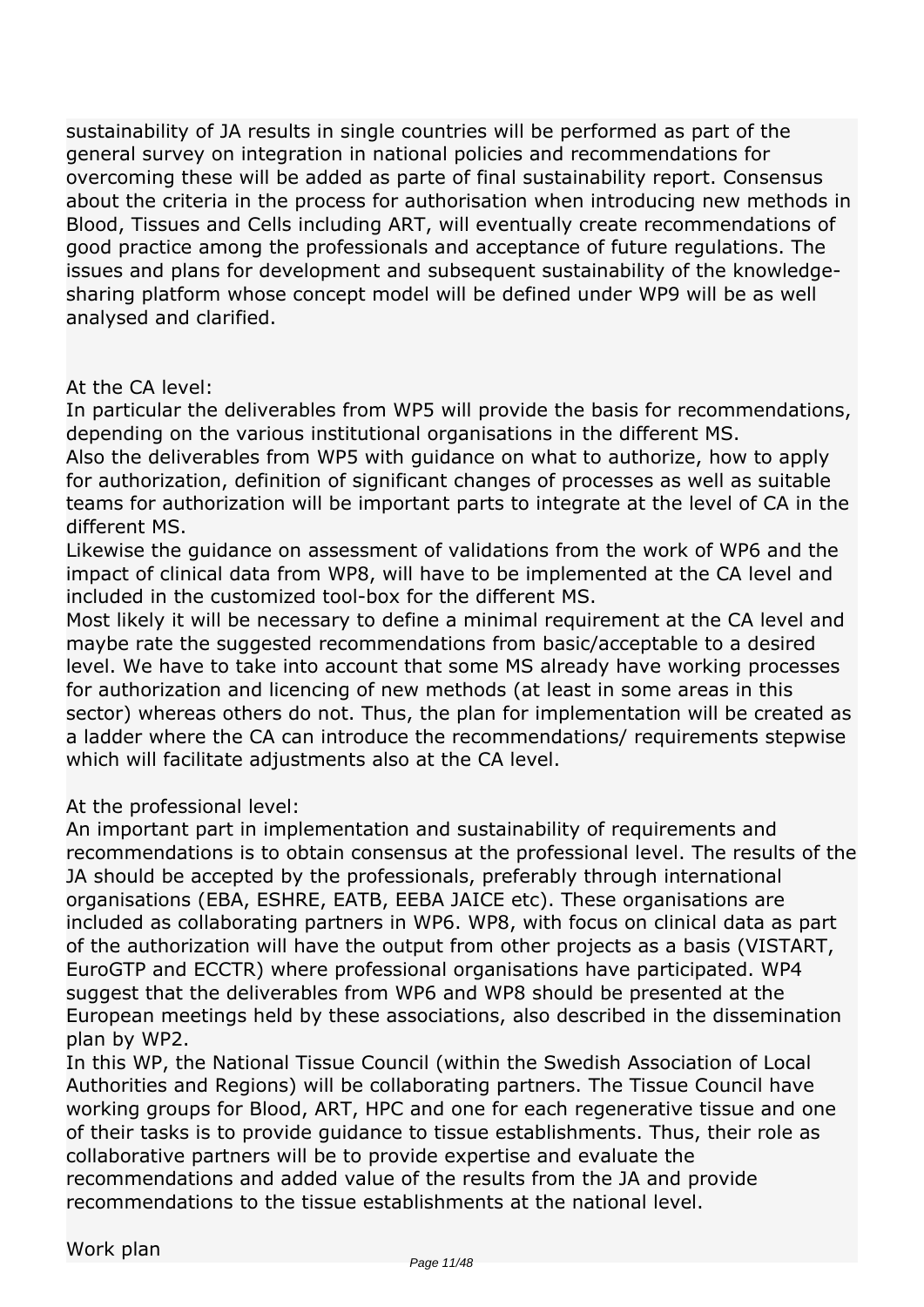*Task 4.1 A pilot for integration of PPA in national policies in SE*

*In Sweden, it is the National Board of Health and Welfare (Socialstyrelsen) that is the regulatory CA transposing the Swedish laws on Blood safety and Quality and safety for tissues and cells respectively into regulatory acts. Thus, these acts regulate what should be done whereas IVO has the mandate to write regulatory acts on how it should be* 

### *Work Package 5: Development of Overall Guidance on organization of PPA system*

*Start month: 2 End month: 32 Work Package Leader: HPRA*

*This WP will develop guidance on how a Preparation Process Authorisation programme should or could be organised. This WP will take advantage of the results of the VISTART Joint Action as far as analysis of existing procedures and drafting of authorisation principles for novel processes is concerned, as well as the outcomes of the EUSTITE, EUROGTPII and ECCTR projects, that should however be extended to the blood sector. In order to ensure comprehensive consideration and review of VISTART WP5B, EUROGTP II and ECCTR outputs and to ensure that development of the relevant technical annexes and guidelines, leaders of these projects/actions/WP will be involved in two devoted meetings. Revision of guidance for blood establishments will be as well ensured by adhoc subgroup.*

*Lessons learned from experience in the systems for authorisation of medicinal products and medical devices at national and EU level will be examined and compared with existing experience in the TCB fields.*

*The following activities will be included:*

*- Development, circulation and analysis of results of a questionnaire survey of MS to explore and have a comprehensive picture of existing PPA systems – supplementing the VISTART WP5 Part B survey.*

*- Desk-based review of product authorisation systems in place in other relevant sectors (e.g. medicines, medical devices)*

*- Organization of a multi-country workshop to further explore organizational and procedural models identified by the survey and to identify strengths, weaknesses and best practices.*

*- Development of general good practice guidelines for PPA – putting a system and Standard Operating Procedures in place at the Member State level, including a methodology to inform blood and tissue establishments (BE/TE) regarding those procedures.*

*The guidelines shall include:*

*• An overview of the single authorisation steps from the request submitted by a BE/TE to the release of authorisation by CA*

- *Timing of application for PPA*
- *Definition of significant change in preparation process*
- *Terms for application (also building on the outcomes of VISTART WP6 manual*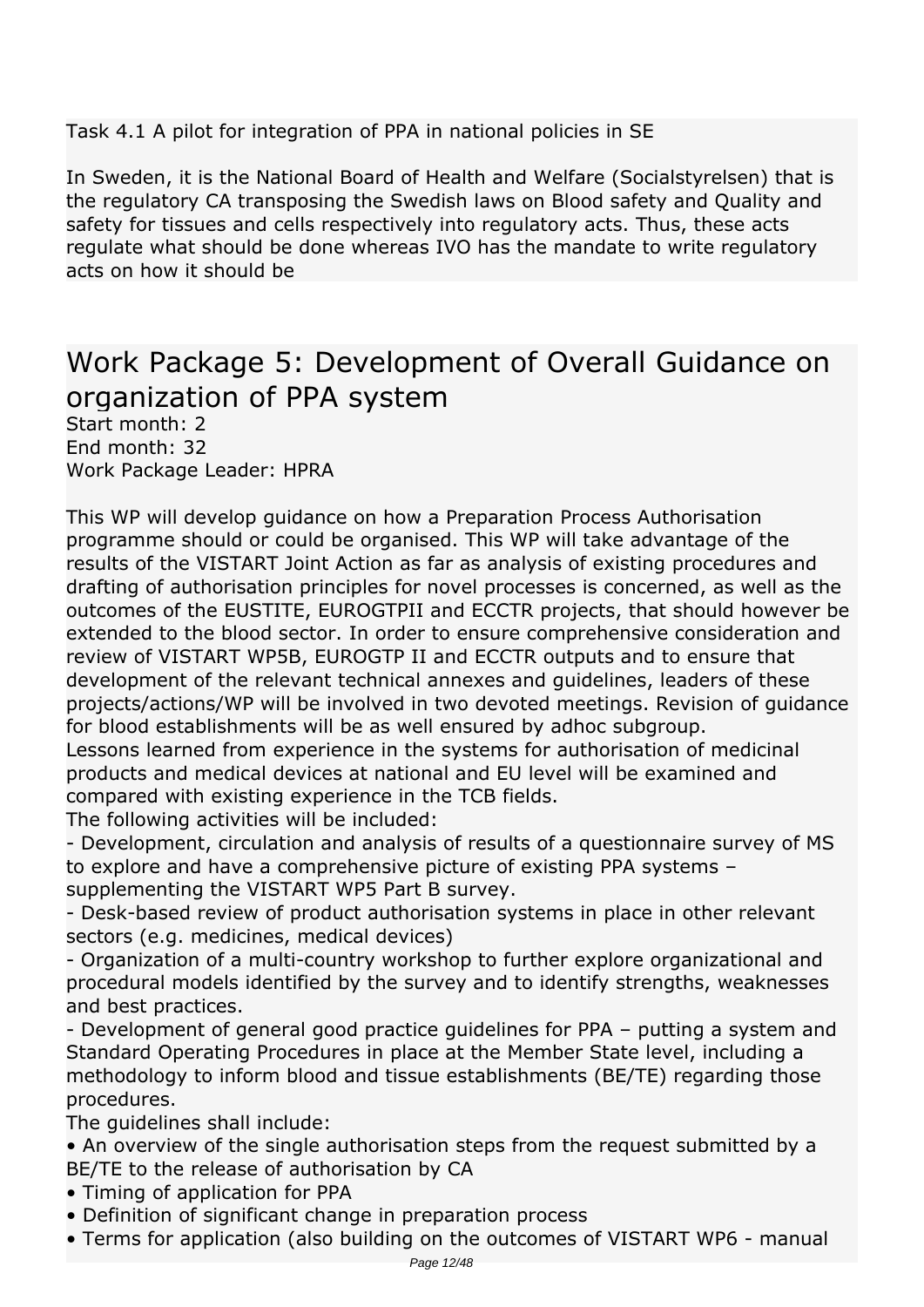*for inspections)*

- *Organisational models and mandates of the CAs responsible for the PPA*
- *Optimal composition of the assessing team in the CA (members' qualifications,*
- *background, use of external experts etc.), definition of inspectors' involvement, • Definition of types of authorisation (e.g. full, conditional, temporary – taking into*
- *account the outcomes of VISTART WP5 part B)*
- *Recommendations on how to analyse and address ethical issues.*
- *Development of model template forms for PPA.*

*Task 5.1 Review and revision of the outcomes of EUSTITE, VISTART WP5B, EUROGTPII and ECCTR projects results*

*Revision of the results of VISTART WP5B, EUROGTP II and ECCTR projects related to the authorisation of preparation processes for tissues and cells, so as to be applicable to blood establishments.*

#### *Task 5.2 Survey*

*Design a survey to review the implementation of the outputs from the previous projects and to have a comprehensive overview of the PPA systems in place in each of the Member States.*

*Task 5.3 Desk-based review of existing PPA systems in place in other relevant sectors*

*Task 5.4 Multi-country workshop*

*This workshop will have the objective of further exploring the different organisational models for PPA used by the various Member States and also to identify the associated common best practices.*

#### *Task 5.5 Development of Good Practice Guidelines for PPA*

*Elaborate good practice guidelines for PPA based on the requirements defined by the European Directives, analysis of the outputs of previous projects and the review and analysis conducted as part of this work package, in order to define a common approach and methodology.*

*Work Package 6: Technical Annex 1 to overall guidance: authorisation of changes in donation, procurement and collection, processing, preservation, storage and distribution\* (including labelling and package inserts)*

*Start month: 1 End month: 30 Work Package Leader: NBC*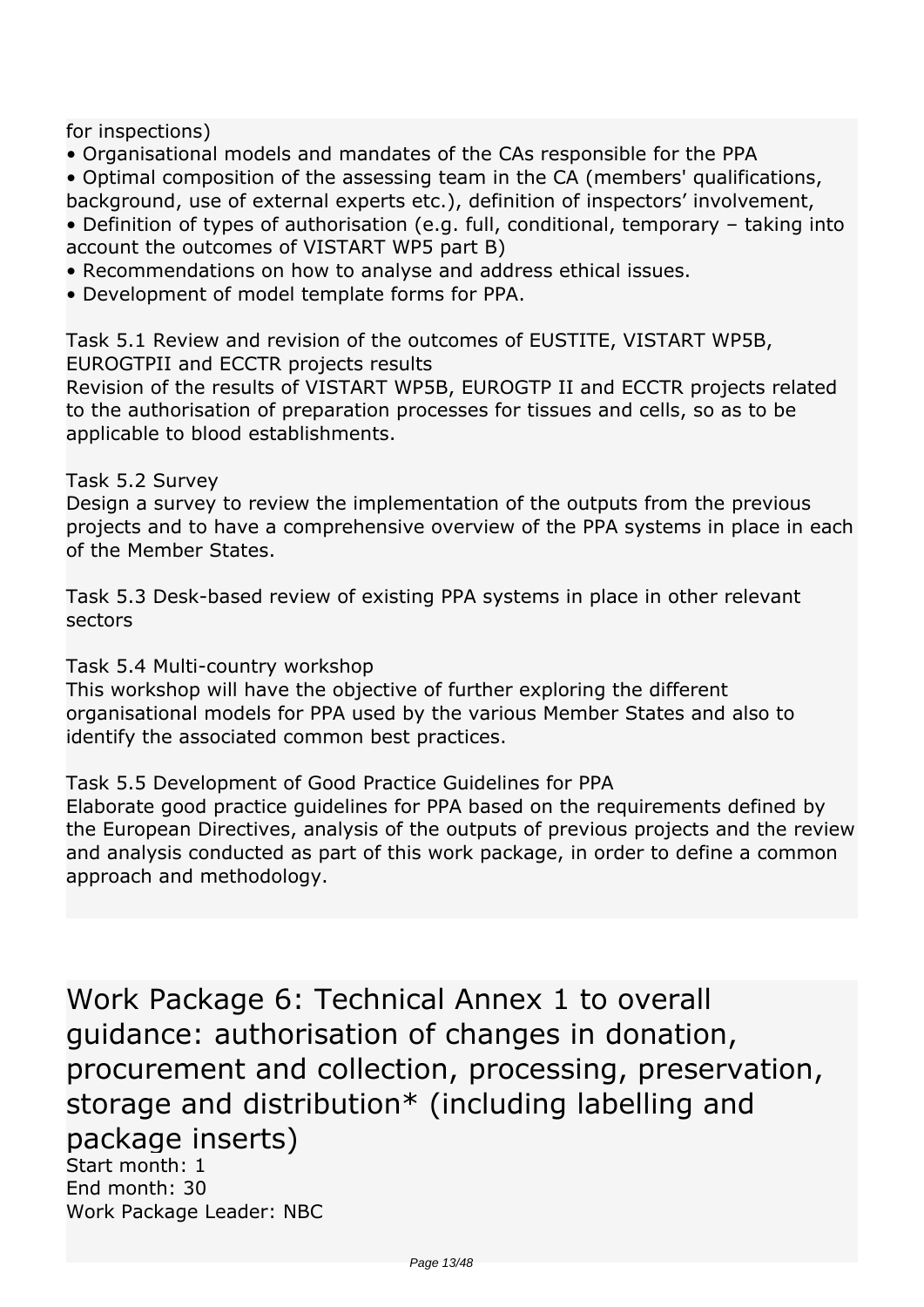*This WP will be led by the National Blood Centre of Lithuania (NBC) The WP leader will be supported by experts from two other partners from Lithuania, the LUHS Kaunas Clinic and the Santaros Clinic. This team will monitor the progress of the WP6 transversally and vertically, establishing communication with other partners and the co-ordinators of the Joint Action.*

*Regarding the general organization of the WP this work package will deal with two issues:*

*Part 1: Definition of the critical characteristics/properties (criteria) for each category of blood component, tissue or cell type (referring to EU blood legislation 2004/33/EC, EDQM blood component monographs and Tissue & Cell guidance). Examples of characteristics/properties might be the vitality of cells following processing, biomechanical strength parameters, a minimum volume, tissue integrity, a minimum number of motile spermatozoa. Where such criteria have already been defined by others, particularly for blood components, the group will review and build on established standards.*

*Part 2: Guidance on the assessment of methods to demonstrate*

*achievement/maintenance of the critical characteristics/properties for each category of SoHO, in particular where changes are proposed/implemented in one of the preparation steps. The guidance will take into account the degree of risk to the patient from the blood component or tissue and cell product based on parameters such as historical data, degree of change in processing or testing. Evidence will include published and laboratory studies conducted by the applying BE/TE criteria identified under Part One and used to determine the depth of validation needed e.g. when the new process has been validated elsewhere, compared to cases where the new process has not been validated before. For reproductive T&C, the validation will take into account long term results regarding the health of the newborn baby. The methods proposed for the demonstration of compliance with the criteria could include in vitro validation studies or in-process verification steps.*

*The work of Part I will be developed by the organization of three (3) technical meetings for each sub-group. Meetings are going to be held at the same time and place and working groups will work in parallel sessions. During the technical meetings (M 3, M 8, M 13) the working group will determine and further elaborate the scope of characteristics/properties criteria, evaluate existing criteria and methodology, review the existing variety of examples, published studies, etc. The work of Part II will be developed by the organization of three (3) technical meetings for each sub-group (M18, M.22, M.25). During the technical meetings the working group will study of the depth validation needed, identifying the cases when validation is applicable to the new process; evaluate the draft guidance of the characteristics/properties criteria for each category of blood component, tissues and cells, especially considering proposed changes implementation.*

*At M27 the closing technical meeting with participants of Part 1 and 2 will take place to agree on the last amendments needed in the definitive version of the guidance documents.*

*Finally as associated partner in this WP and to achieve at best WP9 objectives, PEI will work in parallel in this WP in order to build a data model of information on preparation processes (authorisation of changes in donation, procurement and collection, processing, preservation, storage and distribution (including labelling and package inserts).*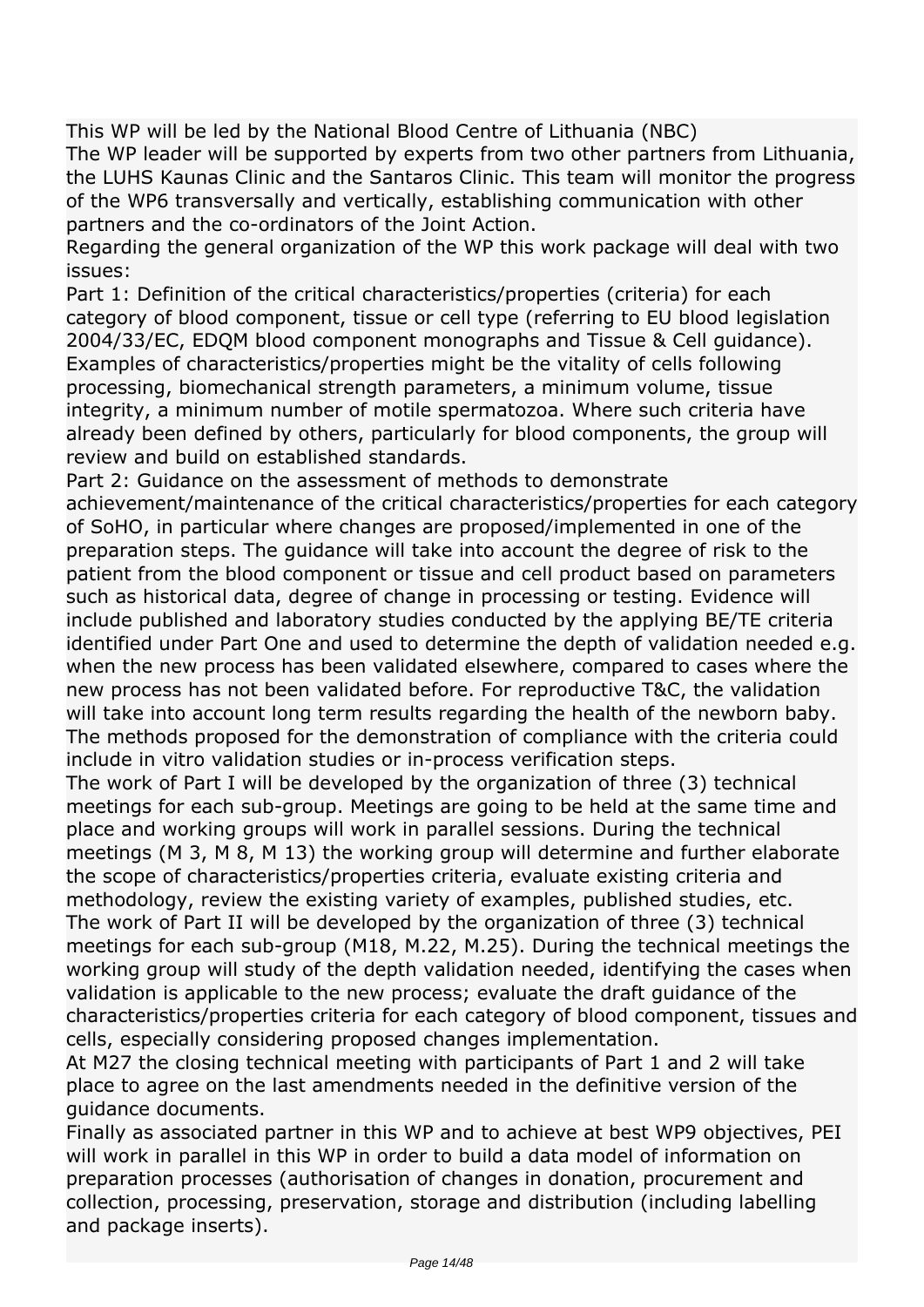### *Work Package 7: Technical Annex 2 to overall guidance: assessing the quality and safety of donor testing, microbial inactivation and sterilisation steps as part of PPA*

*Start month: 2 End month: 26 Work Package Leader: ABM*

*this WP will be co-lead by ABM, France and FIMEA, Finland*

*The work will be developed by teleconferences, emails and during four technical meetings.*

*During the 1st technical meeting (M2) the working group will be split in subgroups in relation to different tasks (see below) and will define the general methodological approach.*

*During the further three technical meetings (M8, M14, M20), the working group will focus on the following topics/chapters of the technical annex:*

*Assessing and authorising methods related to donor testing, microbial inactivation, microbial status of final products;*

*Requirements for selection, validation and performance of donor infectious marker testing kits and other methods;*

*Requirements and criteria for laboratories performing donor testing;*

*Criteria for validation of microbial inactivation steps;*

*Criteria for validation of sterilisation processes.*

*Concerning the division of tasks between involved WP leaders and partners:*

*o ABM will be in charge of the ART field.*

*o FIMEA will be in charge of the blood field.*

*o For the Tissue&Cells field: ABM will be in charge of the HSC part, FIMEA of the other Tissues&Cells part.*

*At M25-26, the 4th final technical meeting will take place in order to agree on the last amendments needed in the definitive version of the deliverable.*

*Finally as associated partner in this WP and to achieve at best WP9 objectives, PEI will work in parallel in this WP in order to build a data model of information on testing procedures (assessing the quality and safety of donor testing, microbial inactivation and sterilisation steps as part of PPA).* 

*Work Package 8: Technical Annex 3 to overall guidance: assessing clinical data as part of PPA authorisation Start month: 1*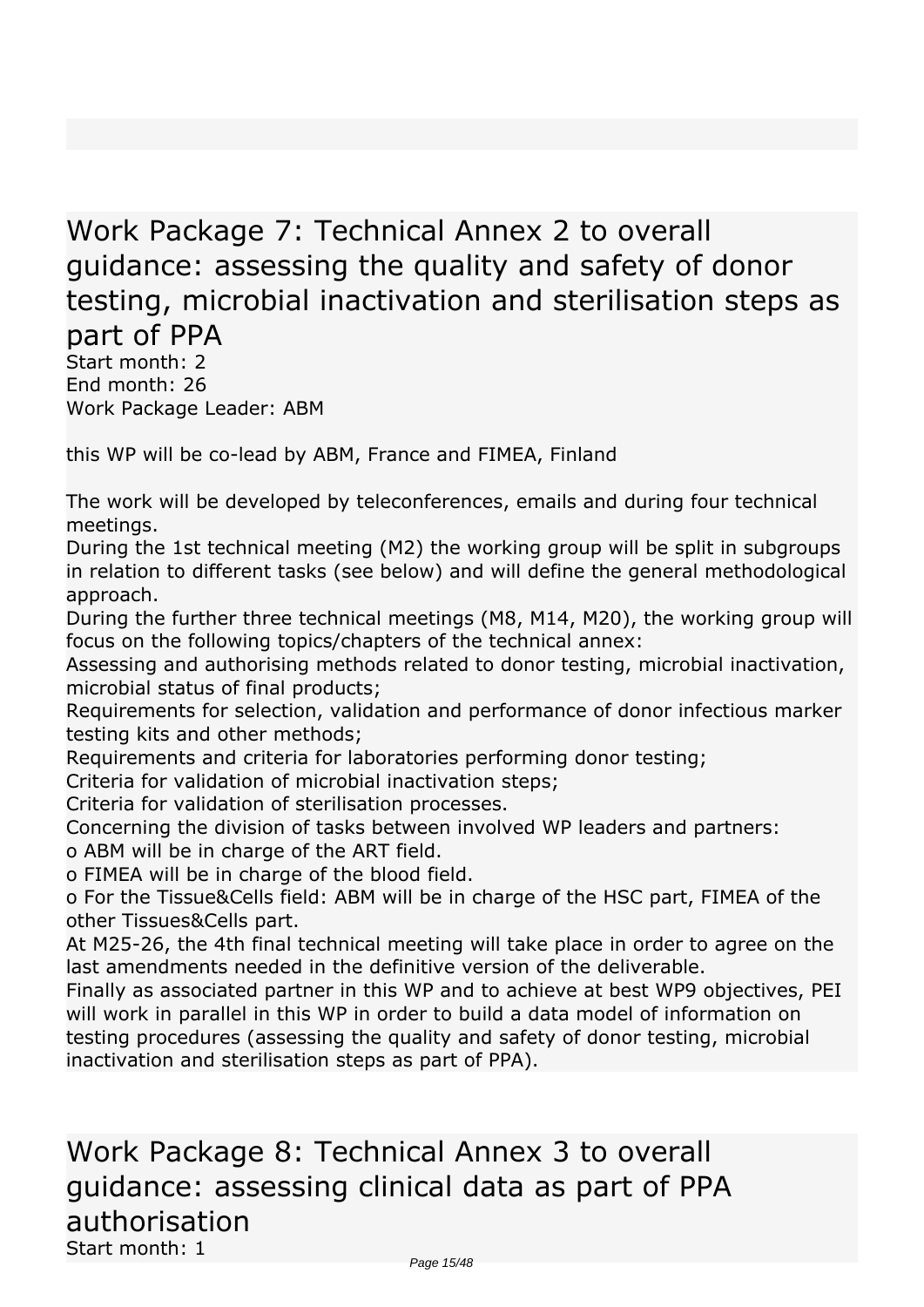*End month: 30 Work Package Leader: FIMEA*

*Part A)*

*(1) Specification of a set of existing clinical data appropriate to provide information on the quality and safety of human blood, cell, and tissue therapeutics once applied to patients, under the conditions of current state-of-the-art manufacturing and testing protocols (6 months)*

*(2) Specification of appropriate risk-assessment models taking into account cumulative and aggregative risk assessment (1.5 months)*

*(3) Specification of criteria, appropriate to define "innovation" in manufacturing and testing protocols for human blood, cell, and tissue therapeutics taking into account the output of work package 5b of VISTART (1.5 months)*

*(4) Specification of a risk-based set of criteria, appropriate to evaluate the established catalogue of clinical data for completeness and suitability in case of introduction of innovation to the current manufacturing and testing protocols for human blood, cell, and tissue therapeutics (6 months)*

*(5) Review of data set by experts and stakeholders for completeness and relevance (3 months)*

*Part B)*

*(6) Setting up tools for data compilation (2 months)*

*(7) Proof of concept: data acquisition, evaluation of quality and validity of data ( 12 months)*

*(8) Definition of a methodological framework, appropriate to allow for an appropriate degree of harmonization as well as for an appropriate degree of flexibility, to evaluate quality and safety of human blood, cell, and tissue therapeutics based on clinical outcome data requested for authorization processes upon introduction of innovation to the current manufacturing and testing protocols for human blood, cell, and tissue therapeutics (12 months in parallel to 6 / 7)*

*Teleconferences, e-mails and five technical meeting will be carried out. During the first technical meeting (M2) practical working plan will be discussed and responsibilities agreed. Second, third and fourth technical meetings will be held at M8, M11 and M23 to finalise D8.1, D8.2 and D8.3 and a fourth technical meeting at M31 to finalise D8.4.*

*As an associated partner in this WP and to achieve at best WP9 objectives, PEI will work in this WP in order to build a data model of information on clinical outcome of application of human blood, cell, and tissue therapeutics, building also bridges to existing clinical databases such as ECCTR, EBMT, EuroGTPs, registries.*

### *Work Package 9: Knowledge sharing on PPA between EU CAs Start month: 12*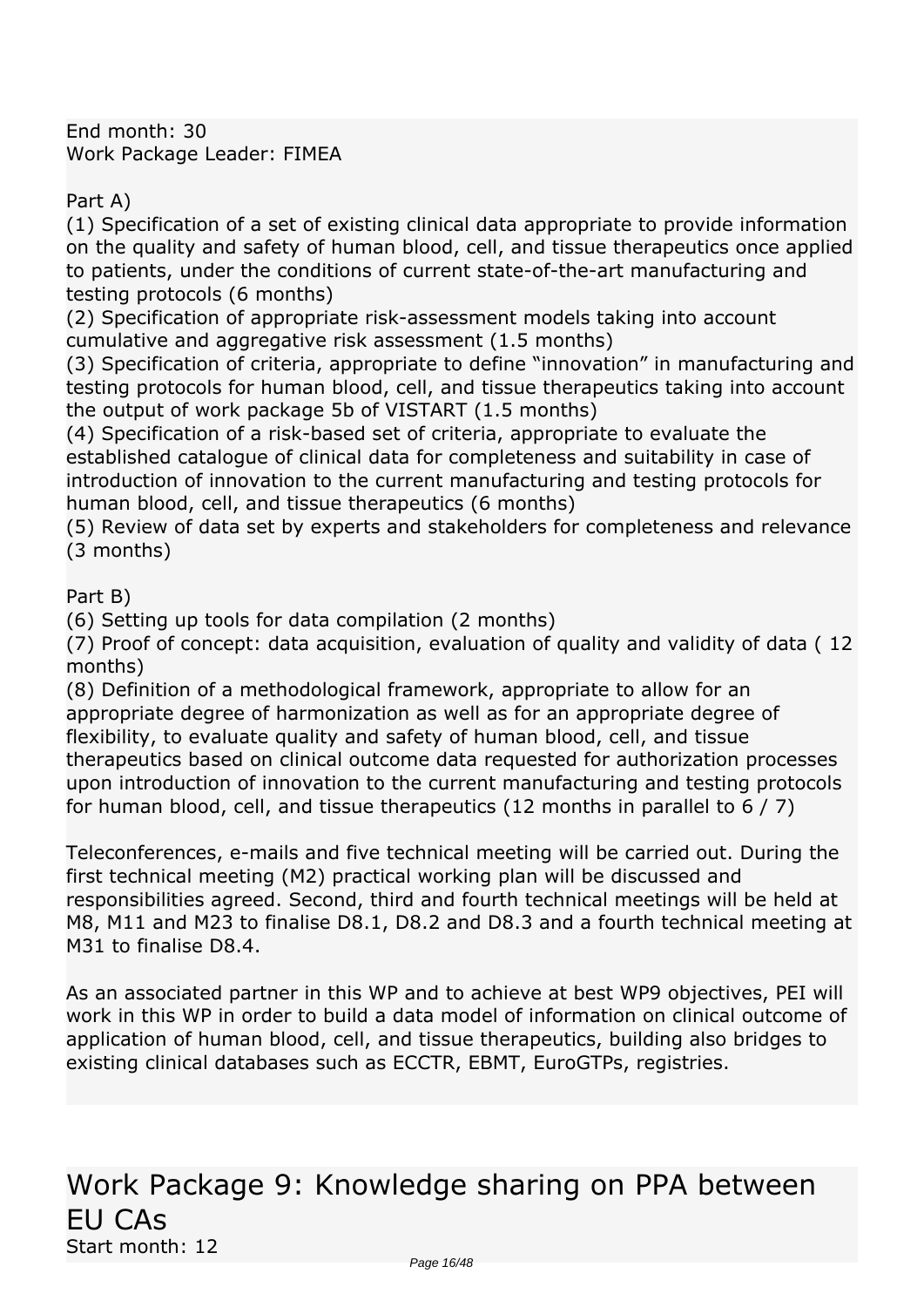*End month: 36 Work Package Leader: PEI*

*From a methodological point of view the work will be performed in three blocks: A) Building on the data models set up in WP 6, 7, 8, these data models will be integrated into a structure that will display the dependencies of 1) preparation methods, preparation steps, in-process controls and related results, 2) testing methods, results and specifications of the final product, 3) clinical outcome data demonstrating efficacy and safety of the product upon application to a patient B) Building the framework for an electronically supported authorization process based on the integrated data model: Identification and evaluation of checkpoints critical to approval of blood, cells and tissues*

*C) Development of the concept of a platform to implement A, B. Part A, B and C will be developed in parallel. Part A covers the building on the data models set up in WP 6, 7, 8. The activities will be developed as follows and according to the indicated timeline:*

*IT security and data privacy concepts, data access concepts (3 months) Organization and Structure of the electronically usable criteria catalogues and of the platform (3 months)*

*Architecture design for criteria catalogue and platform based on international standardization efforts and previously derived requirements: architecture model, description of data exchange/integration and security components (e.g. identification and authentication, Authorization, Logging, pseudonymization and*

*anonymisation) (6 months) Aggregation of the data structures of the data sets on authorised preparation processes, testing methodologies and clinical outcome criteria to a common domain model and specification of data structures and data semantic using existing standards as a technical representation of the domain model (12 month)*

### *Work Package 10: Training courses and manual for training*

*Start month: 20 End month: 36 Work Package Leader: KCBTiK*

*The work of WP10 is strictly connected to the final results of the WP5, WP6, WP7, WP8 and WP9,*

*This WP will be led by the KCBTiK, a budgetary unit submitted to the Polish Ministry of Health, which tasks include the supervision and inspection of tissue and cell banks in Poland as well as the organisation of training courses on the recovery, collection, testing, processing, sterilization, storage and distribution of tissues and cells.*

*Task 1: design of training course.*

*Considering how extensive will be deliverables provided by the above-mentioned WPs, in the second part of the project two technical meetings will be convened by* Page 17/48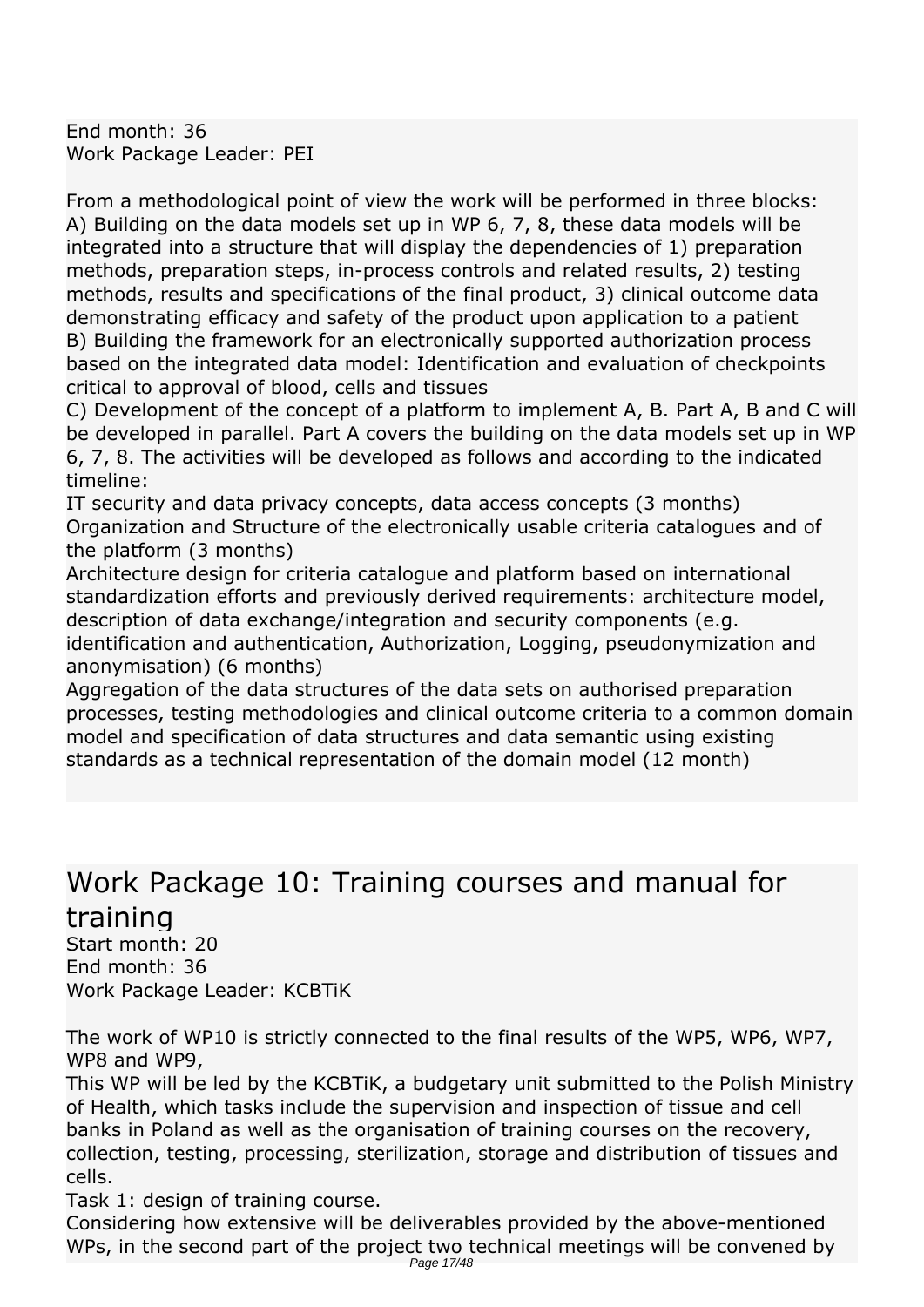*the WP leader. During the first technical meeting of WP10 (M20) the working group will agree on the design of the face-to-face training course contents: training materials incl. examples, case studies etc. After the first face-to-face training course, a summary will be provided by tutors with practical details and prepare the issues concerning a manual content will be discussed as well. At M35 the closing technical meeting will take place to agree on the last amendments needed to the definitive version of manual.*

*Task 2: face-to-face training*

*The face-to-face training courses will take place at M30 and M33 and each of them will last 2 full days at least, including theoretical and practical training. The arrival of participant shall be planned a day before the beginning of the course and their departure shall be planned the day after the ending of the course. The training courses will be organised in Poland and all the EU CA from both blood and tissue and cells fields will be invited to attend it.*

*Task 3: Manual for training CA inspectors*

*The training course designed and held in this work package will be documented. All materials such as lectures, examples, case studies will be used as the basis for the preparation of the Deliverable 10.1 "Manual for training CA inspectors that assess and authorize preparation processes of tissue, cell, and blood products". The manual will be made available at M36 to all Blood, Tissue and Cell Competent Authorities in electronic version downloadable from project website and from ECAS, so that they can use them for national or regional inspector training in the future.*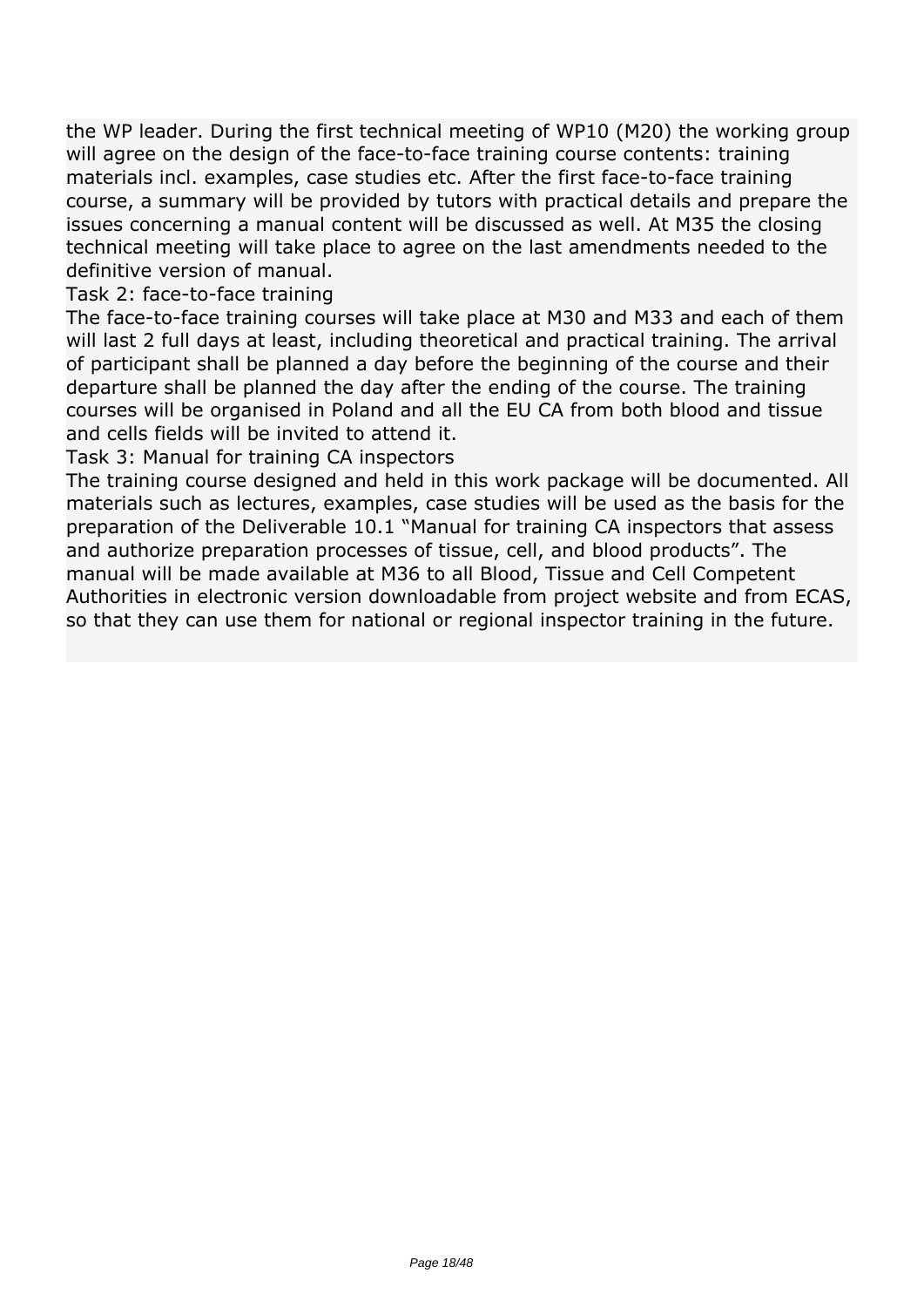#### *COORDINATOR, LEADER CONTACT AND PARTNERS*

#### <span id="page-18-0"></span>*COORDINATOR*

*ISTITUTO SUPERIORE DI SANITA (ISS)*



*Viale Regina Elena 299 00161 ROMA*

*Italy WEBSITE:* <http://www.iss.it>

#### *PARTNERS*



*GENIKO PERIFERIAKO NOSOKOMEIO PAPAGEORGIOU Street: RING ROAD OF THESSALONIKI, NEA EFKARPIA City: 564 03 THESSALONIKI*

*Country: Greece Website:* http://www.iss.it



*GENIKO PERIFERIAKO NOSOKOMEIO PAPAGEORGIOU Street: RING ROAD OF THESSALONIKI, NEA EFKARPIA City: 564 03 THESSALONIKI*

*Country: Greece Website:* http://www.iss.it



*DIOIKHSH YGEIONOMIKHS PERIFEREIAS KRHTHS Street: 3rd km of National Road Heraklion - Moires City: 715 00 Heraklion 1285 Country: Greece Website:* http://www.iss.it

*DIOIKHSH YGEIONOMIKHS PERIFEREIAS KRHTHS Street: 3rd km of National Road Heraklion - Moires City: 715 00 Heraklion 1285*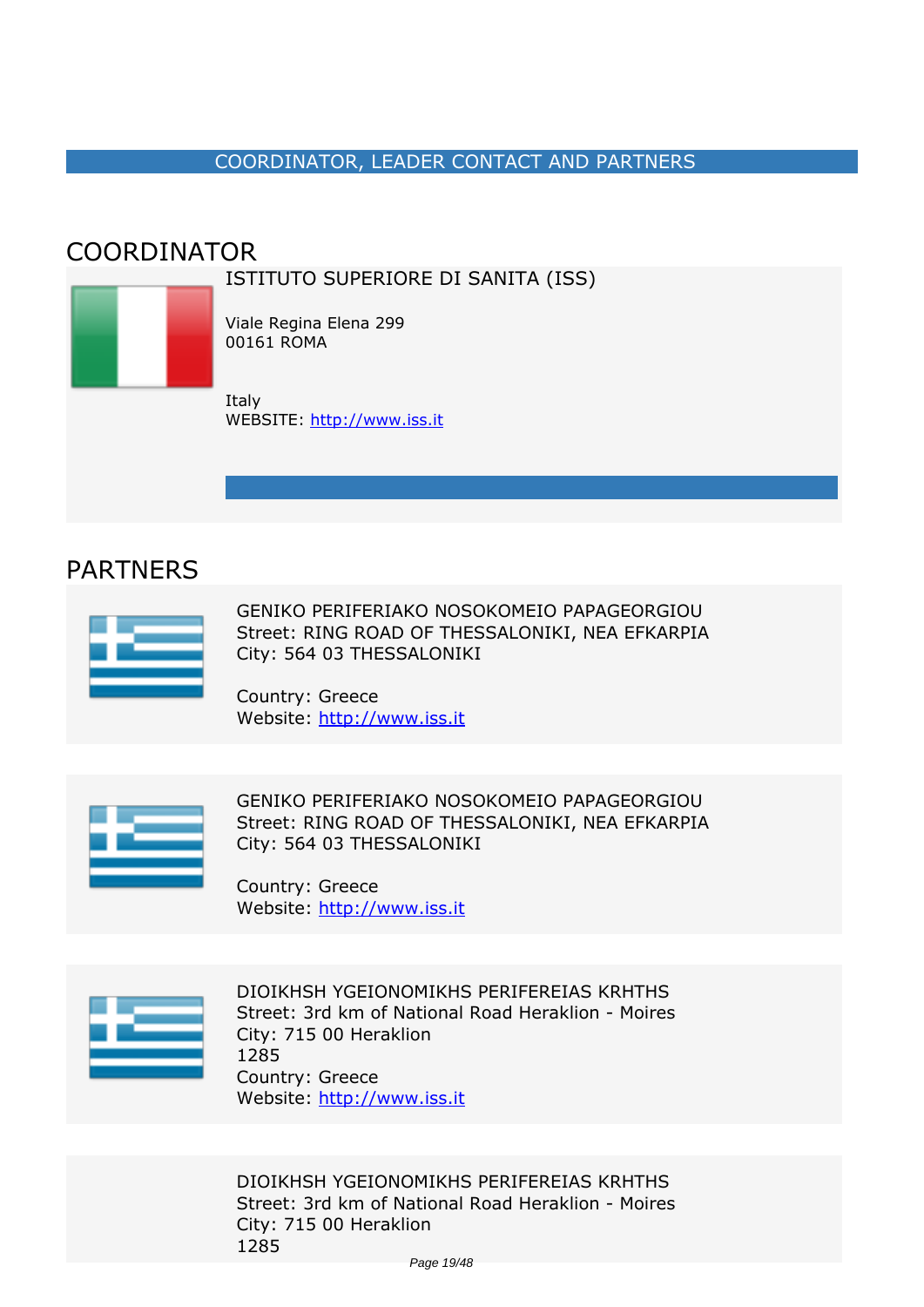

*Country: Greece Website:* http://www.iss.it



*DIOIKHSH YGEIONOMIKHS PERIFEREIAS KRHTHS Street: 3rd km of National Road Heraklion - Moires City: 715 00 Heraklion 1285 Country: Greece Website:* http://www.iss.it



*DIOIKHSH YGEIONOMIKHS PERIFEREIAS KRHTHS Street: 3rd km of National Road Heraklion - Moires City: 715 00 Heraklion 1285 Country: Greece Website:* http://www.iss.it



*DIOIKHSH YGEIONOMIKHS PERIFEREIAS KRHTHS Street: 3rd km of National Road Heraklion - Moires City: 715 00 Heraklion 1285 Country: Greece Website:* http://www.iss.it



*DIOIKHSH YGEIONOMIKHS PERIFEREIAS KRHTHS Street: 3rd km of National Road Heraklion - Moires City: 715 00 Heraklion 1285 Country: Greece Website:* http://www.iss.it



*DIOIKHSH YGEIONOMIKHS PERIFEREIAS KRHTHS Street: 3rd km of National Road Heraklion - Moires City: 715 00 Heraklion 1285 Country: Greece Website:* http://www.iss.it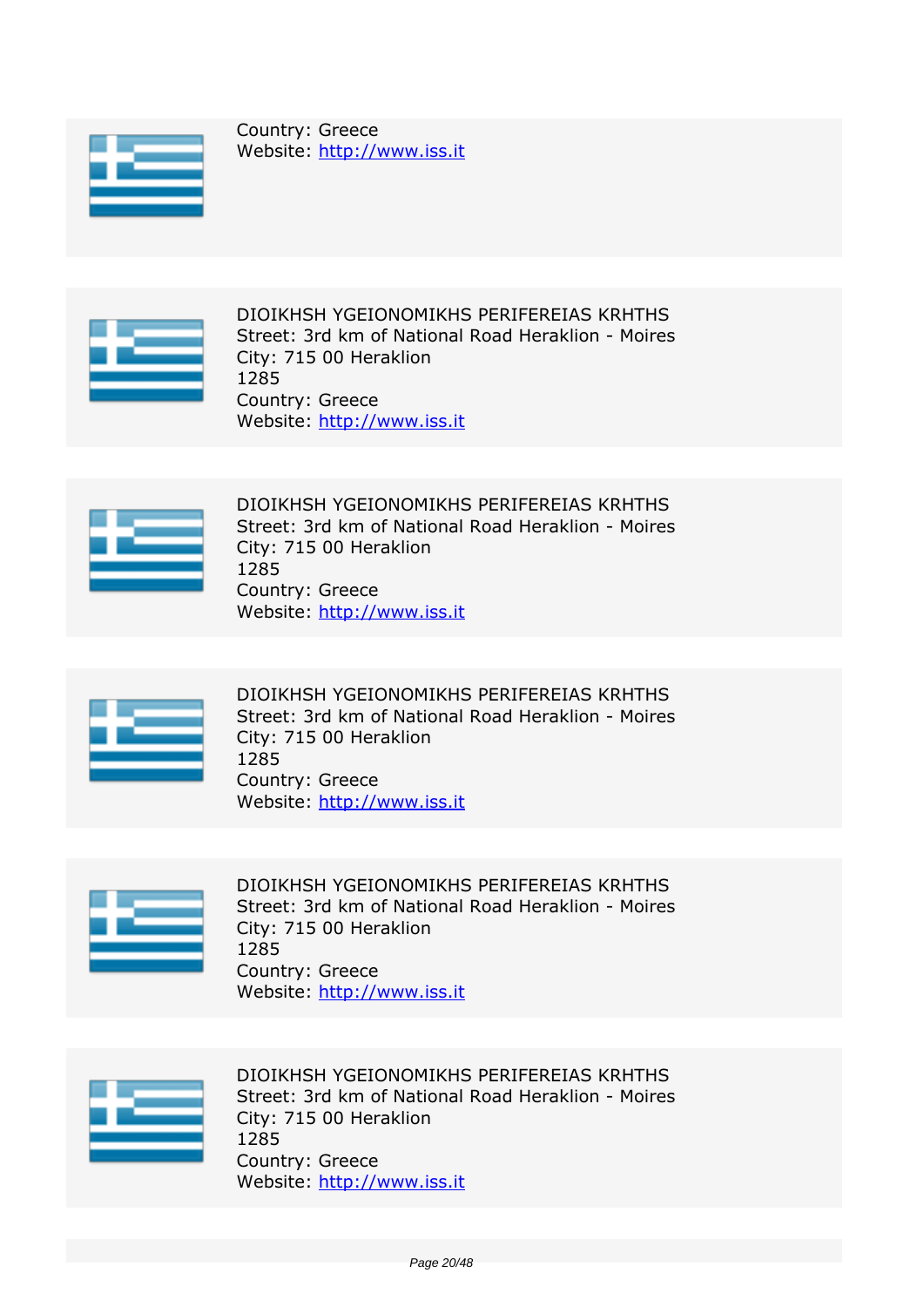

*DIOIKHSH YGEIONOMIKHS PERIFEREIAS KRHTHS Street: 3rd km of National Road Heraklion - Moires City: 715 00 Heraklion 1285 Country: Greece Website:* http://www.iss.it



*REGISTRUL NATIONAL AL DONATORILOR VOLUNTARI DE CELULE STEM HEMATOPOIETICE Street: STR.CONSTANTIN CARACAS, NR.2-8 City: 011155 BUCURESTI 37-224 Country: Romania Website:* http://www.iss.it



*REGISTRUL NATIONAL AL DONATORILOR VOLUNTARI DE CELULE STEM HEMATOPOIETICE Street: STR.CONSTANTIN CARACAS, NR.2-8 City: 011155 BUCURESTI 37-224 Country: Romania Website:* http://www.iss.it



*MINISTARSTVO ZDRAVLJA REPUBLIKE HRVATSKE Street: Ksaver 200a City: 10000 ZAGREB*

*Country: Croatia Website:* http://www.iss.it



*MINISTARSTVO ZDRAVLJA REPUBLIKE HRVATSKE Street: Ksaver 200a City: 10000 ZAGREB*

*Country: Croatia Website:* http://www.iss.it



*MINISTARSTVO ZDRAVLJA REPUBLIKE HRVATSKE Street: Ksaver 200a City: 10000 ZAGREB*

*Country: Croatia Website:* http://www.iss.it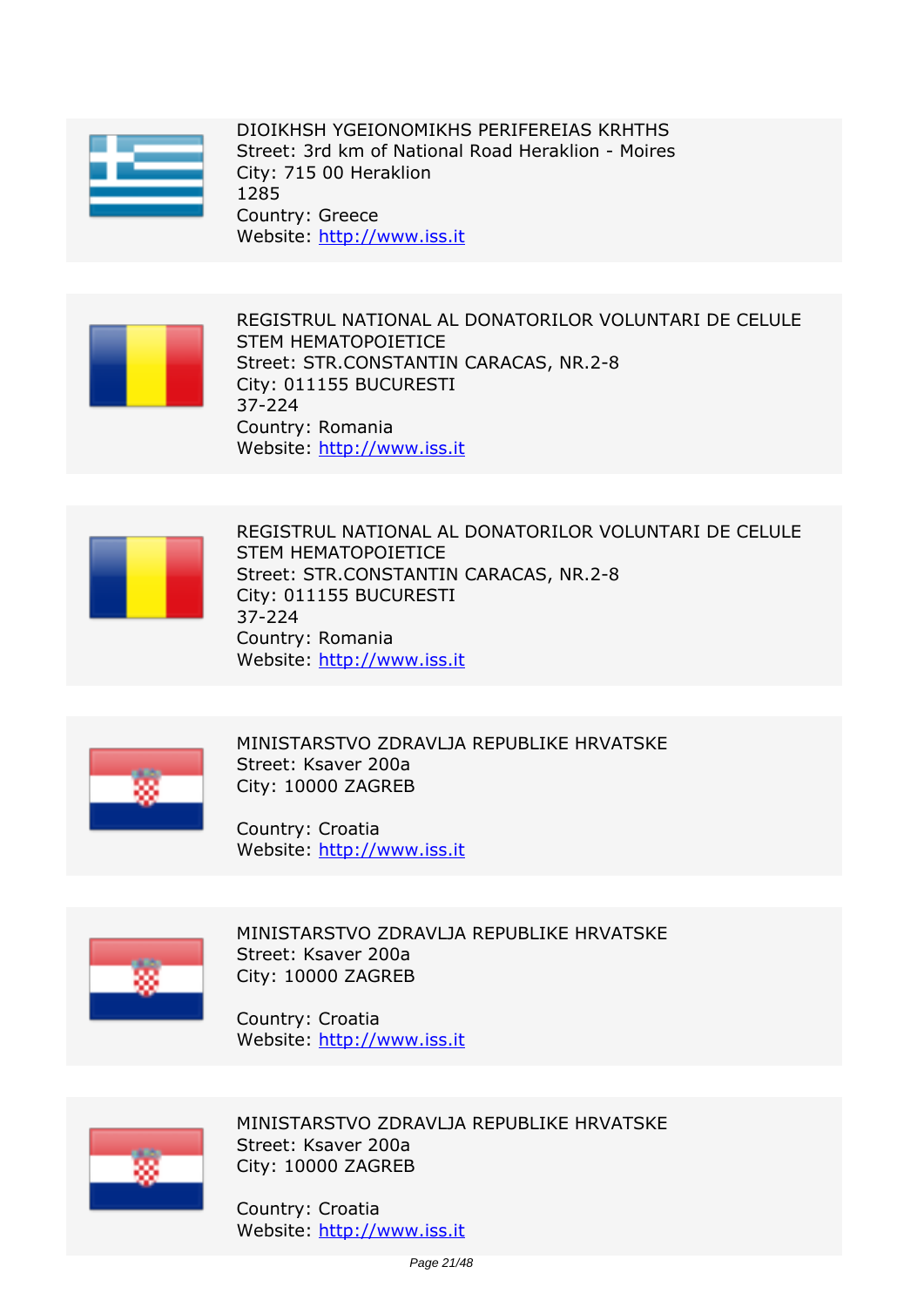

*Health and Social Care Inspectorate (IVO) Street: SULVAGEN 41 City: STOCKHOLM*

*Country: Sweden Website:* http://www.iss.it



*Health and Social Care Inspectorate (IVO) Street: SULVAGEN 41 City: STOCKHOLM*

*Country: Sweden Website:* http://www.iss.it



*Health and Social Care Inspectorate (IVO) Street: SULVAGEN 41 City: STOCKHOLM*

*Country: Sweden Website:* http://www.iss.it



*Health and Social Care Inspectorate (IVO) Street: SULVAGEN 41 City: STOCKHOLM*

*Country: Sweden Website:* http://www.iss.it



*Health and Social Care Inspectorate (IVO) Street: SULVAGEN 41 City: STOCKHOLM*

*Country: Sweden Website:* http://www.iss.it



*Health and Social Care Inspectorate (IVO) Street: SULVAGEN 41 City: STOCKHOLM*

*Country: Sweden Website:* http://www.iss.it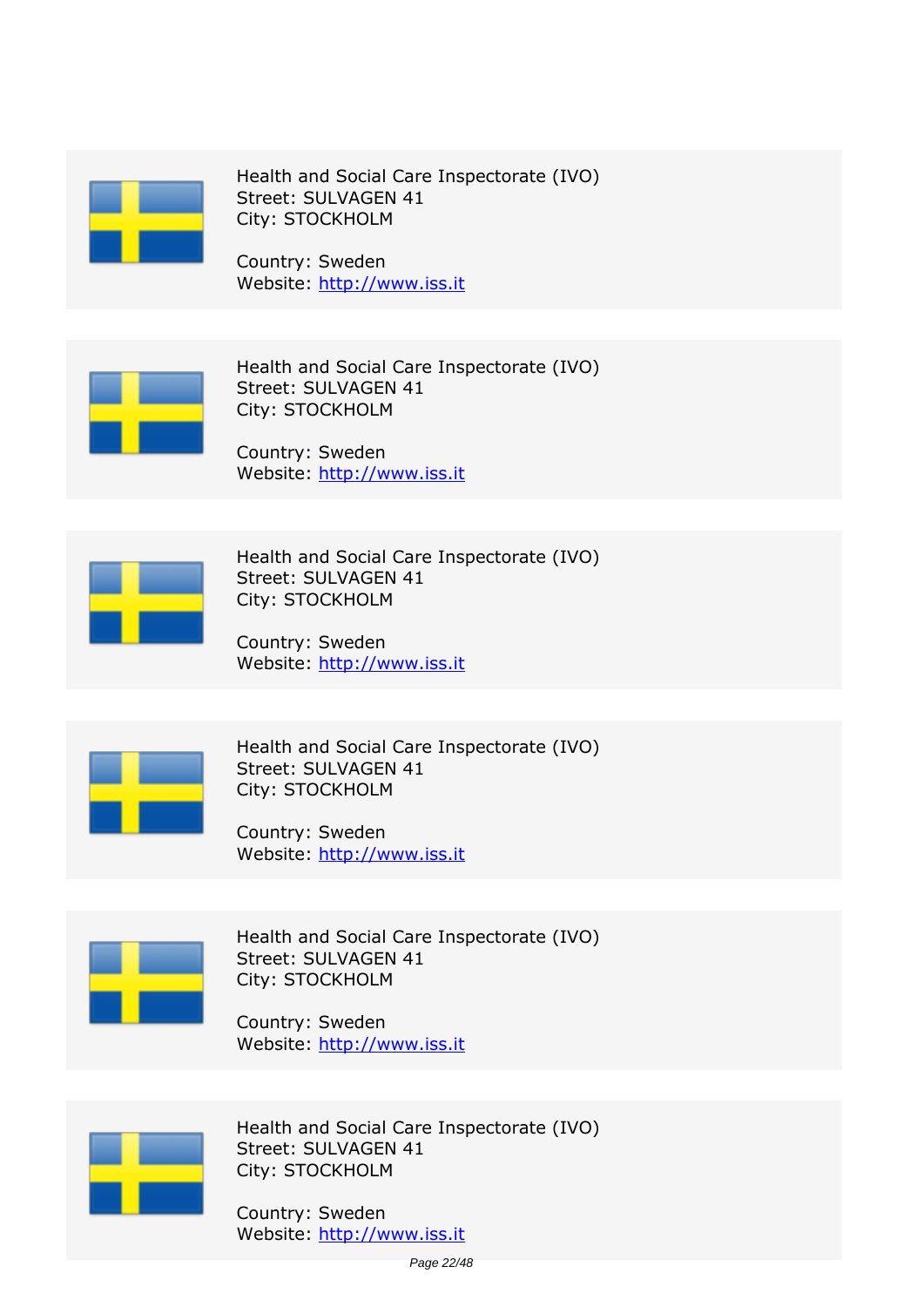

*Health and Social Care Inspectorate (IVO) Street: SULVAGEN 41 City: STOCKHOLM*

*Country: Sweden Website:* http://www.iss.it



*Health and Social Care Inspectorate (IVO) Street: SULVAGEN 41 City: STOCKHOLM*

*Country: Sweden Website:* http://www.iss.it



*Health and Social Care Inspectorate (IVO) Street: SULVAGEN 41 City: STOCKHOLM*

*Country: Sweden Website:* http://www.iss.it



*HEALTH PRODUCTS REGULATORY AUTHORITY Street: Kevin O'Malley House, Earlsfort Centre, Earlsfort Terrace City: Dublin 2*

*Country: Ireland Website:* http://www.iss.it



*HEALTH PRODUCTS REGULATORY AUTHORITY Street: Kevin O'Malley House, Earlsfort Centre, Earlsfort Terrace City: Dublin 2*

*Country: Ireland Website:* http://www.iss.it



*HEALTH PRODUCTS REGULATORY AUTHORITY Street: Kevin O'Malley House, Earlsfort Centre, Earlsfort Terrace City: Dublin 2*

*Country: Ireland Website:* http://www.iss.it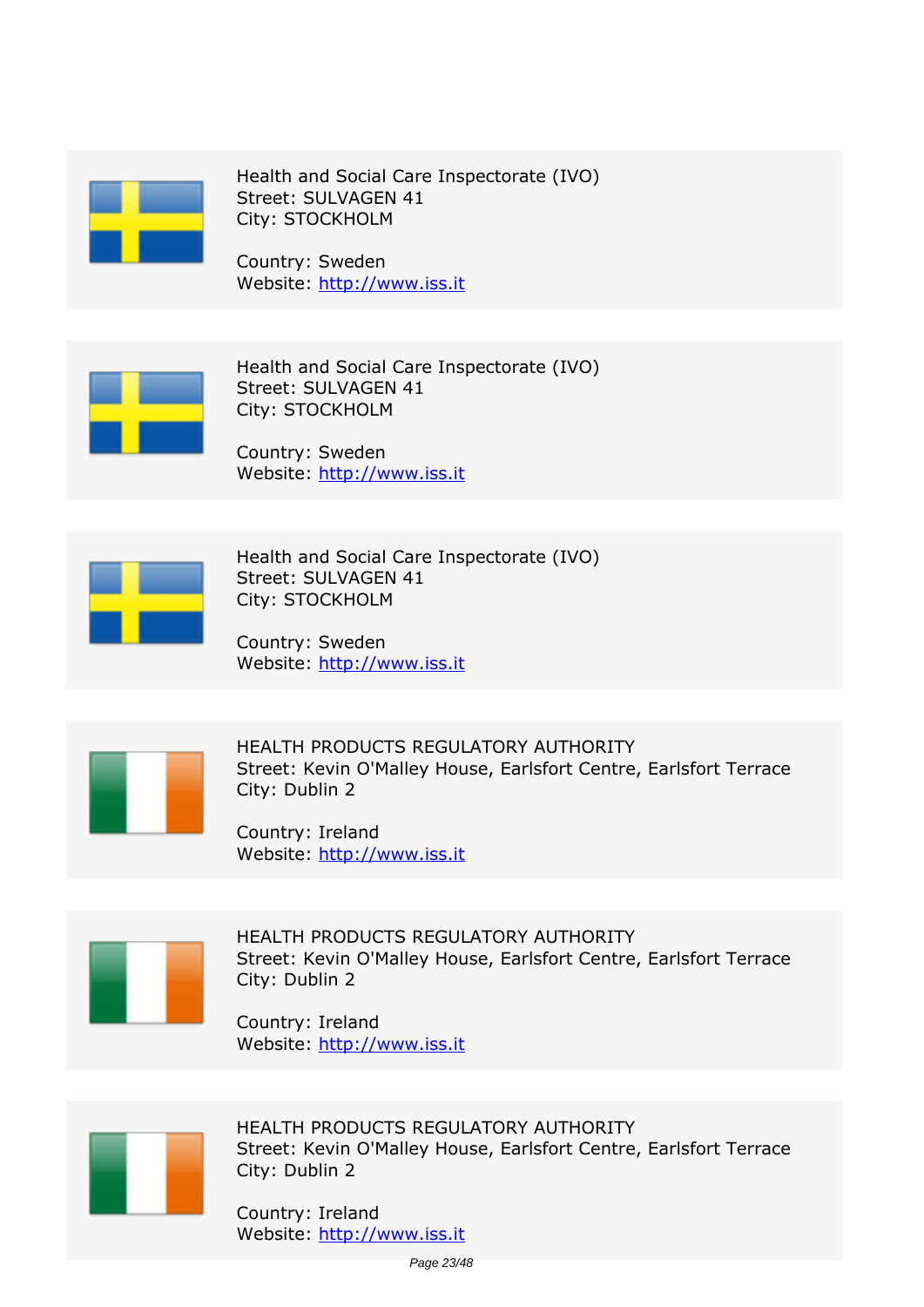

*SERVEI CATALA DE LA SALUT Street: Gerencia de Serveis Assistencials Travessera de Les Corts 131-159 Edifici Olimpia City: 08028 Barcelona*

*Country: Spain Website:* http://www.iss.it



*SERVEI CATALA DE LA SALUT Street: Gerencia de Serveis Assistencials Travessera de Les Corts 131-159 Edifici Olimpia City: 08028 Barcelona*

*Country: Spain Website:* http://www.iss.it



*SERVEI CATALA DE LA SALUT Street: Gerencia de Serveis Assistencials Travessera de Les Corts 131-159 Edifici Olimpia City: 08028 Barcelona*

*Country: Spain Website:* http://www.iss.it



*SERVEI CATALA DE LA SALUT Street: Gerencia de Serveis Assistencials Travessera de Les Corts 131-159 Edifici Olimpia City: 08028 Barcelona*

*Country: Spain Website:* http://www.iss.it



*VIESOJI ISTIAGA NACIONALINIS KRAUJO CENTRAS Street: Žolyno g. 34 City: LT-10210 Vilnius*

*Country: Lithuania Website:* http://www.iss.it

*MEDICINES AND HEALTHCARE PRODUCTS REGULATORY AGENCY Street: Buckingham Palace Road*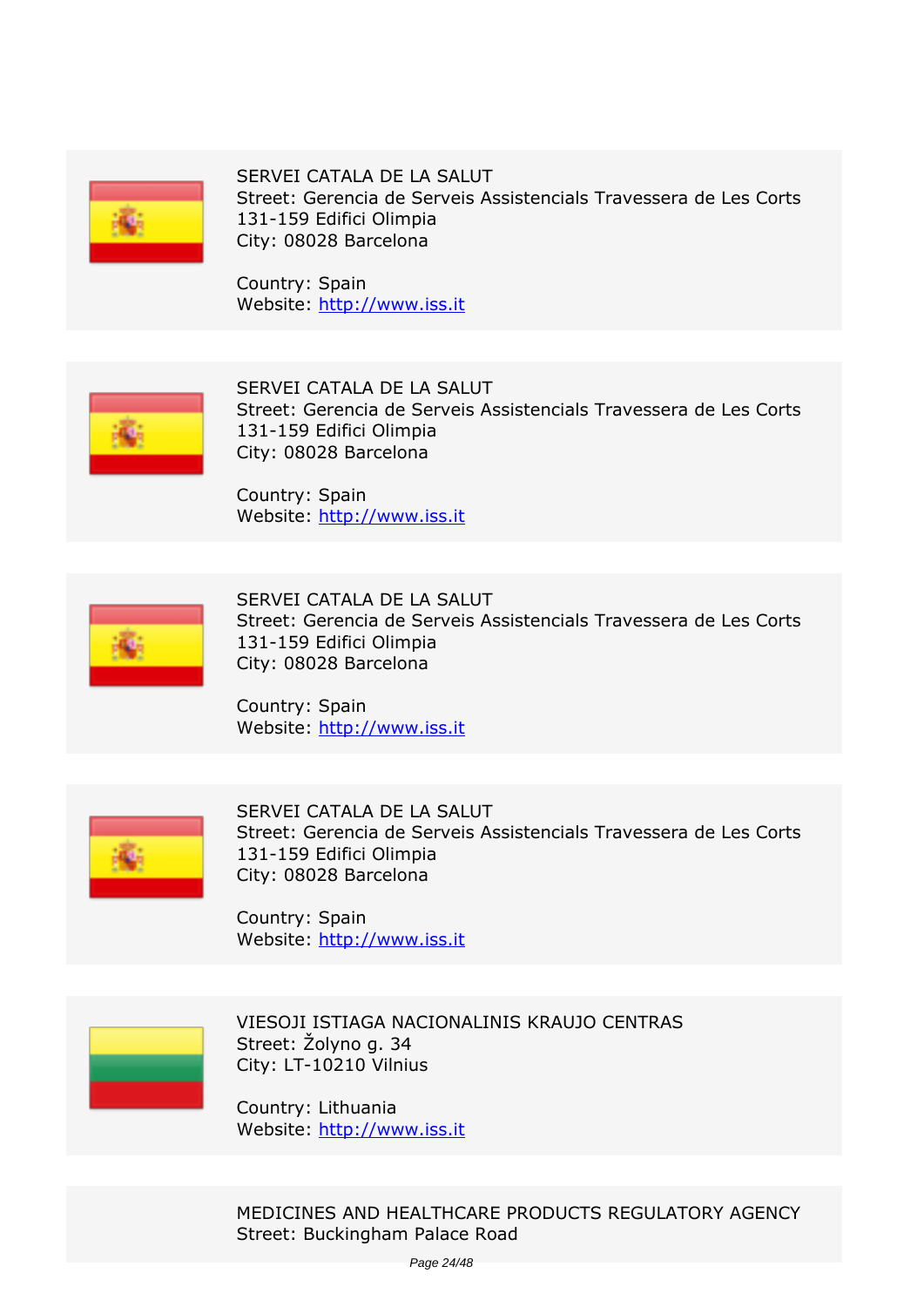

*City: SW1W9SZ London*

*Country: United Kingdom Website:* http://www.iss.it



*MEDICINES AND HEALTHCARE PRODUCTS REGULATORY AGENCY Street: Buckingham Palace Road City: SW1W9SZ London*

*Country: United Kingdom Website:* http://www.iss.it



*Agence de la biomédecine Street: 1 avenue du Stade de France City: 93212 Saint- Denis La Plaine*

*CEDEX CEDEX Country: France Website:* http://www.iss.it



*Agence de la biomédecine Street: 1 avenue du Stade de France City: 93212 Saint- Denis La Plaine*

*CEDEX CEDEX Country: France Website:* http://www.iss.it



*Agence de la biomédecine Street: 1 avenue du Stade de France City: 93212 Saint- Denis La Plaine*

*CEDEX CEDEX Country: France Website:* http://www.iss.it

*Agence de la biomédecine Street: 1 avenue du Stade de France City: 93212 Saint- Denis La Plaine*

*CEDEX CEDEX Country: France*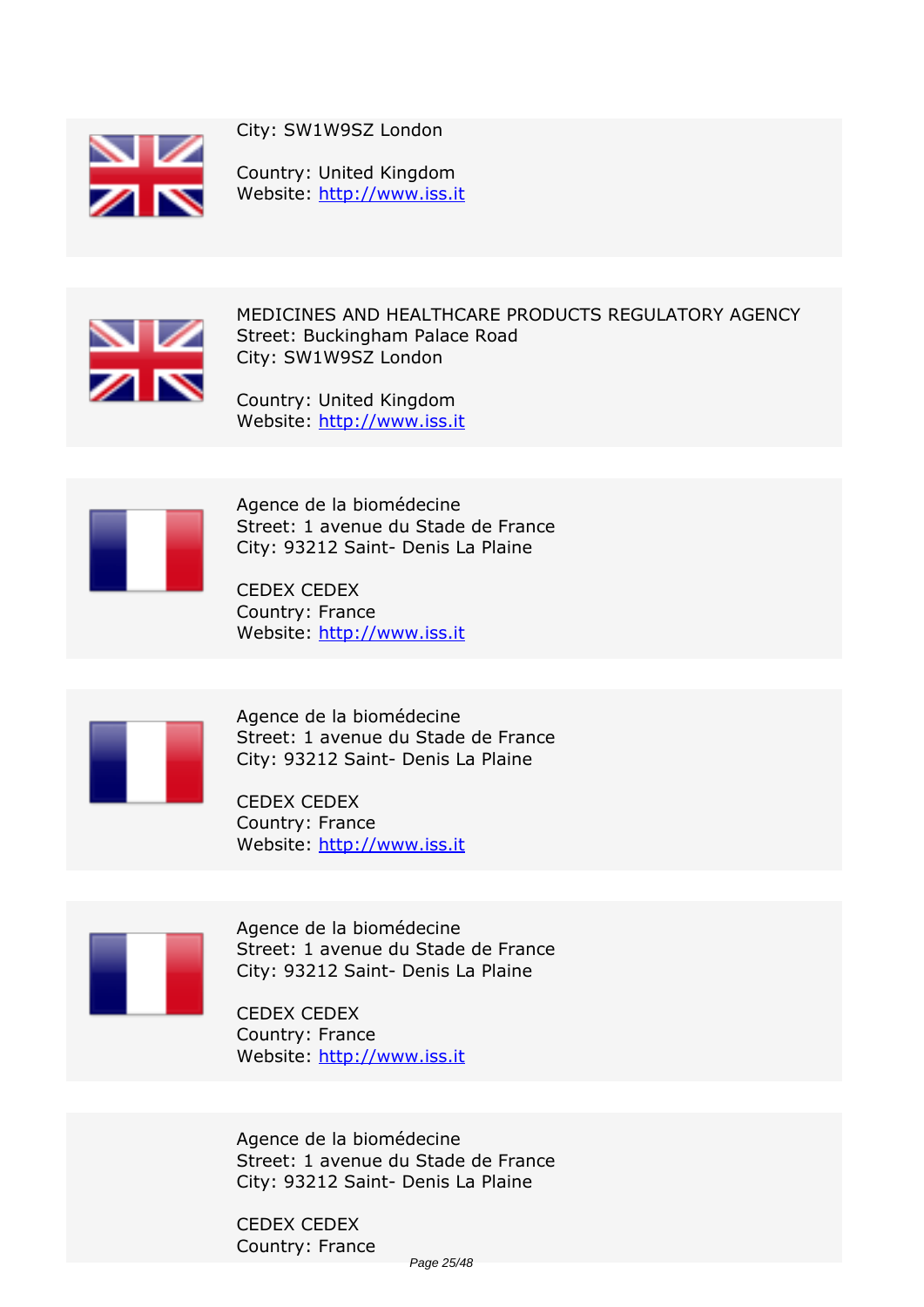



*Agence de la biomédecine Street: 1 avenue du Stade de France City: 93212 Saint- Denis La Plaine*

*CEDEX CEDEX Country: France Website:* http://www.iss.it



*Agence de la biomédecine Street: 1 avenue du Stade de France City: 93212 Saint- Denis La Plaine*

*CEDEX CEDEX Country: France Website:* http://www.iss.it



*LAAKEALAN TURVALLISUUS-JA KEHITTAMISKESKUS Street: Microkatu 1 City: 70210 Kuopio P.O. Box 55 00034 FI Country: Finland Website:* http://www.iss.it



*LAAKEALAN TURVALLISUUS-JA KEHITTAMISKESKUS Street: Microkatu 1 City: 70210 Kuopio P.O. Box 55 00034 FI Country: Finland Website:* http://www.iss.it



*LAAKEALAN TURVALLISUUS-JA KEHITTAMISKESKUS Street: Microkatu 1 City: 70210 Kuopio P.O. Box 55 00034 FI Country: Finland Website:* http://www.iss.it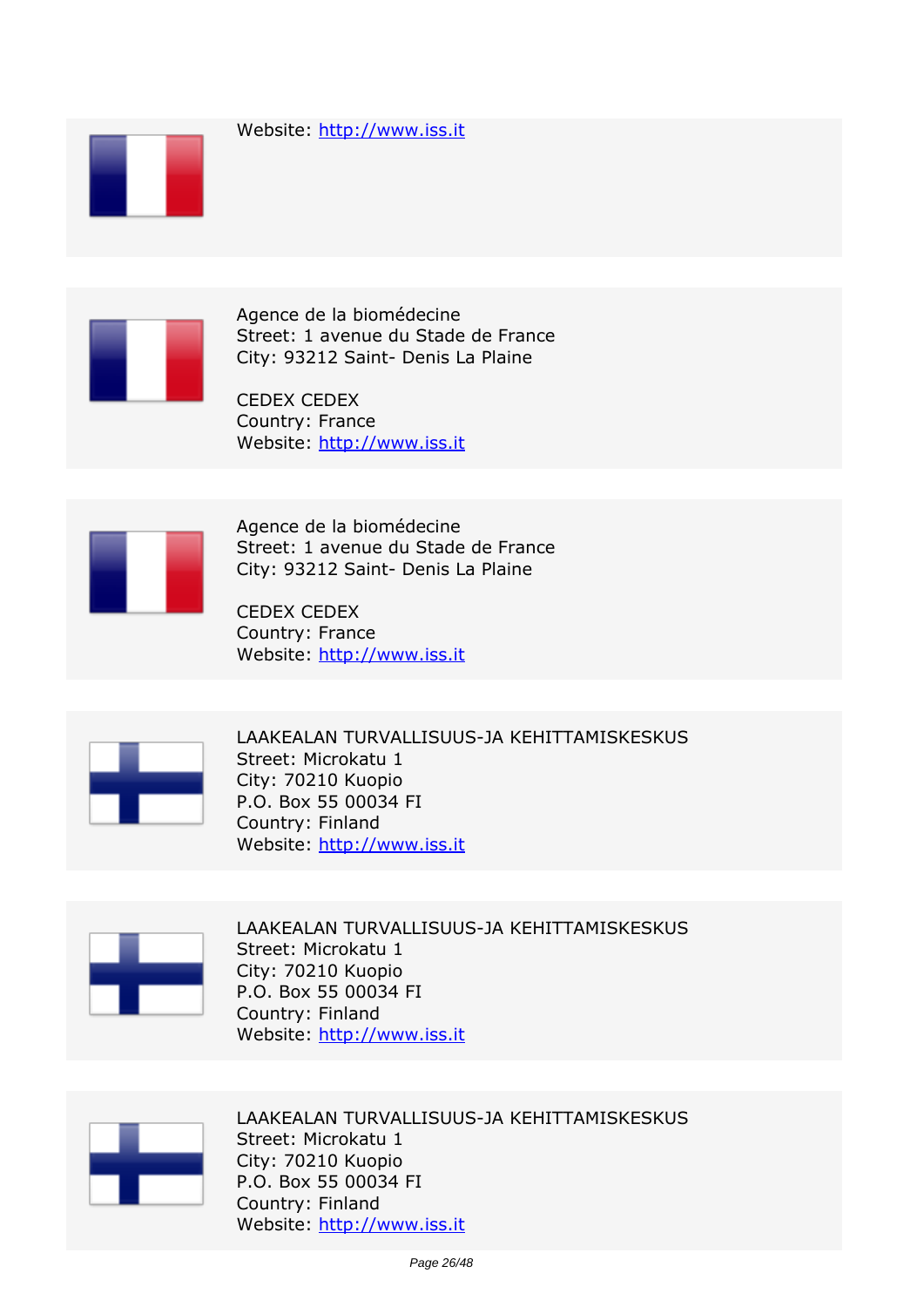

*LAAKEALAN TURVALLISUUS-JA KEHITTAMISKESKUS Street: Microkatu 1 City: 70210 Kuopio P.O. Box 55 00034 FI Country: Finland Website:* http://www.iss.it



*BUNDESINSTITUT FUR IMPFSTOFFE UND BIOMEDIZINISCHE ARZNEIMITTEL Street: PAUL-EHRLICH-STRASSE 51-59 City: 63225 LANGEN*

*Country: Germany Website:* http://www.iss.it



*BUNDESINSTITUT FUR IMPFSTOFFE UND BIOMEDIZINISCHE ARZNEIMITTEL Street: PAUL-EHRLICH-STRASSE 51-59 City: 63225 LANGEN*

*Country: Germany Website:* http://www.iss.it



*BUNDESINSTITUT FUR IMPFSTOFFE UND BIOMEDIZINISCHE ARZNEIMITTEL Street: PAUL-EHRLICH-STRASSE 51-59 City: 63225 LANGEN*

*Country: Germany Website:* http://www.iss.it



*BUNDESINSTITUT FUR IMPFSTOFFE UND BIOMEDIZINISCHE ARZNEIMITTEL Street: PAUL-EHRLICH-STRASSE 51-59 City: 63225 LANGEN*

*Country: Germany Website:* http://www.iss.it

*BUNDESINSTITUT FUR IMPFSTOFFE UND BIOMEDIZINISCHE ARZNEIMITTEL*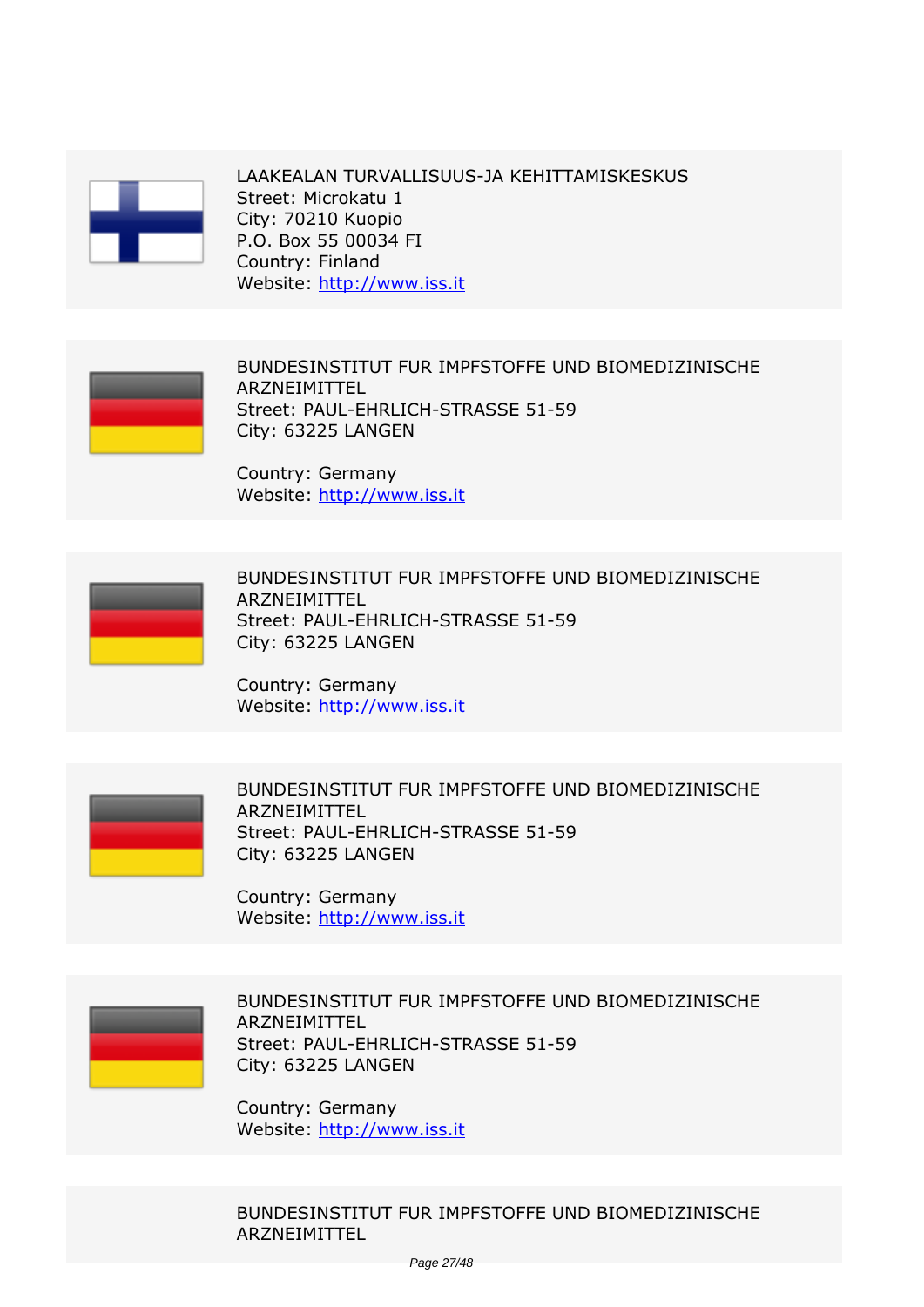

*Street: PAUL-EHRLICH-STRASSE 51-59 City: 63225 LANGEN*

*Country: Germany Website:* http://www.iss.it



*BUNDESINSTITUT FUR IMPFSTOFFE UND BIOMEDIZINISCHE ARZNEIMITTEL Street: PAUL-EHRLICH-STRASSE 51-59 City: 63225 LANGEN*

*Country: Germany Website:* http://www.iss.it



*BUNDESINSTITUT FUR IMPFSTOFFE UND BIOMEDIZINISCHE ARZNEIMITTEL Street: PAUL-EHRLICH-STRASSE 51-59 City: 63225 LANGEN*

*Country: Germany Website:* http://www.iss.it



*BUNDESINSTITUT FUR IMPFSTOFFE UND BIOMEDIZINISCHE ARZNEIMITTEL Street: PAUL-EHRLICH-STRASSE 51-59 City: 63225 LANGEN*

*Country: Germany Website:* http://www.iss.it



*BUNDESINSTITUT FUR IMPFSTOFFE UND BIOMEDIZINISCHE ARZNEIMITTEL Street: PAUL-EHRLICH-STRASSE 51-59 City: 63225 LANGEN*

*Country: Germany Website:* http://www.iss.it

*BANC DE SANG I TEIXITS Street: Passeig Taulat 116 City: 08005 BARCELONA*

*Country: Spain*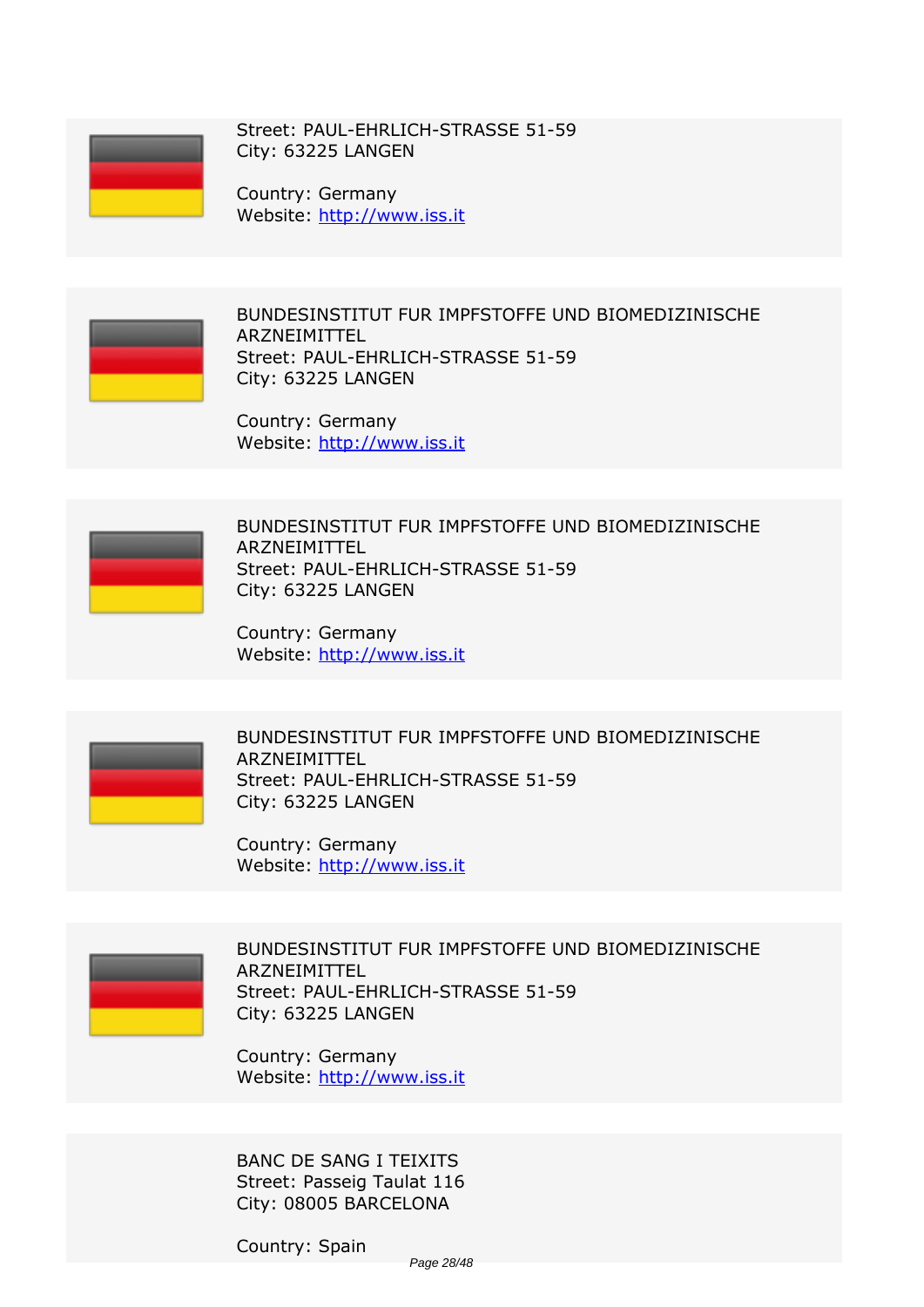*Website:* http://www.iss.it





*BANC DE SANG I TEIXITS Street: Passeig Taulat 116 City: 08005 BARCELONA*

*Country: Spain Website:* http://www.iss.it



*BANC DE SANG I TEIXITS Street: Passeig Taulat 116 City: 08005 BARCELONA*

*Country: Spain Website:* http://www.iss.it



*BANC DE SANG I TEIXITS Street: Passeig Taulat 116 City: 08005 BARCELONA*

*Country: Spain Website:* http://www.iss.it



*BANC DE SANG I TEIXITS Street: Passeig Taulat 116 City: 08005 BARCELONA*

*Country: Spain Website:* http://www.iss.it



*BANC DE SANG I TEIXITS Street: Passeig Taulat 116 City: 08005 BARCELONA*

*Country: Spain Website:* http://www.iss.it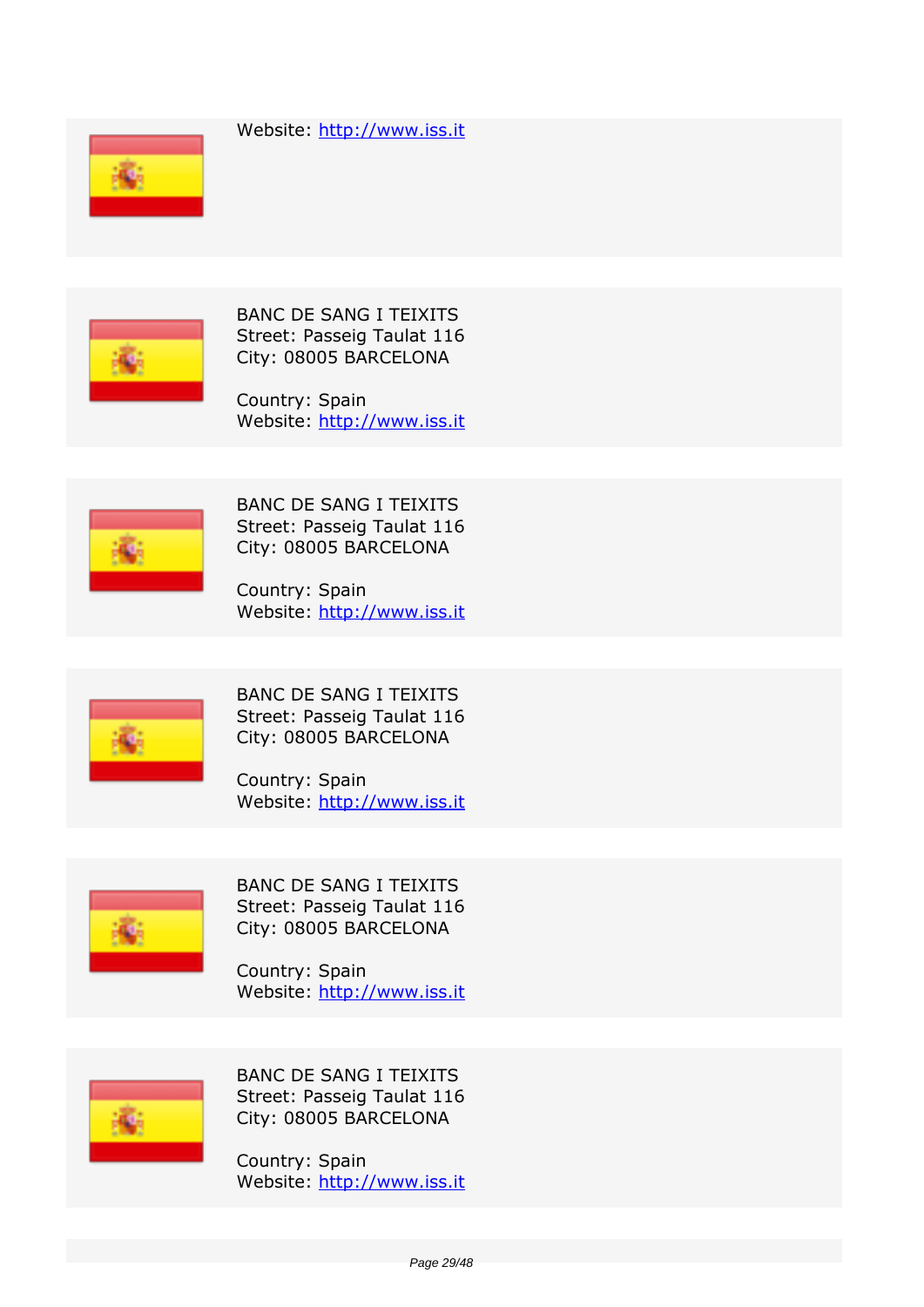

*KRAJOWE CENTRUM BANKOWANIA TKANEK I KOMOREK Street: Chałubińskiego 5 City: 02-004 Warszawa*

*Country: Poland Website:* http://www.iss.it



*KRAJOWE CENTRUM BANKOWANIA TKANEK I KOMOREK Street: Chałubińskiego 5 City: 02-004 Warszawa*

*Country: Poland Website:* http://www.iss.it



*HUMAN TISSUE AUTHORITY Street: 151 Buckingham Palace Road City: SW1W 9SZ London*

*Country: United Kingdom Website:* http://www.iss.it



*HUMAN TISSUE AUTHORITY Street: 151 Buckingham Palace Road City: SW1W 9SZ London*

*Country: United Kingdom Website:* http://www.iss.it



*AGENTIA DE TRANSPLANT Street: STRADA TESTEMITEANU 29 City: 2025 CHISINAU*

*Country: Moldova Website:* http://www.iss.it



*AGENTIA DE TRANSPLANT Street: STRADA TESTEMITEANU 29 City: 2025 CHISINAU*

*Country: Moldova Website:* http://www.iss.it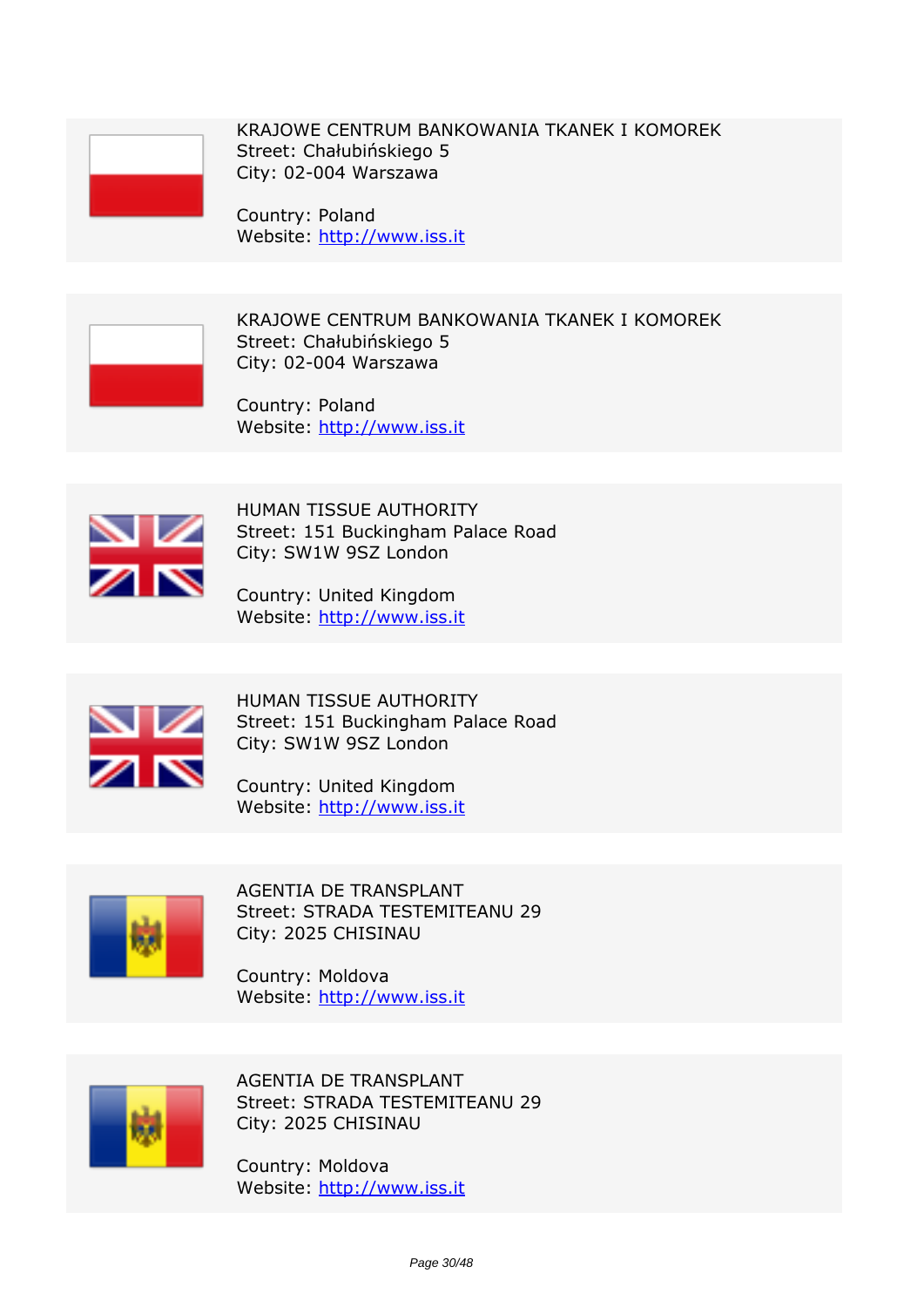

*AGENTIA DE TRANSPLANT Street: STRADA TESTEMITEANU 29 City: 2025 CHISINAU*

*Country: Moldova Website:* http://www.iss.it



*EXECUTIVE AGENCY FOR TRANSPLANTATION Street: Bratja Miladinovi 112 City: 1202 Sofia*

*Country: Bulgaria Website:* http://www.iss.it



*EXECUTIVE AGENCY FOR TRANSPLANTATION Street: Bratja Miladinovi 112 City: 1202 Sofia*

*Country: Bulgaria Website:* http://www.iss.it



*EXECUTIVE AGENCY FOR TRANSPLANTATION Street: Bratja Miladinovi 112 City: 1202 Sofia*

*Country: Bulgaria Website:* http://www.iss.it



*EXECUTIVE AGENCY 'MEDICAL SUPERVISION' Street: 3, 'Sv. Georgi Sofiiski' Str. City: 1606 Sofia*

*Country: Bulgaria Website:* http://www.iss.it



*EXECUTIVE AGENCY 'MEDICAL SUPERVISION' Street: 3, 'Sv. Georgi Sofiiski' Str. City: 1606 Sofia*

*Country: Bulgaria Website:* http://www.iss.it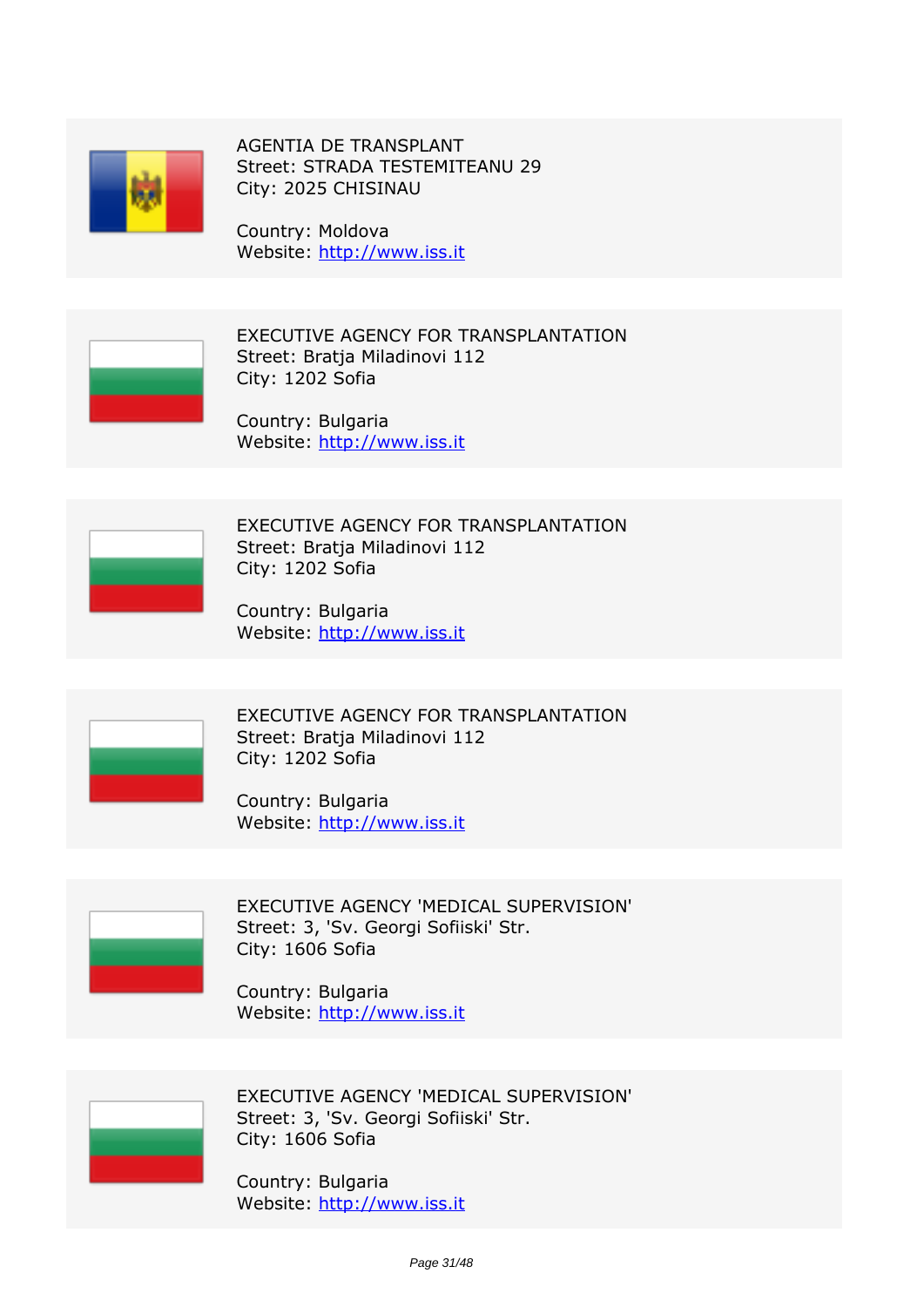

*EXECUTIVE AGENCY 'MEDICAL SUPERVISION' Street: 3, 'Sv. Georgi Sofiiski' Str. City: 1606 Sofia*

*Country: Bulgaria Website:* http://www.iss.it



*EXECUTIVE AGENCY 'MEDICAL SUPERVISION' Street: 3, 'Sv. Georgi Sofiiski' Str. City: 1606 Sofia*

*Country: Bulgaria Website:* http://www.iss.it



*EXECUTIVE AGENCY 'MEDICAL SUPERVISION' Street: 3, 'Sv. Georgi Sofiiski' Str. City: 1606 Sofia*

*Country: Bulgaria Website:* http://www.iss.it



*Ministry of Health of the Republic of Cyprus Street: 1 Prodromou Street & 17 Chilonos Street 1 & 17 City: 1448 Nicosia*

*Country: Cyprus Website:* http://www.iss.it



*Ministry of Health of the Republic of Cyprus Street: 1 Prodromou Street & 17 Chilonos Street 1 & 17 City: 1448 Nicosia*

*Country: Cyprus Website:* http://www.iss.it



*Medical Products Agency Street: DAG HAMMARSKJOLDS VAG 42 City: 751 03 UPPSALA*

*Country: Sweden Website:* http://www.iss.it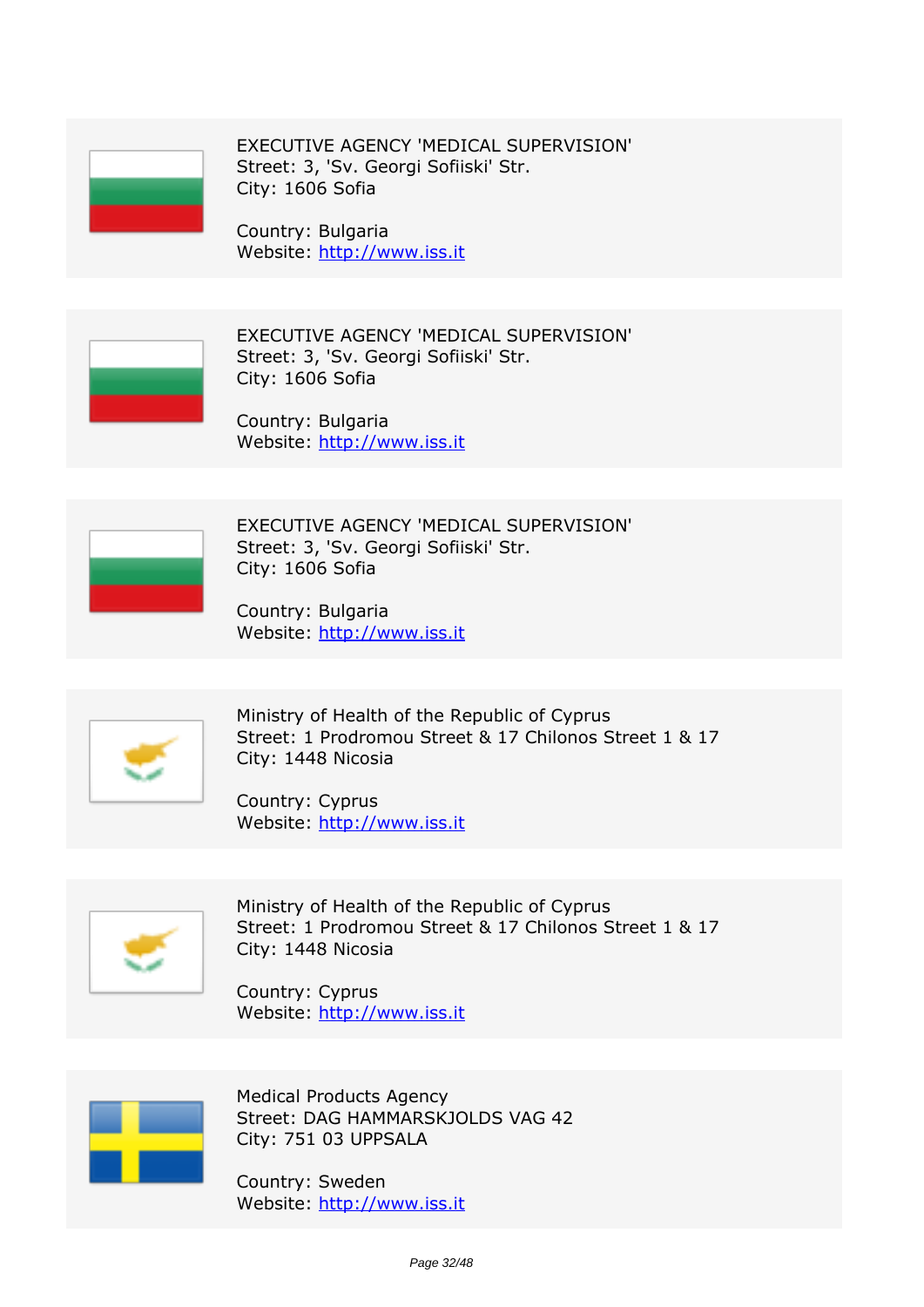

*Medical Products Agency Street: DAG HAMMARSKJOLDS VAG 42 City: 751 03 UPPSALA*

*Country: Sweden Website:* http://www.iss.it



*Medical Products Agency Street: DAG HAMMARSKJOLDS VAG 42 City: 751 03 UPPSALA*

*Country: Sweden Website:* http://www.iss.it



*Medical Products Agency Street: DAG HAMMARSKJOLDS VAG 42 City: 751 03 UPPSALA*

*Country: Sweden Website:* http://www.iss.it



*ASOCIACION ESPAÑOLA DE BANCOS DE TEJIDOS Street: Avenida de las Xubias, s/n City: 15006 A Coruña*

*Country: Spain Website:* http://www.iss.it



*ASOCIACION ESPAÑOLA DE BANCOS DE TEJIDOS Street: Avenida de las Xubias, s/n City: 15006 A Coruña*

*Country: Spain Website:* http://www.iss.it



*ASOCIACION ESPAÑOLA DE BANCOS DE TEJIDOS Street: Avenida de las Xubias, s/n City: 15006 A Coruña*

*Country: Spain Website:* http://www.iss.it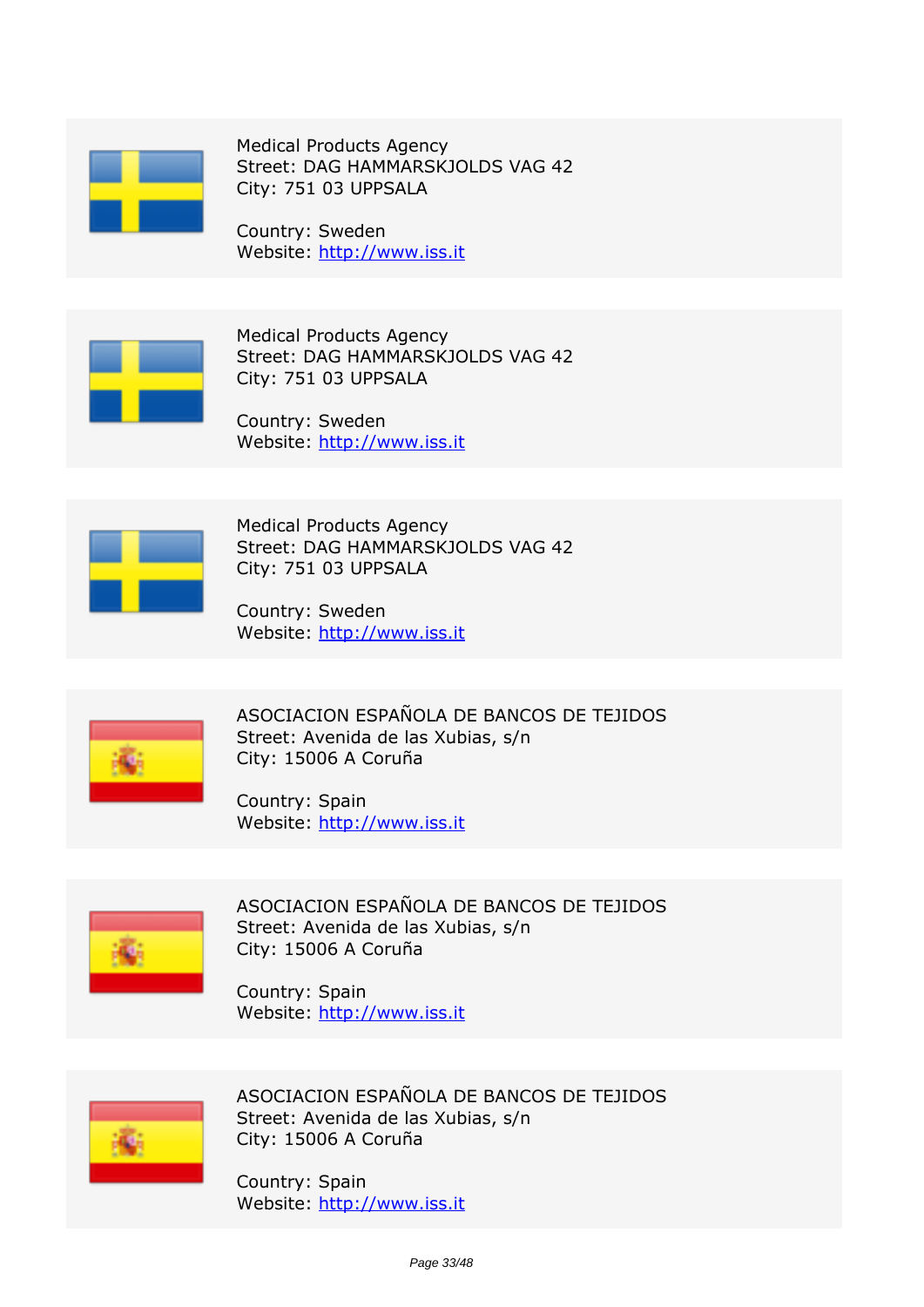

*SERVICIO ANDALUZ DE SALUD Street: Avenida de la Constitución 18 City: 41071 SEVILLA*

*Country: Spain Website:* http://www.iss.it



*SERVICIO ANDALUZ DE SALUD Street: Avenida de la Constitución 18 City: 41071 SEVILLA*

*Country: Spain Website:* http://www.iss.it



*SERVICIO ANDALUZ DE SALUD Street: Avenida de la Constitución 18 City: 41071 SEVILLA*

*Country: Spain Website:* http://www.iss.it



*SERVICIO ANDALUZ DE SALUD Street: Avenida de la Constitución 18 City: 41071 SEVILLA*

*Country: Spain Website:* http://www.iss.it



*SERVICIO ANDALUZ DE SALUD Street: Avenida de la Constitución 18 City: 41071 SEVILLA*

*Country: Spain Website:* http://www.iss.it



*LIETUVOS SVEIKATOS MOKSLU UNIVERSITETO LIGONINE KAUNO KLINIKOS Street: Eiveniu 2 City: 50009 Kaunas*

*Country: Lithuania Website:* http://www.iss.it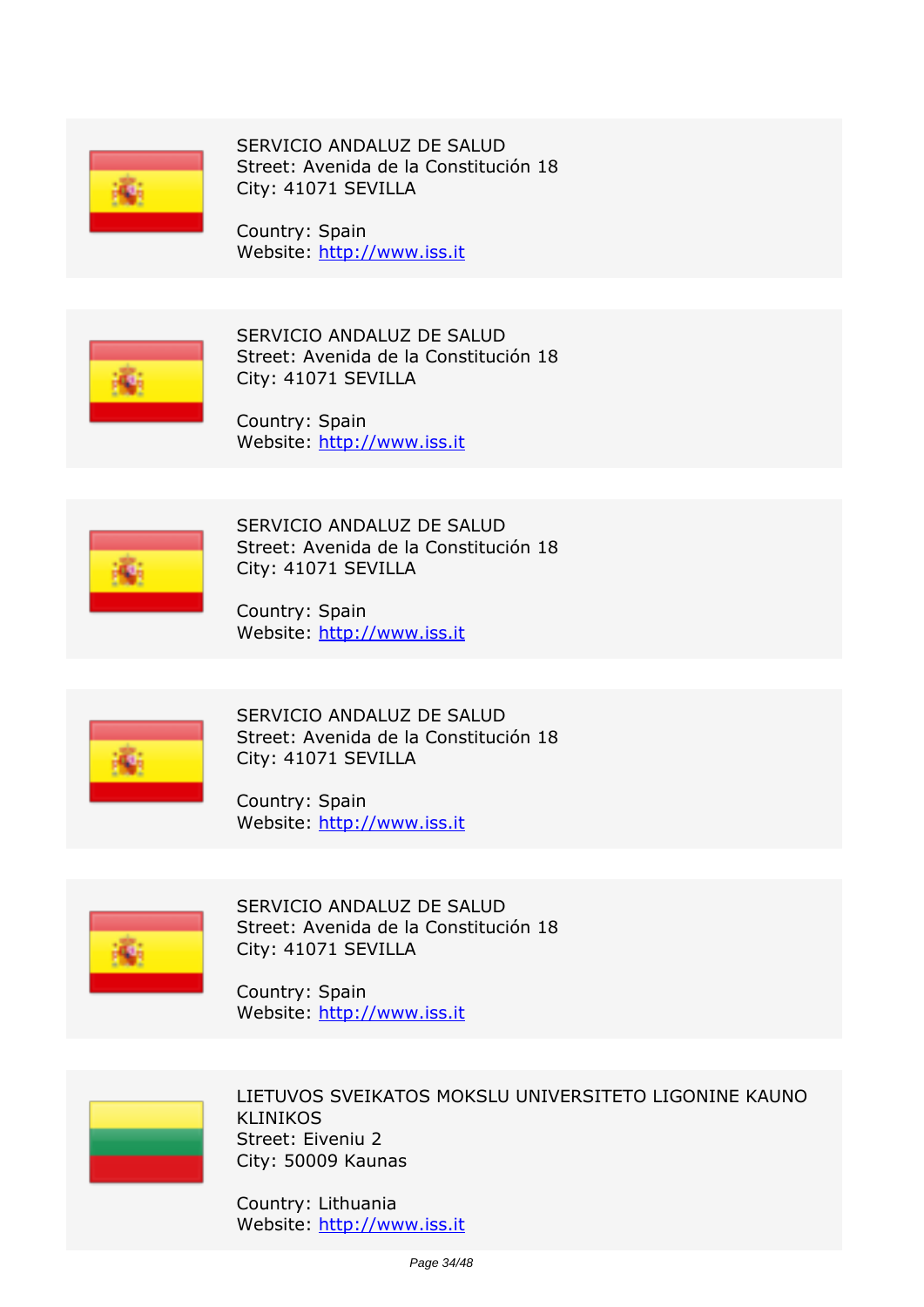

*LIETUVOS SVEIKATOS MOKSLU UNIVERSITETO LIGONINE KAUNO KLINIKOS Street: Eiveniu 2 City: 50009 Kaunas*

*Country: Lithuania Website:* http://www.iss.it



*LIETUVOS SVEIKATOS MOKSLU UNIVERSITETO LIGONINE KAUNO KLINIKOS Street: Eiveniu 2 City: 50009 Kaunas*

*Country: Lithuania Website:* http://www.iss.it



*LIETUVOS SVEIKATOS MOKSLU UNIVERSITETO LIGONINE KAUNO KLINIKOS Street: Eiveniu 2 City: 50009 Kaunas*

*Country: Lithuania Website:* http://www.iss.it



*VIESOJI ISTAIGA VILNIAUS UNIVERSITETO LIGONINE SANTAROS KLINIKOS Street: SANTARISKIU G 2 City: 08661 VILNIUS*

*Country: Lithuania Website:* http://www.iss.it

*VIESOJI ISTAIGA VILNIAUS UNIVERSITETO LIGONINE SANTAROS KLINIKOS Street: SANTARISKIU G 2 City: 08661 VILNIUS*

*Country: Lithuania Website:* http://www.iss.it

*VIESOJI ISTAIGA VILNIAUS UNIVERSITETO LIGONINE SANTAROS*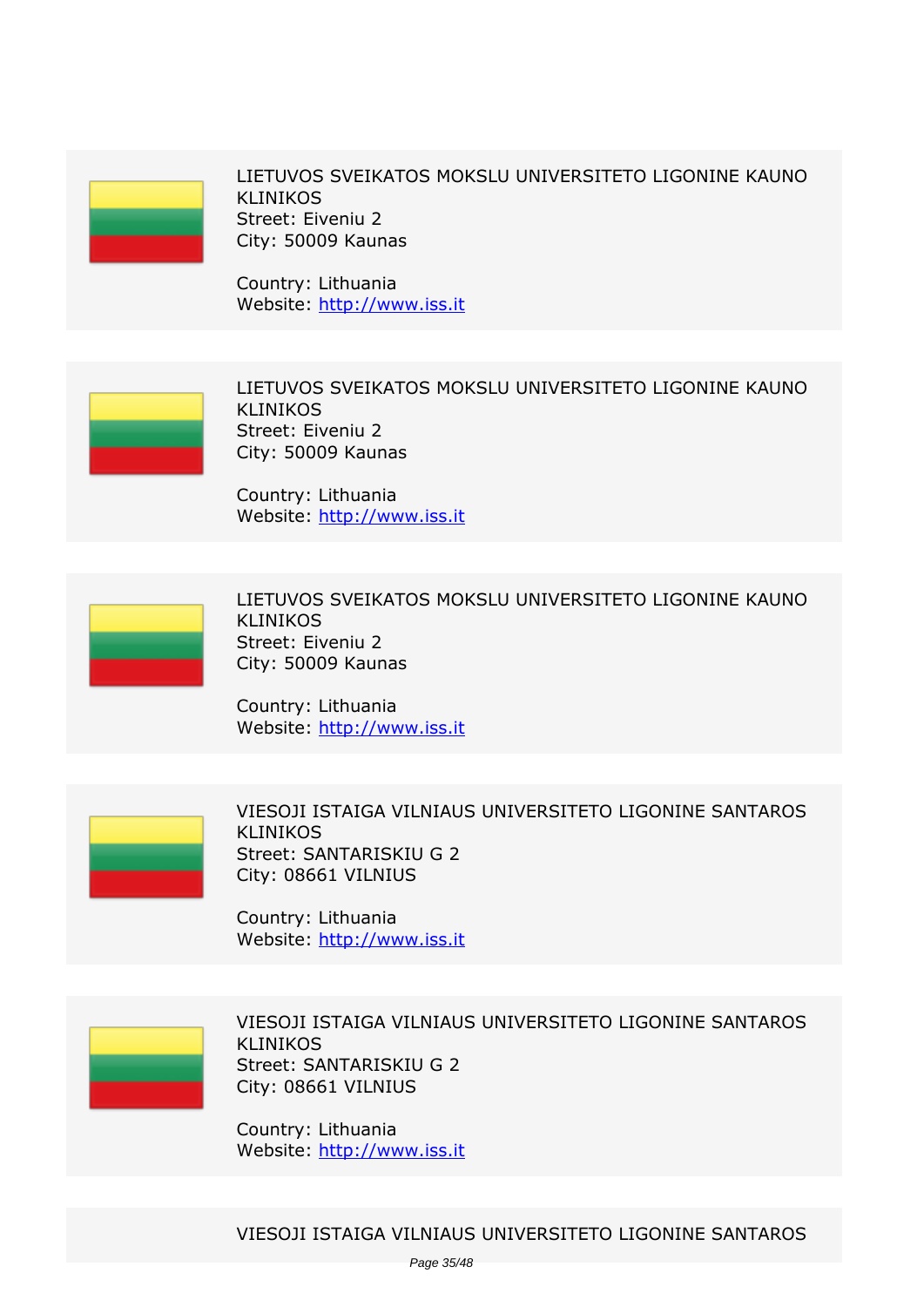

*KLINIKOS Street: SANTARISKIU G 2 City: 08661 VILNIUS*

*Country: Lithuania Website:* http://www.iss.it

*VIESOJI ISTAIGA VILNIAUS UNIVERSITETO LIGONINE SANTAROS KLINIKOS Street: SANTARISKIU G 2 City: 08661 VILNIUS*

*Country: Lithuania Website:* http://www.iss.it

*VIESOJI ISTAIGA VILNIAUS UNIVERSITETO LIGONINE SANTAROS KLINIKOS Street: SANTARISKIU G 2 City: 08661 VILNIUS*

*Country: Lithuania Website:* http://www.iss.it



*VIESOJI ISTAIGA VILNIAUS UNIVERSITETO LIGONINE SANTAROS KLINIKOS Street: SANTARISKIU G 2 City: 08661 VILNIUS*

*Country: Lithuania Website:* http://www.iss.it



*Ministry for Health - Government of Malta Street: Palazzo Castellania, 15 Merchants Street City: VLT 1171 Valletta*

*Country: Malta Website:* http://www.iss.it

*Ministry for Health - Government of Malta Street: Palazzo Castellania, 15 Merchants Street City: VLT 1171 Valletta*

*Country: Malta Website:* http://www.iss.it Page 36/48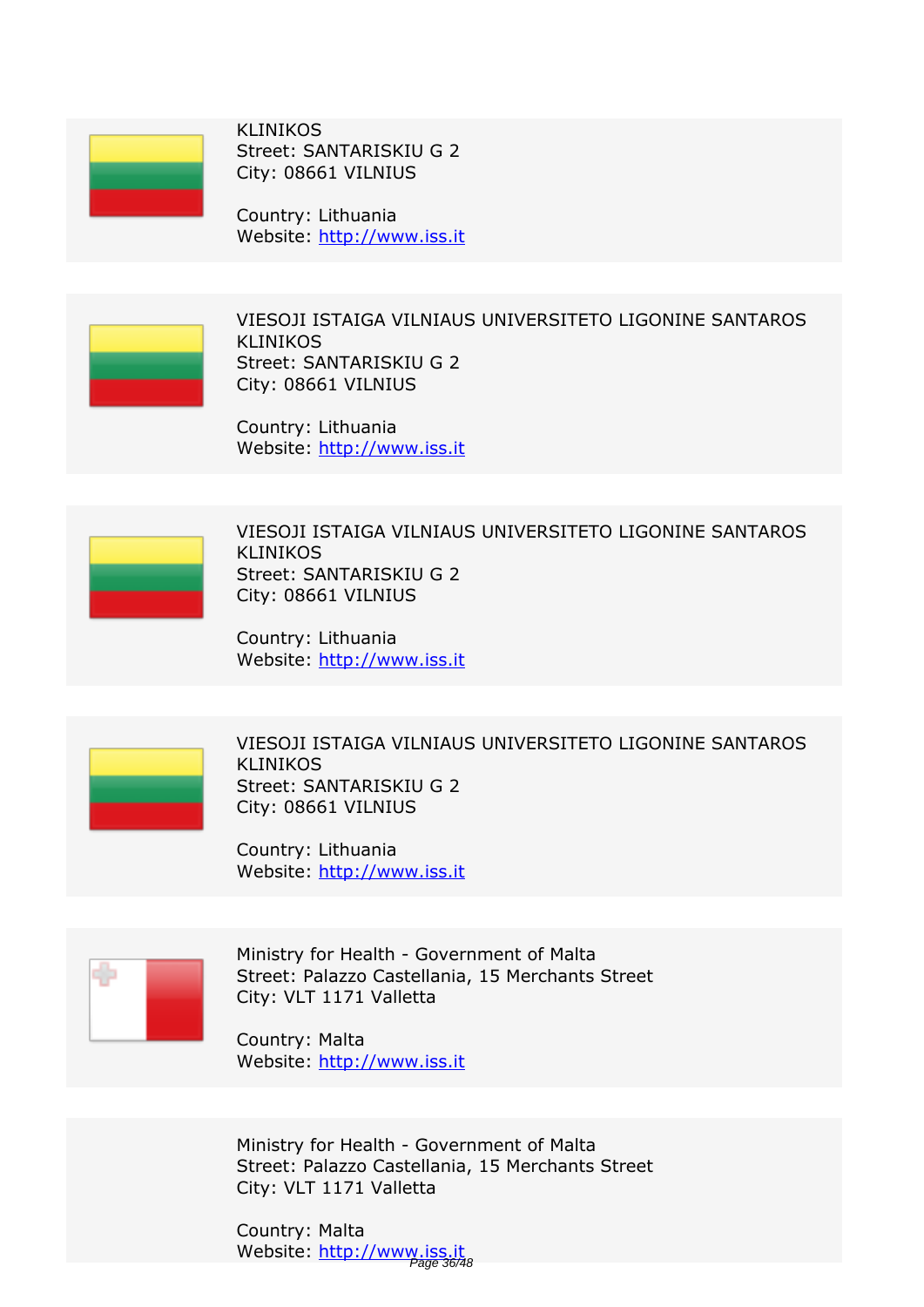

*Ministry for Health - Government of Malta Street: Palazzo Castellania, 15 Merchants Street City: VLT 1171 Valletta*

*Country: Malta Website:* http://www.iss.it



*Ministry for Health - Government of Malta Street: Palazzo Castellania, 15 Merchants Street City: VLT 1171 Valletta*

*Country: Malta Website:* http://www.iss.it



*FONDAZIONE IRCCS CA' GRANDA - OSPEDALE MAGGIORE POLICLINICO Street: VIA FRANCESCO SFORZA City: 20122 MILANO*

*Country: Italy Website:* http://www.iss.it



*FONDAZIONE IRCCS CA' GRANDA - OSPEDALE MAGGIORE POLICLINICO Street: VIA FRANCESCO SFORZA City: 20122 MILANO*

*Country: Italy Website:* http://www.iss.it



*FONDAZIONE IRCCS CA' GRANDA - OSPEDALE MAGGIORE POLICLINICO Street: VIA FRANCESCO SFORZA City: 20122 MILANO*

*Country: Italy Website:* http://www.iss.it Page 37/48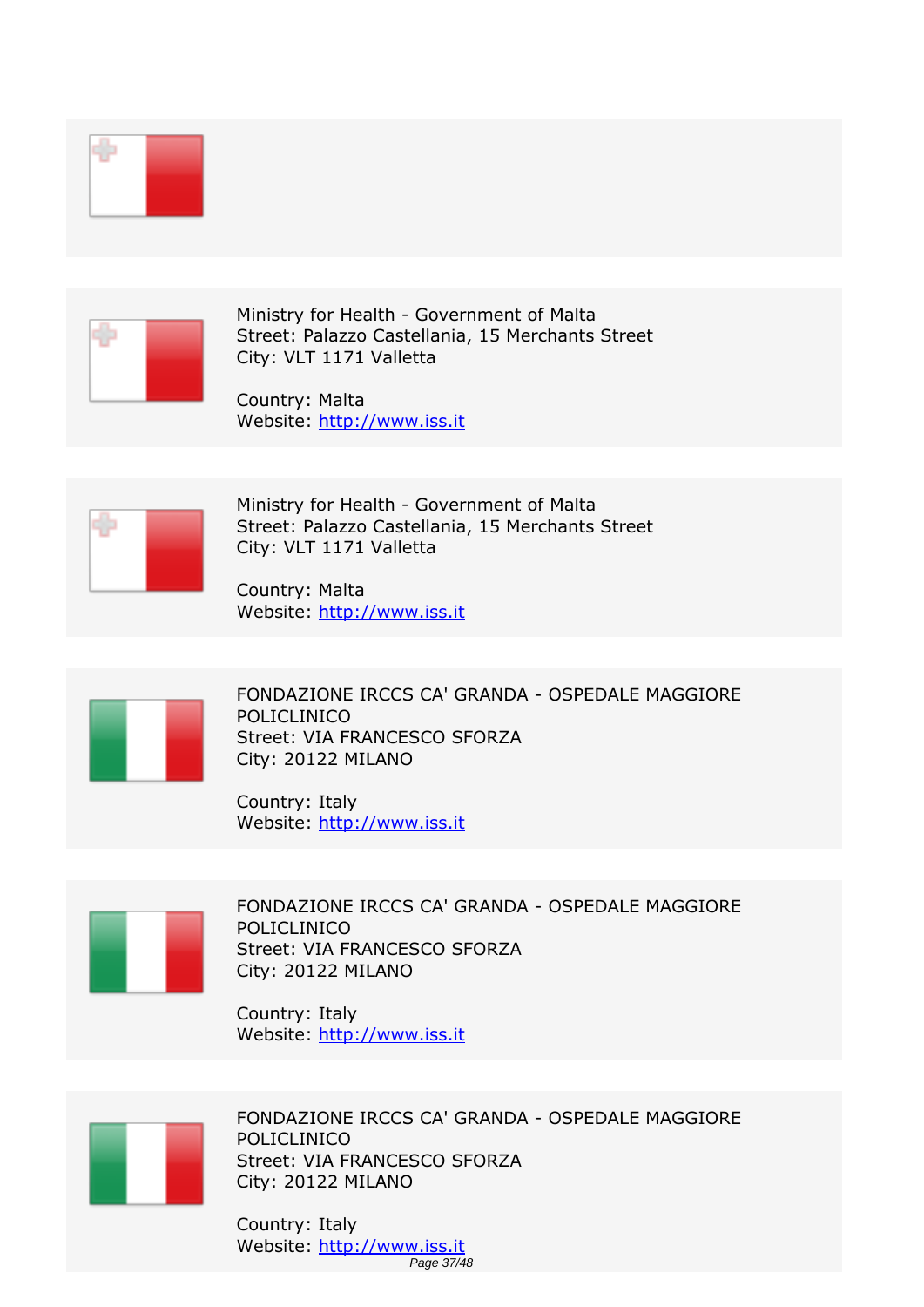

*FONDAZIONE IRCCS CA' GRANDA - OSPEDALE MAGGIORE POLICLINICO Street: VIA FRANCESCO SFORZA City: 20122 MILANO*

*Country: Italy Website:* http://www.iss.it



*MINISTRY OF HUMAN CAPACITIES Street: Akademia str. 3 City: 1054 Budapest*

*Country: Hungary Website:* http://www.iss.it



*MINISTRY OF HUMAN CAPACITIES Street: Akademia str. 3 City: 1054 Budapest*

*Country: Hungary Website:* http://www.iss.it



*MINISTRY OF HUMAN CAPACITIES Street: Akademia str. 3 City: 1054 Budapest*

*Country: Hungary Website:* http://www.iss.it



*MINISTRY OF HUMAN CAPACITIES Street: Akademia str. 3 City: 1054 Budapest*

*Country: Hungary Website:* http://www.iss.it

*ORSZAGOS KOZEGESZSEGUGYI INTEZET Street: Anna u. 5 City: 1221 BUDAPEST*

*Country: Hungary*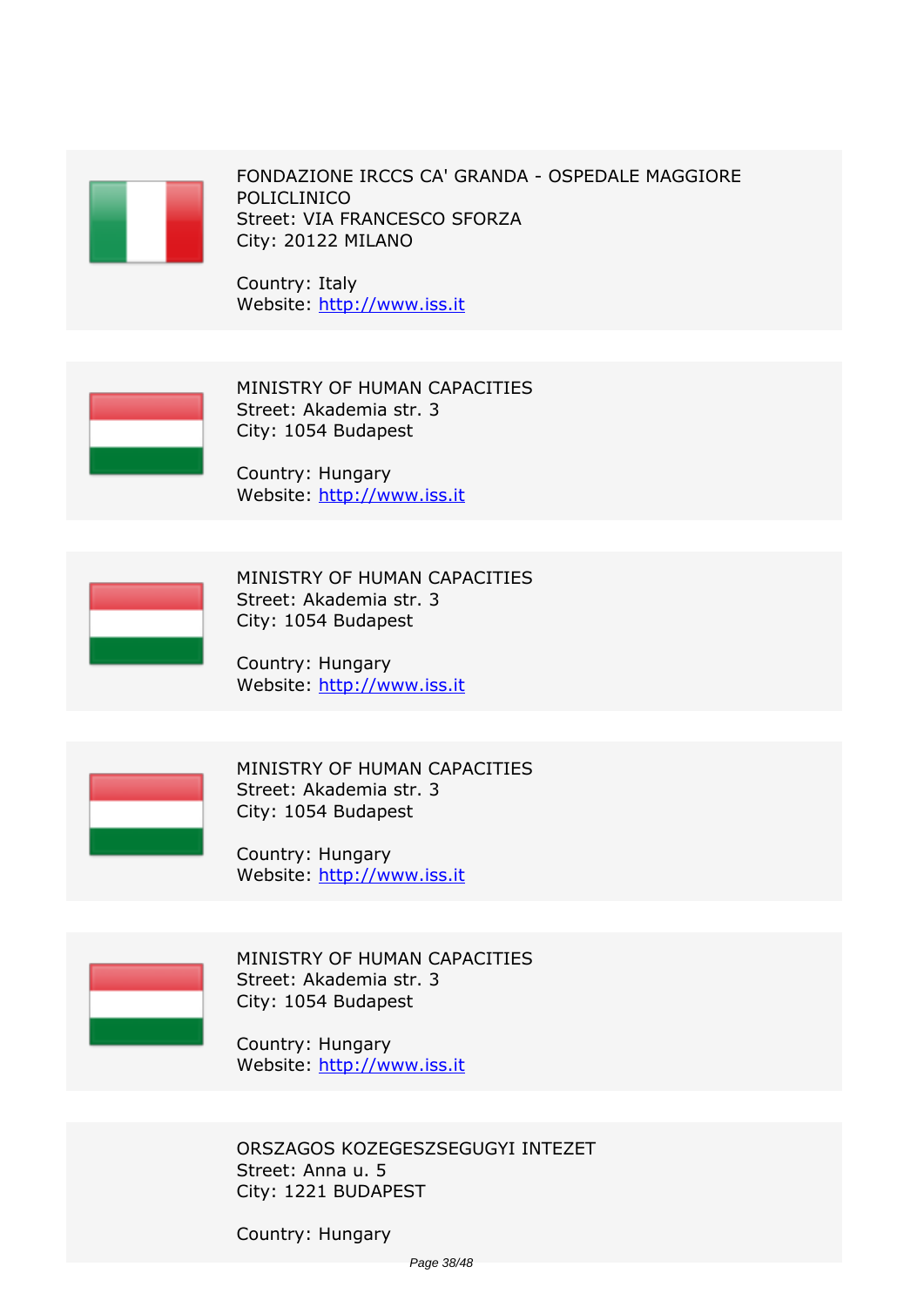*Website:* http://www.iss.it





*ORSZAGOS KOZEGESZSEGUGYI INTEZET Street: Anna u. 5 City: 1221 BUDAPEST*

*Country: Hungary Website:* http://www.iss.it



*ORSZAGOS KOZEGESZSEGUGYI INTEZET Street: Anna u. 5 City: 1221 BUDAPEST*

*Country: Hungary Website:* http://www.iss.it



*ORSZAGOS KOZEGESZSEGUGYI INTEZET Street: Anna u. 5 City: 1221 BUDAPEST*

*Country: Hungary Website:* http://www.iss.it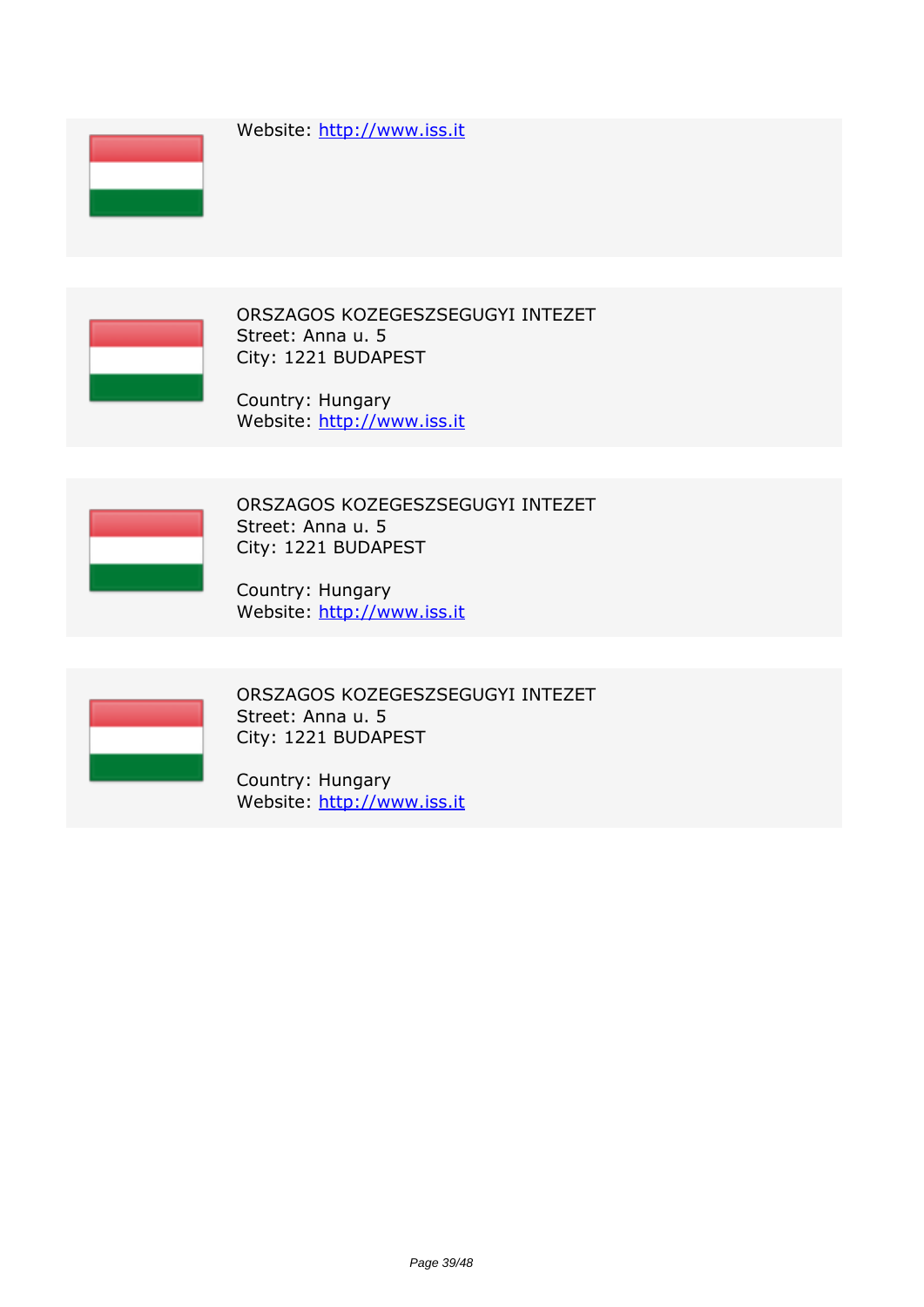#### *OUTPUTS*

## <span id="page-39-0"></span>*Third Newsletter*

*PGH facilitatinG the Authorisation of Preparation Process for blood and tissues and cells (GAPP) Published on: 13/01/2021 Third newsletter of GAPP action*

## *Second Newsletter*

*7TH HRC facilitatinG the Authorisation of Preparation Process for blood and tissues and cells (GAPP) Published on: 15/07/2020 second newsletter of GAPP action*

### *newsletter*

*PGH*

*facilitatinG the Authorisation of Preparation Process for blood and tissues and cells (GAPP)*

*Published on: 14/03/2019*

*Each newsletter will provide an overall picture of the improvements of JA activities. there will be 4 newsletter at Month 9-18-27-36. To be produced and circulated in electronic version only.*

# *MD4. Layman version of the final report*

*PGH*

*facilitatinG the Authorisation of Preparation Process for blood and tissues and cells (GAPP)*

*Published on: 10/06/2022*

*This is a short (e.g. 10 pages) version of the final report, written for the interested public as a target group. To be produced and circulated in electronic version only.*

#### *Final technical and financial report ISS-CNT-CNS*

*facilitatinG the Authorisation of Preparation Process for blood and tissues and*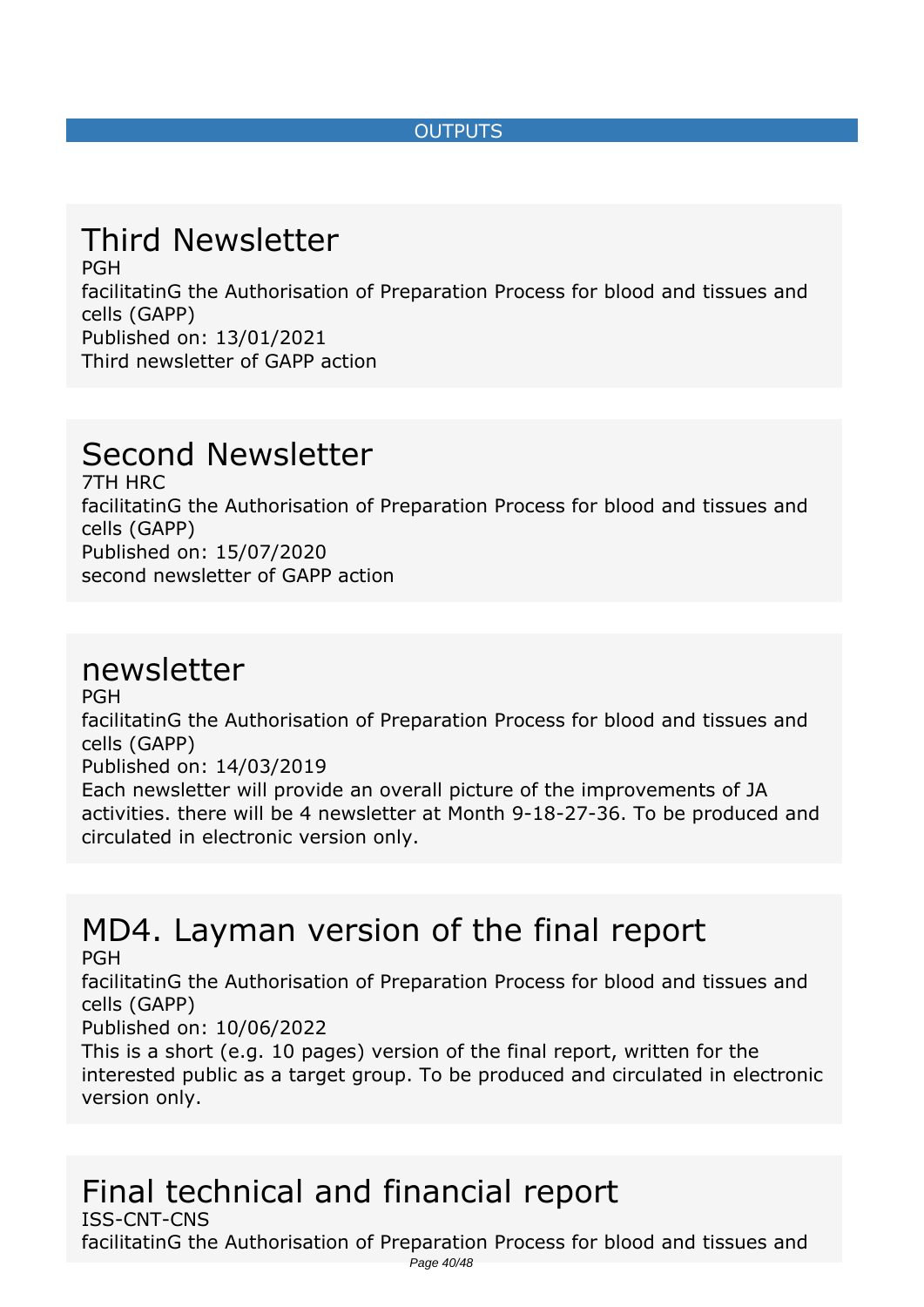*cells (GAPP) Published on: 10/06/2022*

*This report describes the project implementation, problems encountered and the results achieved. Relevant milestones will be annexed to the report.*

#### *Final Dissemination and Communication report PGH*

*facilitatinG the Authorisation of Preparation Process for blood and tissues and cells (GAPP)*

*Published on: 10/06/2022*

*This document is meant to provide a detailed list of dissemination activities conducted by Associated and collaborating partners in their countries.*

# *Recommendations for integration in national/regional /local policies*

*IVO*

*facilitatinG the Authorisation of Preparation Process for blood and tissues and cells (GAPP)*

*Published on: 10/06/2022*

*This deliverable will provide useful recommendation for the integration in national/regional /local policies of GAPP guide, annexes, knowledge platform and training courses*

## *Multi-stakeholder Conference*

*7TH HRC facilitatinG the Authorisation of Preparation Process for blood and tissues and cells (GAPP) Published on: 11/03/2022 Final dissemination conference*

## *Final evaluation report*

*MOH - HR*

*facilitatinG the Authorisation of Preparation Process for blood and tissues and cells (GAPP)*

*Published on: 11/03/2022*

*produced on the basis of continuous evaluation and outputs during project. This docuement will collect also the opinion of the EAB on the final outcomes of the action.*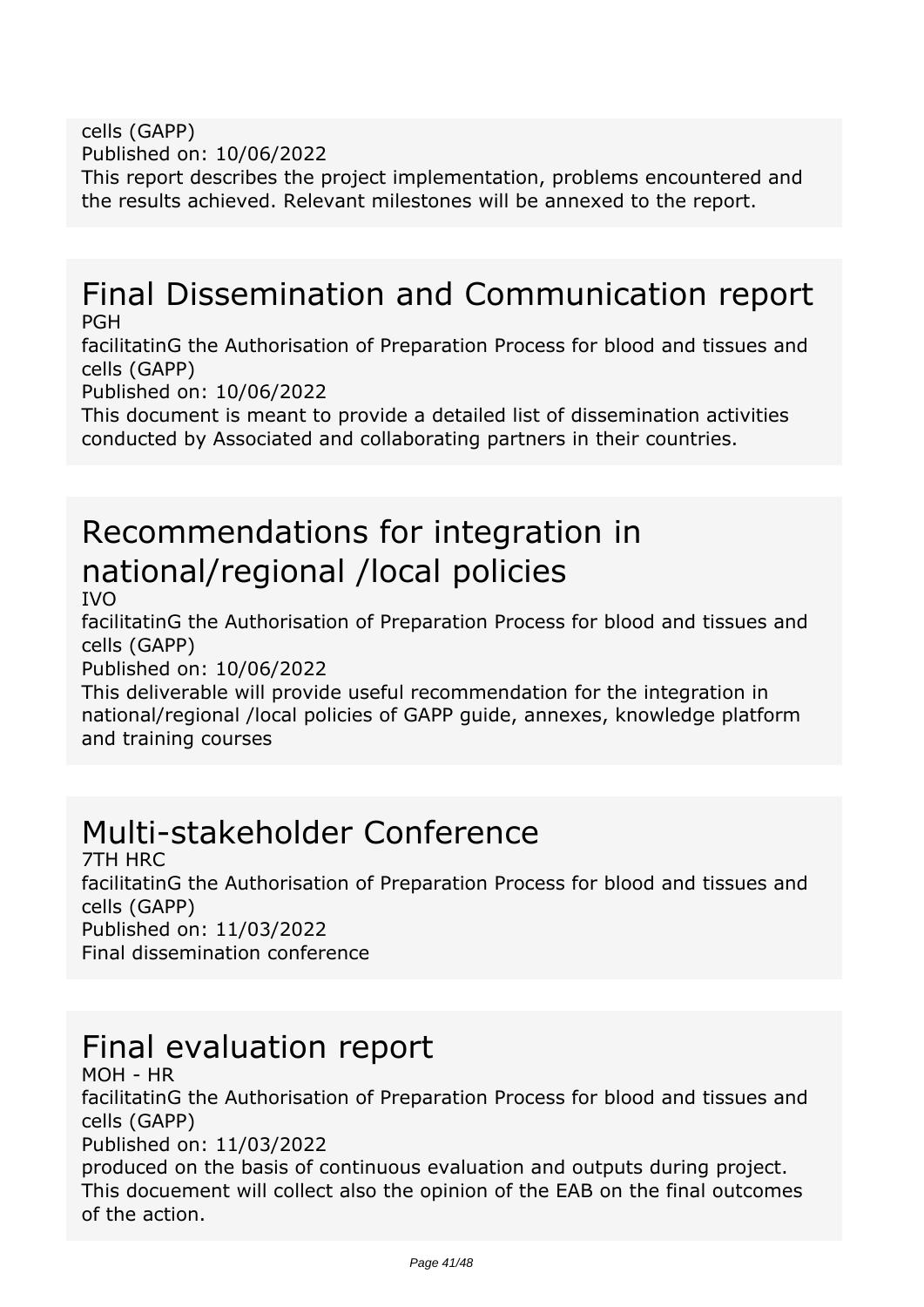# *Operating Concept of a platform to implement A, B*

*PEI*

*facilitatinG the Authorisation of Preparation Process for blood and tissues and cells (GAPP)*

*Published on: 23/02/2022*

*Operating concept of platform eligible to serve as a template for technical realization of A and B within an electronic tool*

## *MD6. Report on the integration in national policies and sustainability*

*IVO*

*facilitatinG the Authorisation of Preparation Process for blood and tissues and cells (GAPP)*

*Published on: 11/02/2022*

*This report will highlight the integration of project outcomes in national policies and their possible sustainability*

# *Manual for training CA inspectors for accessing and authorise PP of BTC product*

*KCBTiK*

*facilitatinG the Authorisation of Preparation Process for blood and tissues and cells (GAPP)*

*Published on: 11/02/2022*

*Manual for training Competent Authorities inspectors that assess and authorise preparation processes of tissue, cell, and blood products*

### *Good practice guideline to authorisation on preparation processes in blood, tissues and cells HPRA*

*facilitatinG the Authorisation of Preparation Process for blood and tissues and cells (GAPP)*

*Published on: 01/12/2021*

*This documents will collect the good practices to authorisation on preparation processes in blood, tissues and cells*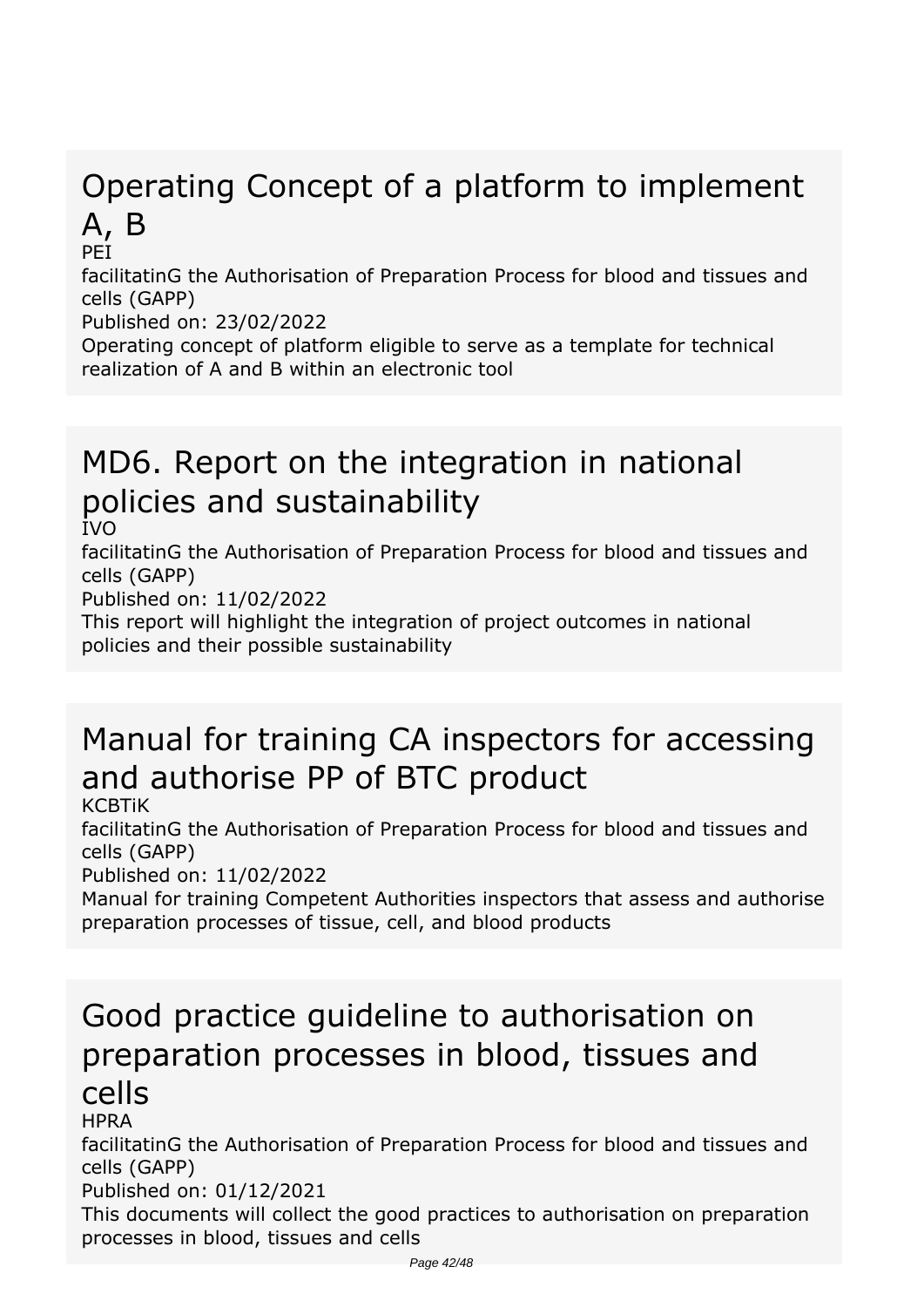## *Deployment of updated version of blood risk assessment tool*

*BST*

*facilitatinG the Authorisation of Preparation Process for blood and tissues and cells (GAPP)*

*Published on: 01/12/2021*

*Release of updated version of risk assessment tool for blood professionals*

## *Risk assessment Guide*

*BST*

*facilitatinG the Authorisation of Preparation Process for blood and tissues and cells (GAPP)*

*Published on: 01/12/2021*

*Update version of EUROGTP-II risk assessment Guide including blood chapter.*

## *Technical Annex on authorisation changes in donation, procurement and collection, processing, preservation, storage and distribution*

*NBC*

*facilitatinG the Authorisation of Preparation Process for blood and tissues and cells (GAPP)*

*Published on: 12/10/2021*

*This deliverable will be the annex I of the Guide. The document will be focused on authorisation changes in donation, procurement and collection, processing, preservation, storage and distribution. It will be divided into 3 parts (Blood, tissues, cells and reproductive tissues and cells).*

# *Framework for an electronically supported authorisation process*

*PEI*

*facilitatinG the Authorisation of Preparation Process for blood and tissues and cells (GAPP)*

*Published on: 30/08/2021*

*definition of a framework for an electronically supported authorisation process*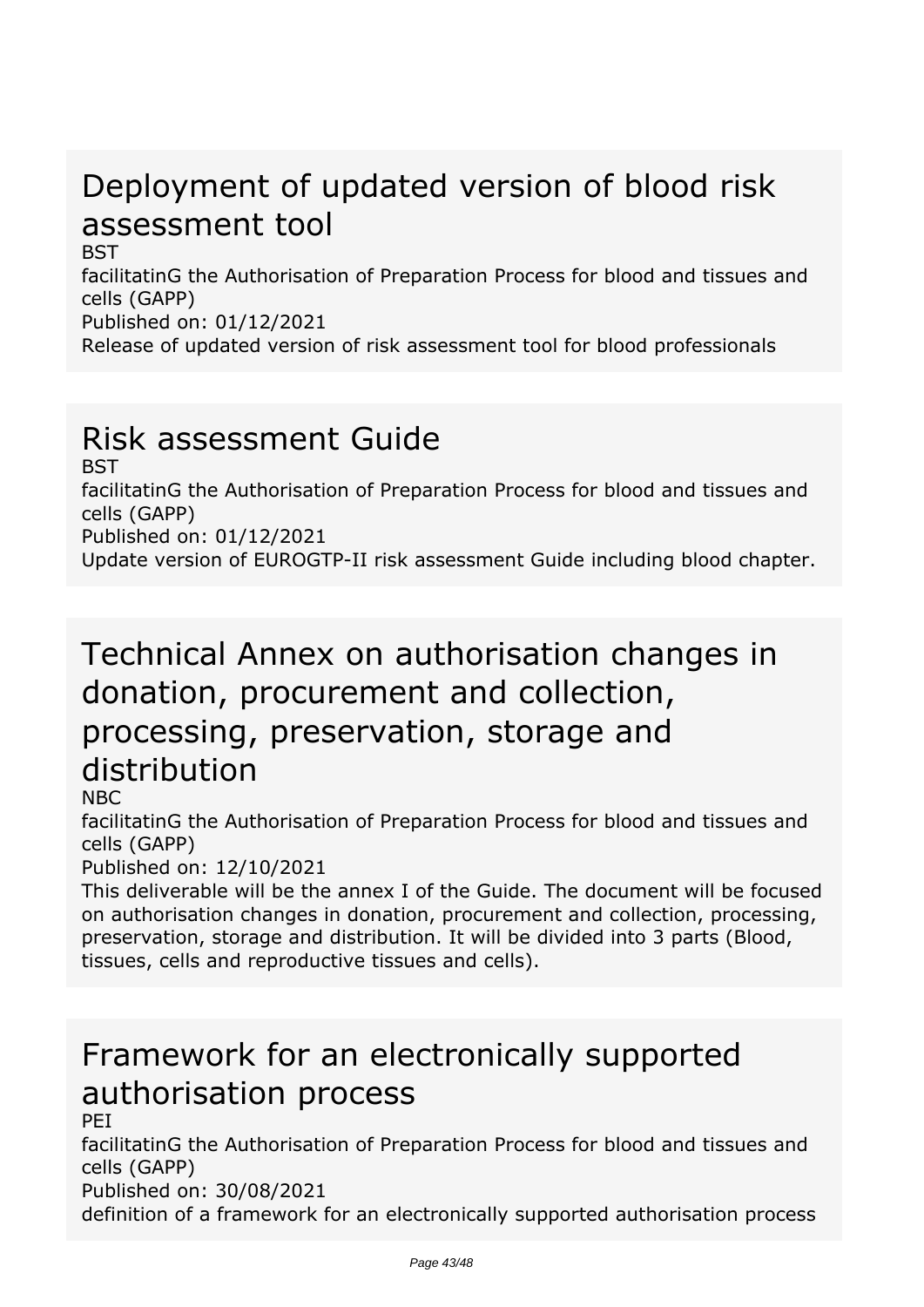# *Report on the integration at one national level - a pilot in SE*

*IVO*

*facilitatinG the Authorisation of Preparation Process for blood and tissues and cells (GAPP)*

*Published on: 17/08/2021*

*Report on the integration at one national level – a pilot in Sweden*

## *Data model of information on clinical outcome of application of human blood, cell, and tissue therapeutics*

*BST*

*facilitatinG the Authorisation of Preparation Process for blood and tissues and cells (GAPP)*

*Published on: 25/05/2021*

*Data model of information on clinical outcome of application of human blood, cell, and tissue therapeutics*

# *Technical annex on assessing the quality and safety of donor testing, microbial inactivation and sterilisation steps as part of PPA.*

*ABM*

*facilitatinG the Authorisation of Preparation Process for blood and tissues and cells (GAPP)*

*Published on: 23/02/2021*

*Technical annex on assessing the quality and safety of donor testing, microbial inactivation and sterilisation steps as part of PPA.*

# *Extension of the outputs of previous projects, VISTART WP5B, EUROGTP II etc., to be applicable to blood establishments*

*CatSalut*

*facilitatinG the Authorisation of Preparation Process for blood and tissues and cells (GAPP)*

*Published on: 25/11/2020*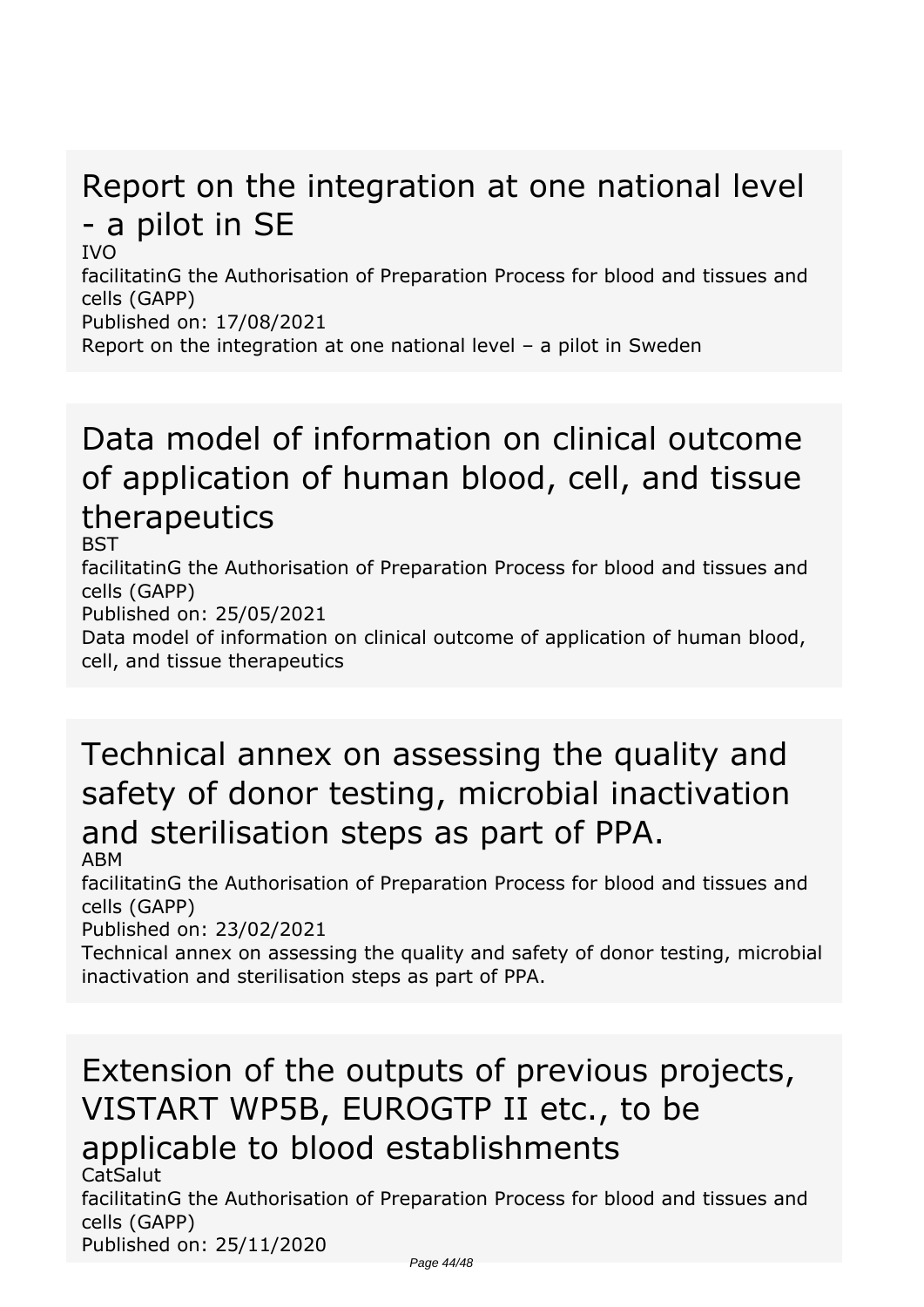# *Report on the outcome and conclusions of the survey, the deskbased review of PPA in other fields and the multi-country workshop*

*CatSalut*

*facilitatinG the Authorisation of Preparation Process for blood and tissues and cells (GAPP)*

*Published on: 25/11/2020*

*Report with the conclusions of the survey on present situation, Desk-based review of existing PPA systems in place in other relevant sectors, and working document for the multi-country workshop*

### *Methodological framework to evaluate quality and safety of human blood, cell, and tissue therapeutics based on clinical outcome data requested for authorisation processes upon introduction of innovation to the current processing and testing protocols BST*

*facilitatinG the Authorisation of Preparation Process for blood and tissues and cells (GAPP)*

*Published on: 08/10/2020*

*Methodological framework to evaluate quality and safety of human blood, cell, and tissue therapeutics based on clinical outcome data requested for authorization processes upon introduction of innovation to the current processing and testing protocols for human blood, cell, and tissue therapeutics*

## *Integrated data model*

*PEI*

*facilitatinG the Authorisation of Preparation Process for blood and tissues and cells (GAPP)*

*Published on: 08/10/2020*

*Technical concept of platform*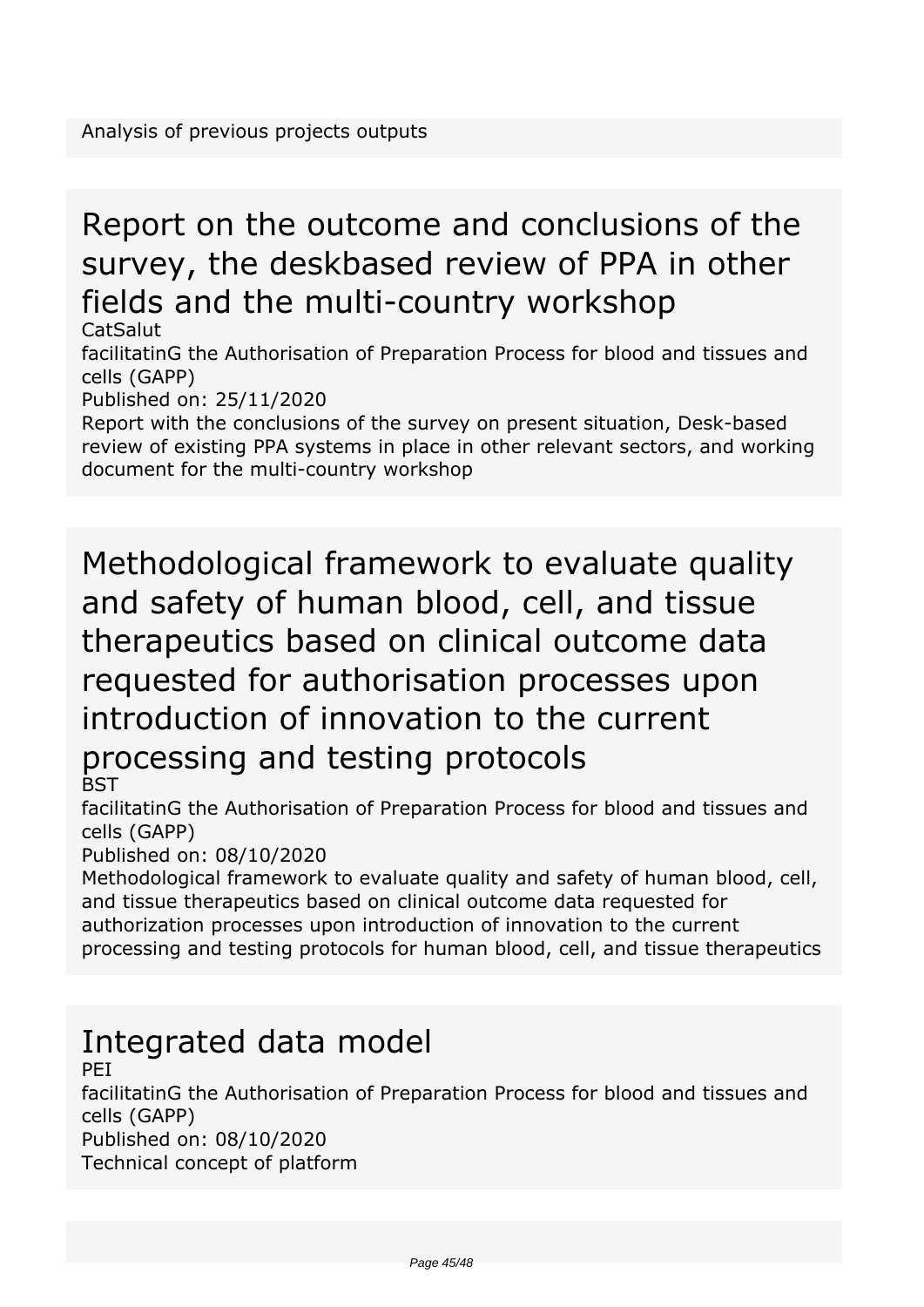## *Progress Technical and Financial Periodic Report*

*ISS-CNT-CNS*

*facilitatinG the Authorisation of Preparation Process for blood and tissues and cells (GAPP)*

*Published on: 17/07/2020*

*This report describes the activities carried out, milestones and results achieved in the first half of the project. Deliverables can be attached as annexes. This document covers the period from M1 to M18*

## *Intermediate evaluation report*

*MOH - HR*

*facilitatinG the Authorisation of Preparation Process for blood and tissues and cells (GAPP)*

*Published on: 18/12/2019*

*produced on the basis of continuous evaluation of activities and outputs during evaluation period. This docuement will collect also the opinion of the EAB on the intermediate outcomes of the action.*

*Catalogue of risk-based set of criteria, appropriate to evaluate the established catalogue of clinical data for completeness and suitability in case of introduction of innovation to the current processing and testing protocols for human blood, cell, an*

*FIMEA*

*facilitatinG the Authorisation of Preparation Process for blood and tissues and cells (GAPP)*

*Published on: 18/12/2019*

*Catalogue of risk-based set of criteria, appropriate to evaluate the established catalogue of clinical data for completeness and suitability in case of introduction of innovation to the current processing and testing protocols for human blood, cell, and tissue therapeutics*

# *Catalogue of existing clinical data appropriate to provide information on the quality and*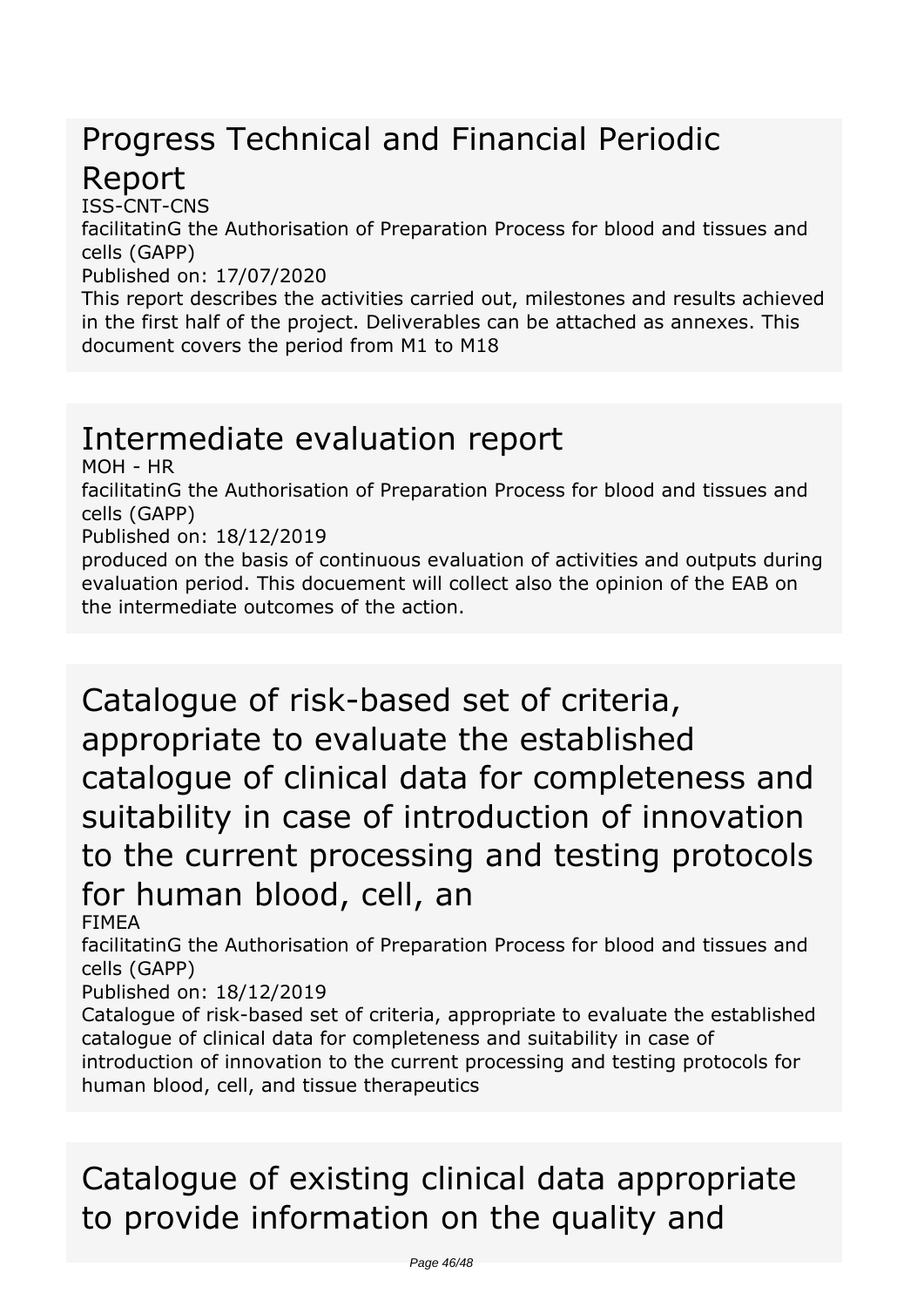# *safety of human blood, cell, and tissue therapeutics once applied to patients, under the conditions of current state-of-the-art processing and testing protocols*

*FIMEA*

*facilitatinG the Authorisation of Preparation Process for blood and tissues and cells (GAPP)*

*Published on: 29/10/2019*

*Catalogue of existing clinical data appropriate to provide information on the quality and safety of human blood, cell, and tissue therapeutics once applied to patients, under the conditions of current state-of-the-art processing and testing protocols*

#### *Dissemination & Communication Strategic Plan PGH*

*facilitatinG the Authorisation of Preparation Process for blood and tissues and cells (GAPP)*

*Published on: 25/01/2019*

*The dissemination plan of the Joint Action will provide a roadmap for all JA dissemination activities.*

## *Financial manual*

*ISS-CNT-CNS*

*facilitatinG the Authorisation of Preparation Process for blood and tissues and cells (GAPP)*

*Published on: 12/12/2018*

*The manual will provide the associated partners all the relevant information related to the managment of project funding, the use of the IT portal and the submission of financial statement on the the same portal*

## *MD3: Leaflet*

*PGH*

*facilitatinG the Authorisation of Preparation Process for blood and tissues and cells (GAPP)*

*Published on: 12/12/2018*

*A leaflet to promote the project must be produced at the beginning.*